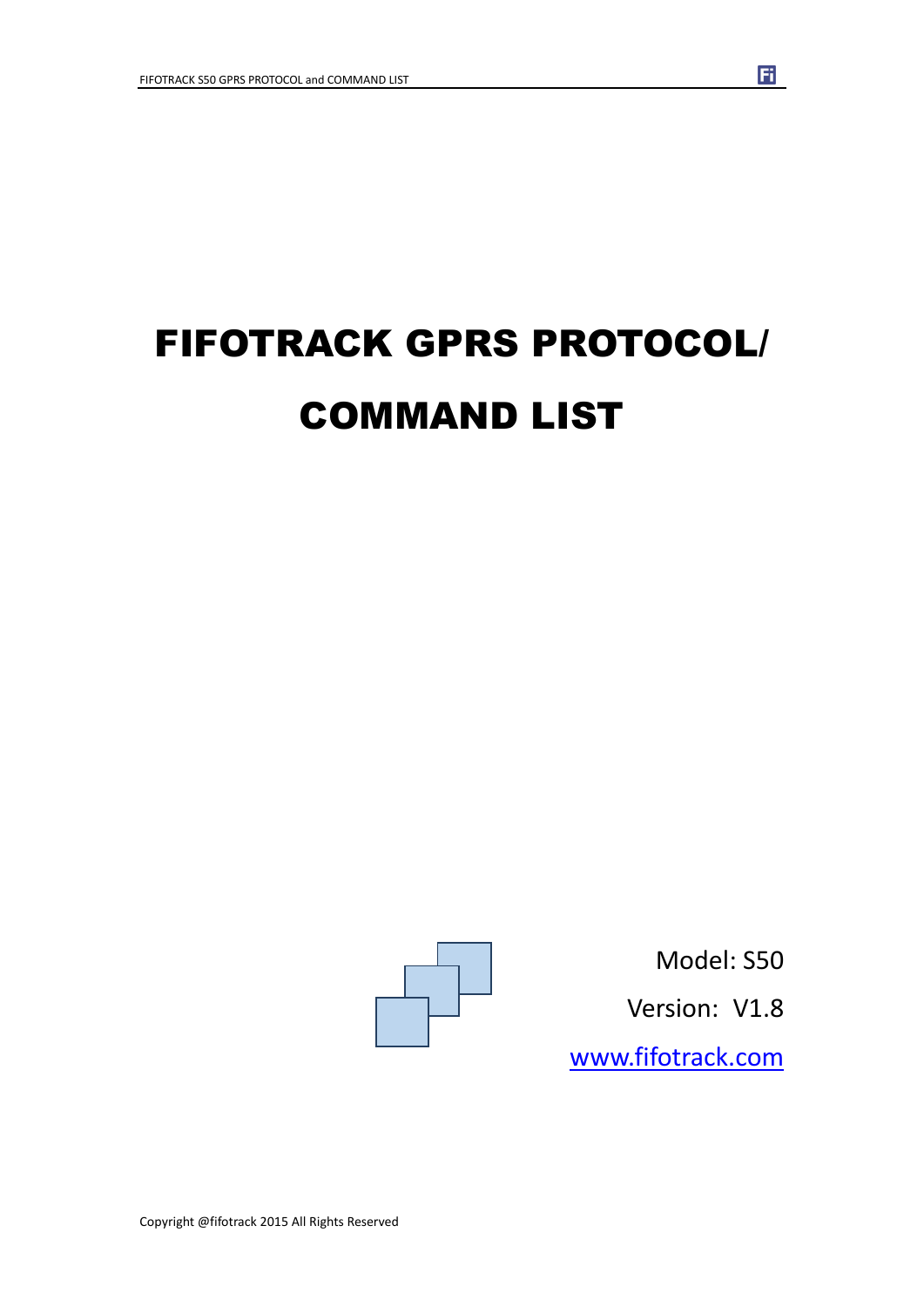### **Copyright and Disclaimer**

- All copyrights belong to Shenzhen fifotrack Solution Co., Ltd. You are not allowed to revise, copy or spread this file in any form without consent of fifotrack.
- $\odot$   $\Box$  is trademark of fifotrack, protected by law.
- Please read this user guide carefully before installation to avoid any possible personal injury or property loss.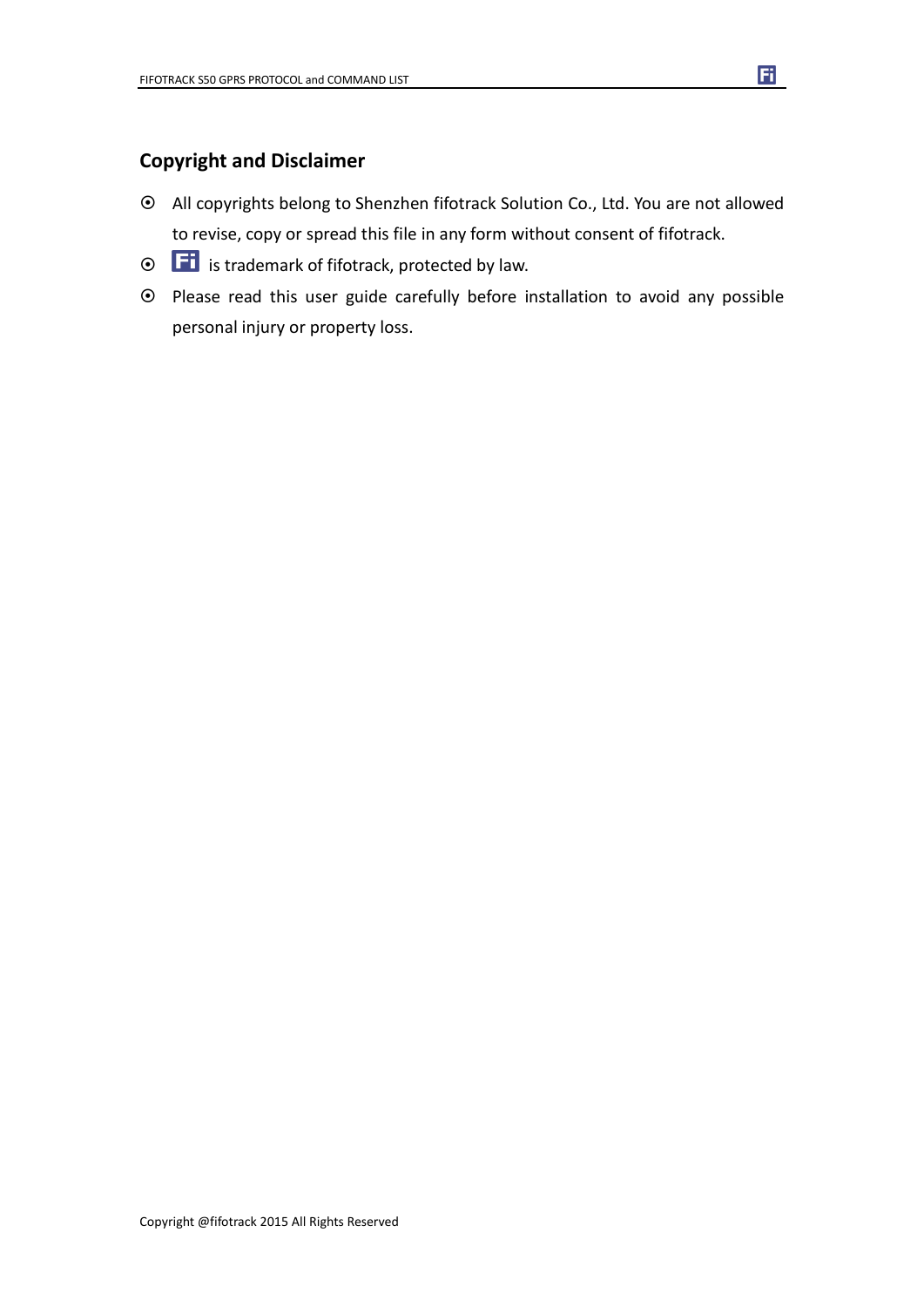| Version | <b>Revision Date</b> | Author  | Detail                                                |
|---------|----------------------|---------|-------------------------------------------------------|
| V1.8    | Jun 21, 2021         | Vito Hu | Add alm-code 44, 45, 46, 47                           |
| V1.7    | Apr 6, 2021          | Vito Hu | Modify data format of latitude/longitude field in B20 |
|         |                      |         | Add B15                                               |
|         |                      |         | Add HDOP in <i>gprs.status</i> field                  |
| V1.6    | Nov 9,2020           | Vito Hu | Add <u>S09, B80, B81</u>                              |
|         |                      |         | Add GPRS heartbeat A10 format, C11 format             |
|         |                      |         | Modify B34                                            |
| V1.5    | Feb 24, 2020         | Vito Hu | Add spd-ltm field in B20 command                      |
|         |                      |         | Add spd-src field for over speed alarm (alm-code: 18) |
|         |                      |         | Add alm-code 42                                       |
| V1.4    | Oct 23, 2019         | Vito Hu | Add B18 command                                       |
| V1.3    | Sep 27, 2019         | Vito Hu | Add S11, CO7 command                                  |
|         |                      |         | Add buz-tip for B21 command                           |
|         |                      |         | Modify <b>B34</b> command                             |
| V1.2    | July 3, 2019         | Vito Hu | Delete <i>parking tmr</i> field in <b>B03</b> command |
|         |                      |         | Delete parking roam tmr field in BO4 command          |
| V1.1    | Jun 11, 2019         | Vito Hu | <b>Initial Version</b>                                |

### **Document History**

Copyright @fifotrack 2015 All Rights Reserved

団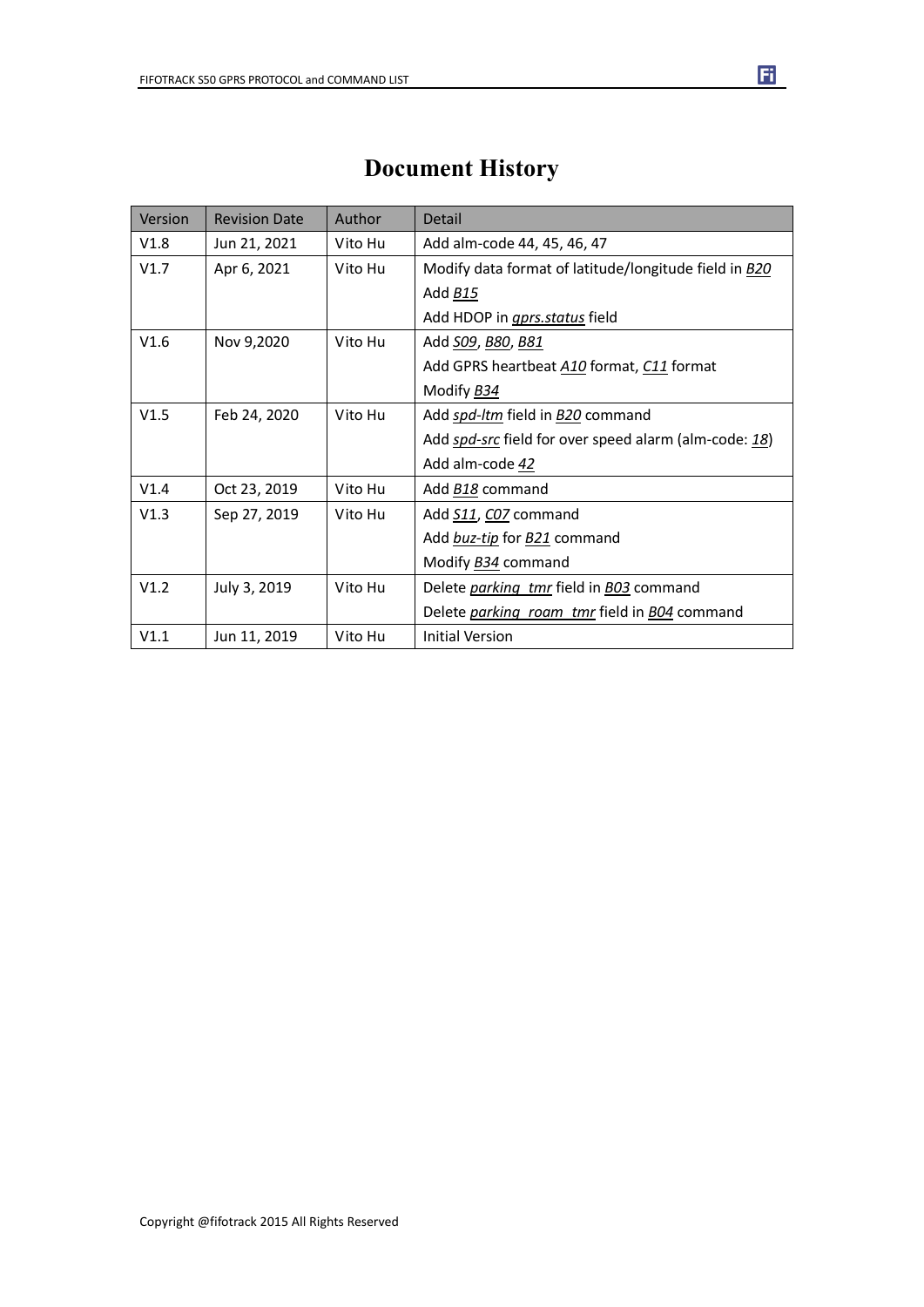

### **Contents**

| 23 |
|----|
|    |
|    |
|    |
|    |
|    |
|    |
|    |
|    |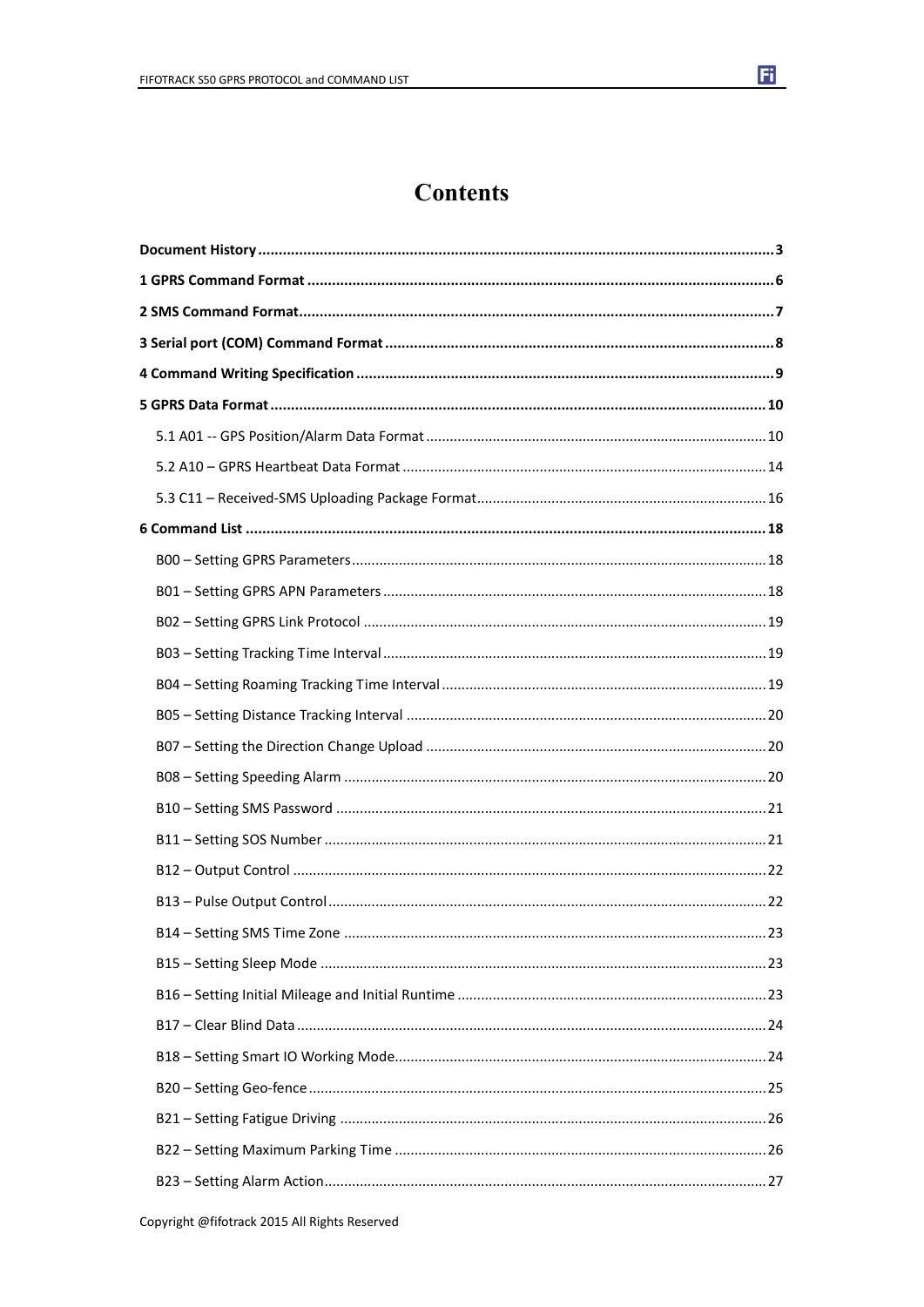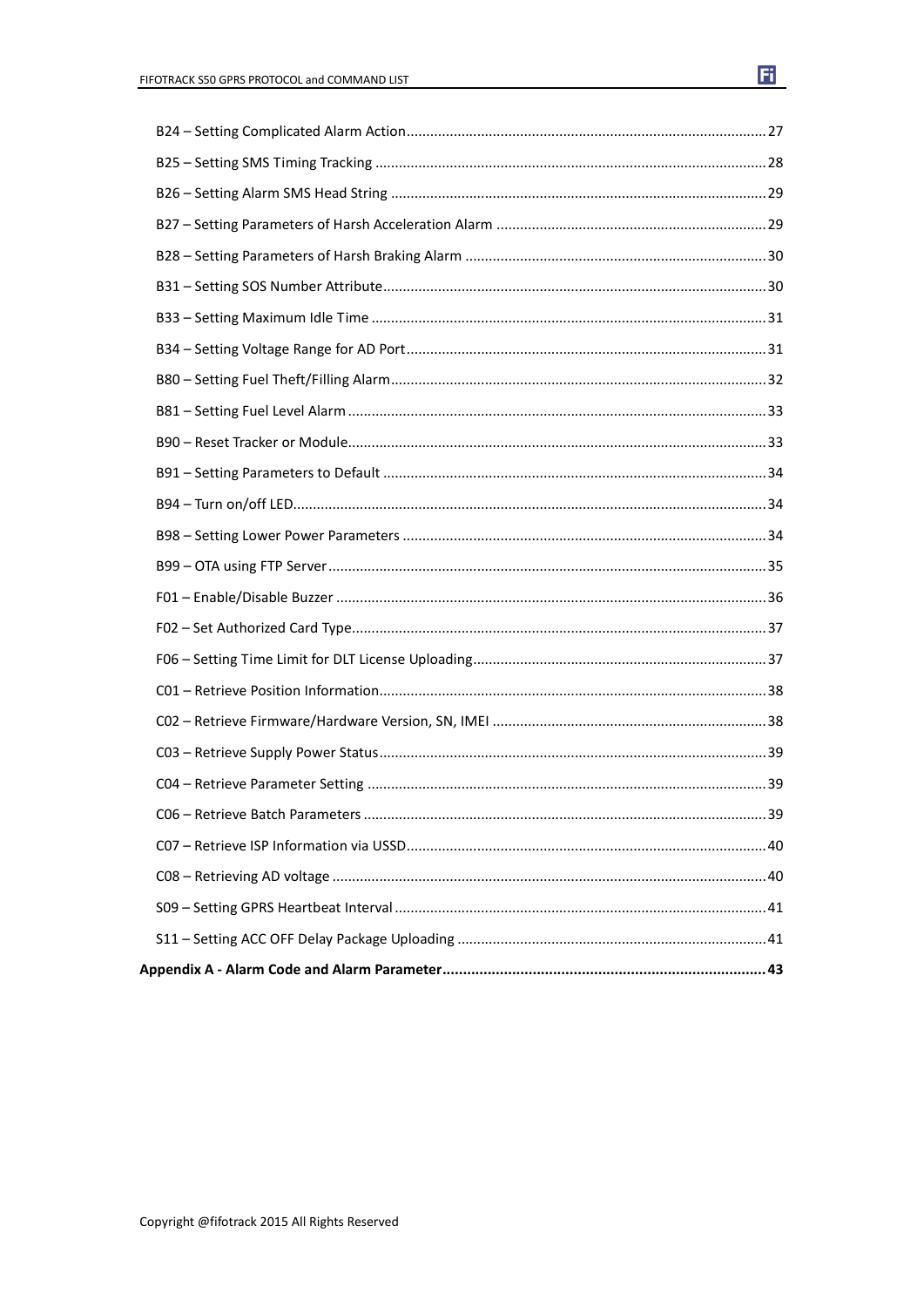### **1 GPRS Command Format**

#### **GPRS uplink (i.e.: Data is sent from tracker to platform) command format:**

\$\$<pack-len>,<ID>,<work-no>,<cmd-code>,<cmd-para>\*<checksum>\r\n

#### **GPRS downlink (i.e.: Data is sent form platform to tracker) command format:**

##<pack-len>,<ID>,<work-no>,<cmd-code>,<cmd-para>\*<checksum>\r\n

#### **Remarks:**

- Comma (,) is used to separate data fields, and it is necessary. There is no space before or after comma.
- pack-len: Package Length, decimal string format, the field of *pack-len* is {*,<ID>,<work-no>,<cmd-code>,<cmd-para>*}, be careful, comma(,) in front of *ID* included.
- ID: Tracker ID, default IMEI.
- work-no: working number, hexadecimal string format, cyclic accumulation from 1 to 0xFFFF.
- $\odot$  cmd-code: Command code, or specification of data type.
- cmd-para: parameter or description of *cmd-code*, which is described in the following chapters.
- checksum: checksum of package, 2 bytes hexadecimal string format, XOR of {*<pack-len>,<ID>,<work-no>,<cmd-code>,<cmd-para>*}.
- \r\n: End of package, i.e. <CR><LF>.
- Without specification, multi-byte binary data in *cmd-para* uses big endian format, i.e. Most Significant Byte first.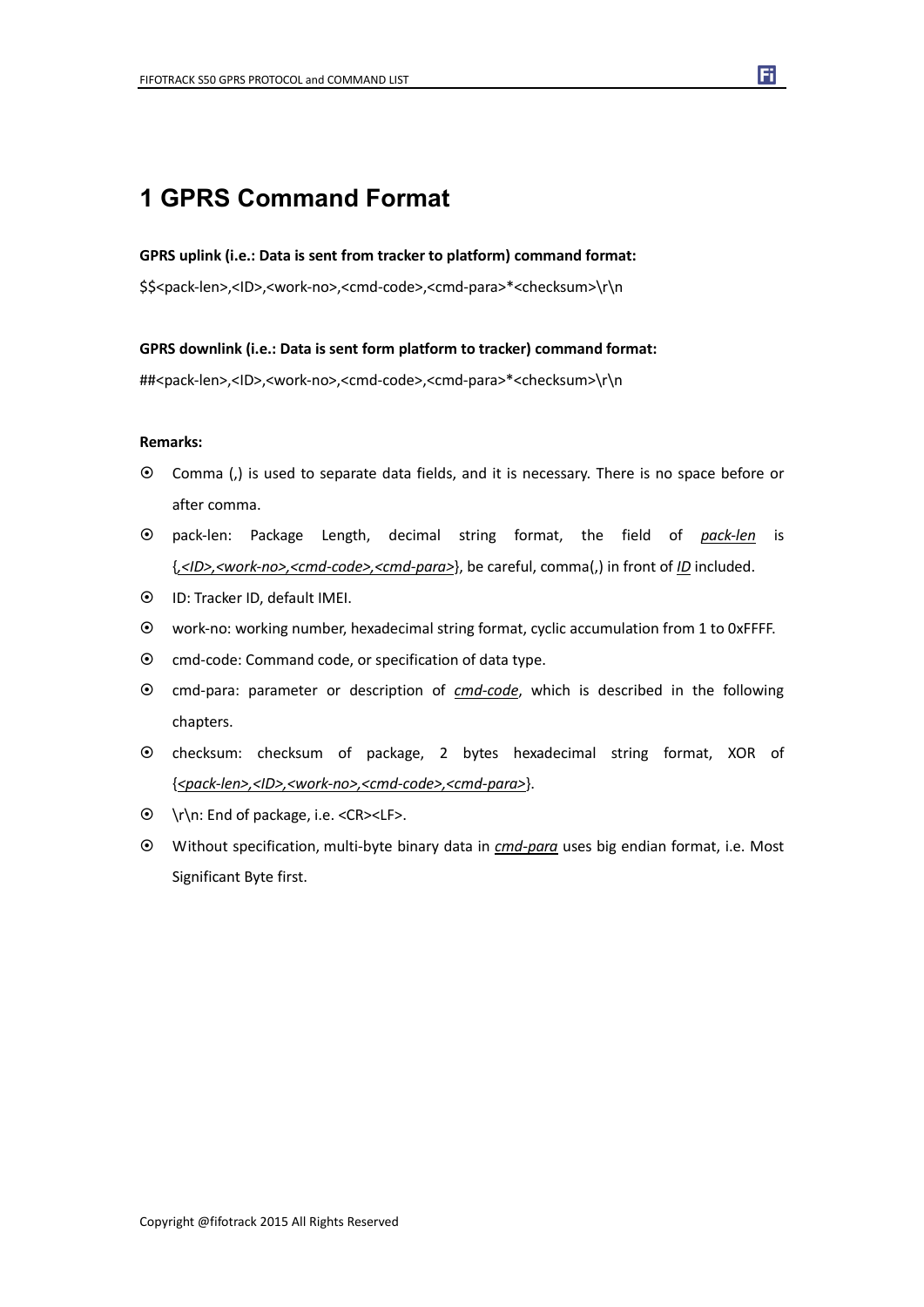# **2 SMS Command Format**

Sending SMS (from mobile to tracker) command format: <password>,<cmd-code>,<cmd-para>

Reply SMS (from tracker to mobile) data format: <cmd-code>,<proc-result> 01 password: SMS password, 6 digits, default "000000". 02 cmd-code: command code, the same as *cmd-code* filed in GPRS command. 03 cmd-para: command parameter, the same as *cmd-para* filed in GPRS command. 04 proc-result: command process result OK – Succeed.

05 SMS command with invalid password, or with incorrect format, no reply will be sent.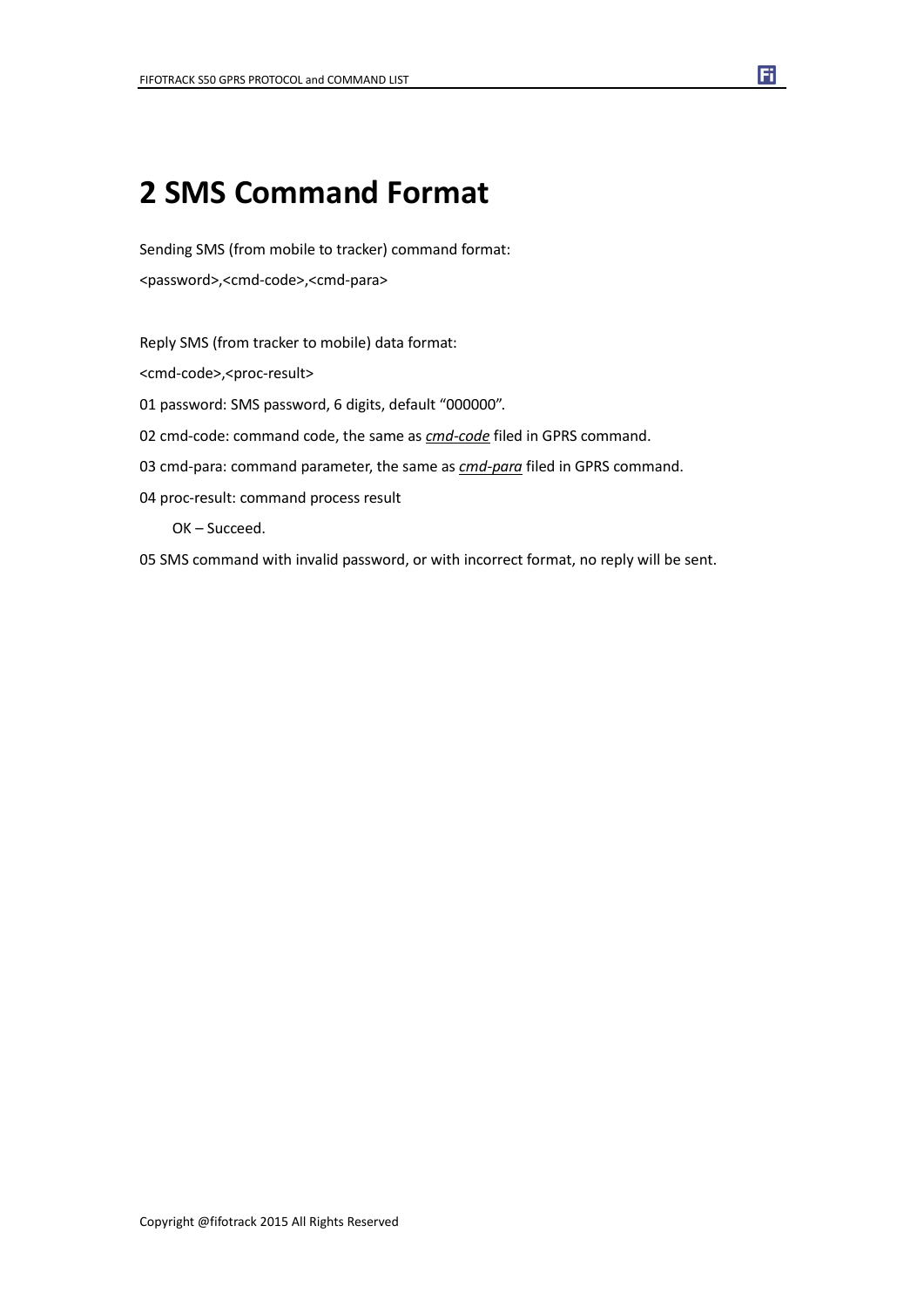# **3 Serial port (COM) Command Format**

Setting command format:

#<cmd-code>,<cmd-para><CR><LF>

Reply data format #<cmd-code>,<proc-result><CR><LF> cmd-code, cmd-para: the same as corresponding fileds of GPRS/SMS command. proc-result: COM command procession result OK – Succeed. UNSUPPORT – Command not supported. FAILED –Procession failed.

Ħ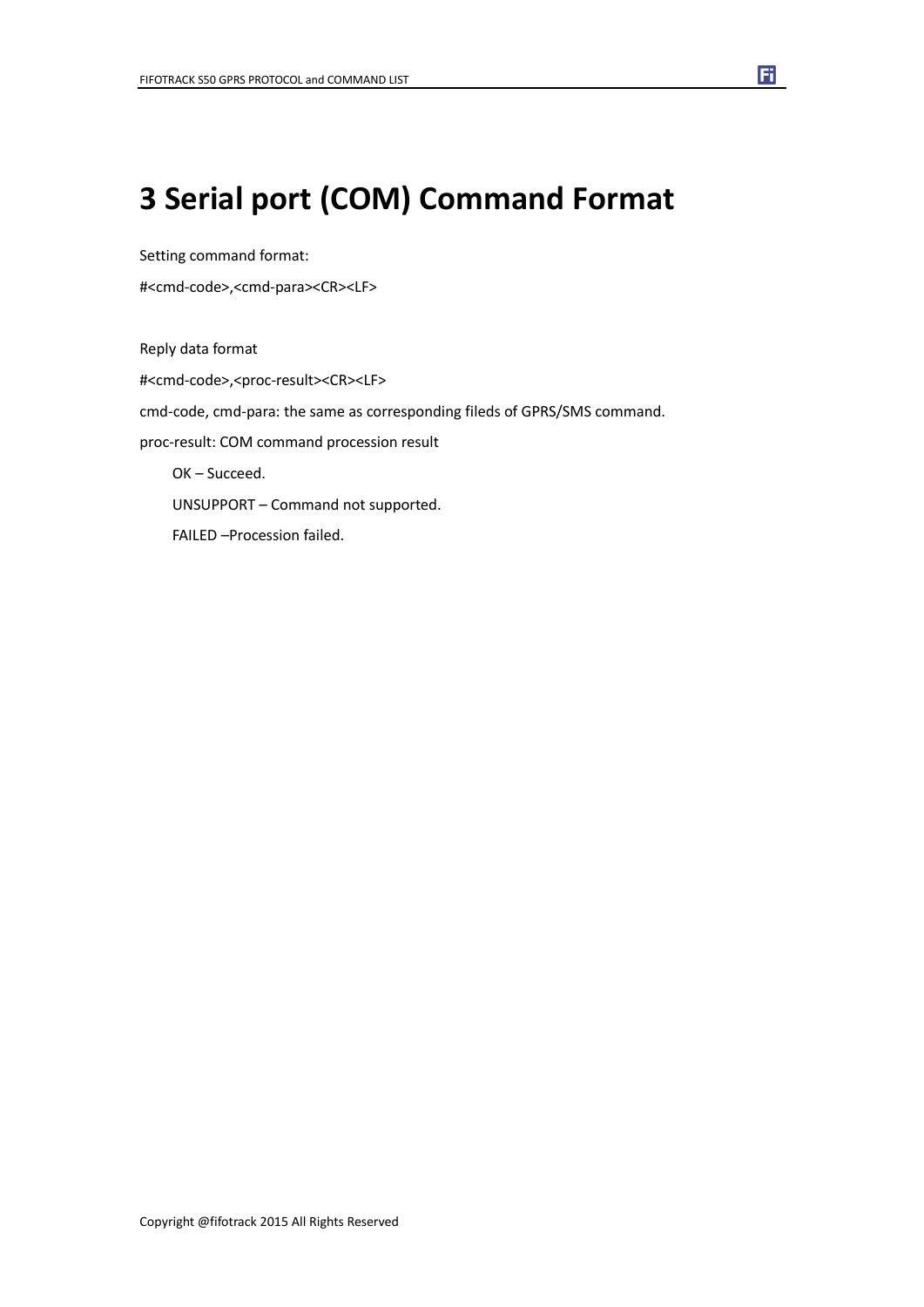### **4 Command Writing Specification**

- Comma (,) is used to separate multi-filed, there is no space before and after comma.
- $\odot$  For command with multi parameters, filed(s) can be empty, the corresponding parameter is set to default.
- The following chapters describe *cmd-code* and *cmd-para.*
- The "Retrieve" row in the following chapters describes the corresponding query command.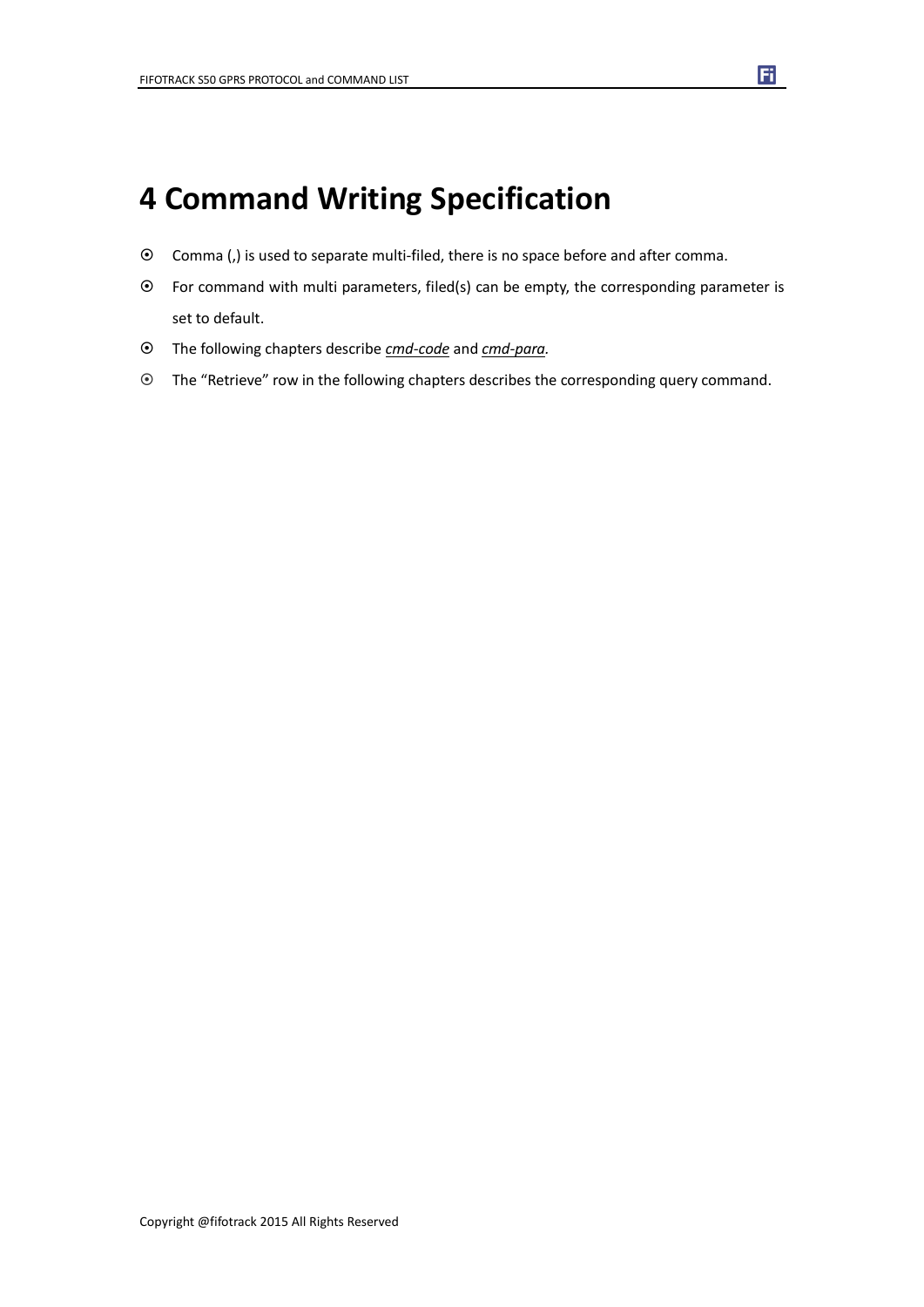# **5 GPRS Data Format**

### **5.1 A01 -- GPS Position/Alarm Data Format**

\$\$<pack-len>,<ID>,<work-no>,A01,<alm-code|alm-para>,<date-time>,<fix\_flag>,<latitude>,<long itude>,<speed>,<course>,<altitude>,<odometer>,<runtime>,<status>,<input-st>,<output-st>,MC C|MNC|LAC|CI,bat-ad|ext-ad|ad1…adN,<rfid\_data>,<digital-sensor>\*<checksum>\r\n

#### **Descriptions of position/alarm data:**

| Example:                                                                               |                                                                                                                                                                 |  |
|----------------------------------------------------------------------------------------|-----------------------------------------------------------------------------------------------------------------------------------------------------------------|--|
| \$\$263,863835029419947,29,A01,,170705072751,A,22.621798,114.036116,57,0,126,1627,404, |                                                                                                                                                                 |  |
| A012007A,02,0,460 0 24A4 F82,A33 13C 0,%                                               |                                                                                                                                                                 |  |
|                                                                                        | ^SUKSAWADDEE\$SAITHARN\$MISS^^?;6007643100500157891=150619800909=?+                                                                                             |  |
| 24                                                                                     | 0004552<br>00100<br>$?.*62$<br>2                                                                                                                                |  |
| Filed                                                                                  | pack-len                                                                                                                                                        |  |
| Description                                                                            | decimal string format, the field of pack-len is                                                                                                                 |  |
|                                                                                        | { <id>,<work-no>,A01,<alm-code alm-para>,<date-time>,<fix_flag>,<latitude>,<l< td=""></l<></latitude></fix_flag></date-time></alm-code alm-para></work-no></id> |  |
|                                                                                        | ongitude>, <speed>,<course>,<altitude>,<odometer>,<runtime>,<status>,<input-s< td=""></input-s<></status></runtime></odometer></altitude></course></speed>      |  |
|                                                                                        | t>, <output-st>,MCC MNC LAC CI,bat-ad ext-ad ad1adN,<rfid data="">,<digital-s< td=""></digital-s<></rfid></output-st>                                           |  |
|                                                                                        | ensor>}, be careful, comma(,) in front of <i>ID</i> included.                                                                                                   |  |
| Example                                                                                | 263                                                                                                                                                             |  |
| Filed                                                                                  | ID                                                                                                                                                              |  |
| Description                                                                            | Tracker ID, default IMEI, ASCII string                                                                                                                          |  |
| Example                                                                                | 863835029419947                                                                                                                                                 |  |
| Filed                                                                                  | work-no                                                                                                                                                         |  |
| Description                                                                            | working number, hexadecimal string format, cyclic accumulation from 1 to                                                                                        |  |
|                                                                                        | OxFFFF                                                                                                                                                          |  |
| Example                                                                                | 29, indicates that the value of work-no is 0x0029                                                                                                               |  |
| Filed                                                                                  | alm-code   alm-para                                                                                                                                             |  |
| Description                                                                            | Alarm code and alarm parameter, refer to Appendix A; For normal position data,                                                                                  |  |
|                                                                                        | this field is empty.                                                                                                                                            |  |
| Example                                                                                | Empty, the package is a normal position one.                                                                                                                    |  |
| Filed                                                                                  | date-time                                                                                                                                                       |  |
| Description                                                                            | UTC-0 date & time, in format: YYMMDDHHmmss                                                                                                                      |  |
|                                                                                        | 01 YY: year, value(year - 2000), 2 characters                                                                                                                   |  |
|                                                                                        | 02 MM: month, value range 1--12, 2 characters                                                                                                                   |  |
|                                                                                        | 03 DD: day, value range 1--31, 2 characters                                                                                                                     |  |
|                                                                                        | 04 HH: hour, value range 0--23, 2 characters                                                                                                                    |  |
|                                                                                        | 05 mm: minute, value range 0-59, 2 characters                                                                                                                   |  |

Ħ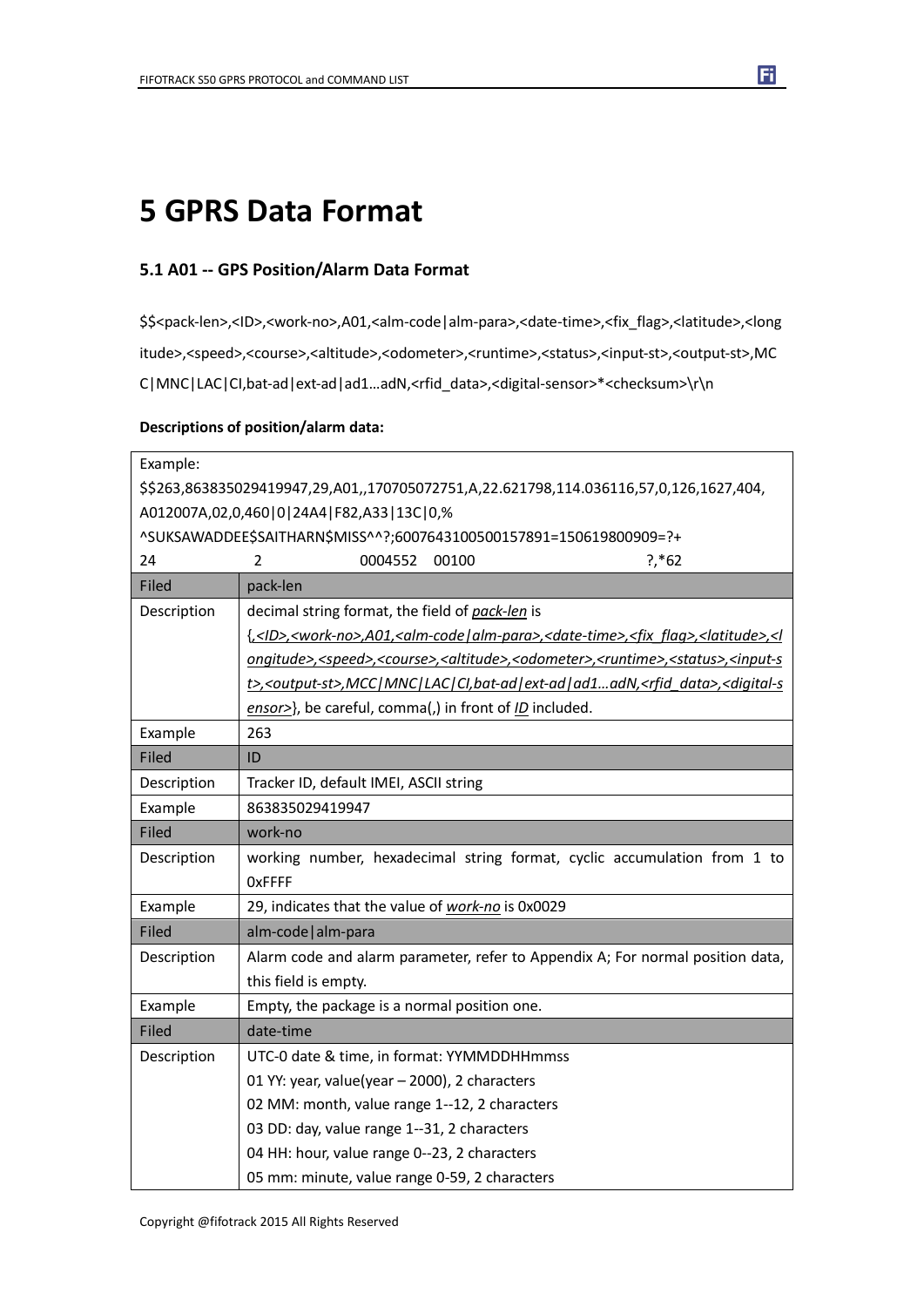|             | 06 ss: second, value range 0--59, 2 characters |                                                  |                                                                                    |  |
|-------------|------------------------------------------------|--------------------------------------------------|------------------------------------------------------------------------------------|--|
| Example     | 170705072751, which means 2017-07-05 07:27:51  |                                                  |                                                                                    |  |
| Filed       | fix_flag                                       |                                                  |                                                                                    |  |
| Description | GPS Status flag, A--valid, V--invalid          |                                                  |                                                                                    |  |
| Example     | A, means that GPS signal is valid              |                                                  |                                                                                    |  |
| Filed       | latitude                                       |                                                  |                                                                                    |  |
| Description |                                                |                                                  | Latitude, negative in southern hemisphere, decimal string format                   |  |
| Example     | 22.621798                                      |                                                  |                                                                                    |  |
| Filed       | longitude                                      |                                                  |                                                                                    |  |
| Description |                                                |                                                  | Longitude, negative in western hemisphere, decimal string format                   |  |
| Example     | 114.036116                                     |                                                  |                                                                                    |  |
| Filed       | speed                                          |                                                  |                                                                                    |  |
| Description |                                                | Unit km/h, decimal string format                 |                                                                                    |  |
| Example     | 57, means 57km/h                               |                                                  |                                                                                    |  |
| Filed       | course                                         |                                                  |                                                                                    |  |
| Description |                                                |                                                  | Running direction, unit degree, clockwise angle, decimal string format             |  |
| Example     | $\mathbf 0$                                    |                                                  |                                                                                    |  |
| Filed       | altitude                                       |                                                  |                                                                                    |  |
| Description |                                                | Altitude, unit meter, decimal string format      |                                                                                    |  |
| Example     | 126, means 126m                                |                                                  |                                                                                    |  |
| Filed       | odometer                                       |                                                  |                                                                                    |  |
| Description |                                                | Unit meter, decimal string format                |                                                                                    |  |
| Example     |                                                | 1627, means odometer 1627 m                      |                                                                                    |  |
| Filed       | runtime                                        |                                                  |                                                                                    |  |
| Description |                                                | Service time, unit second, decimal string format |                                                                                    |  |
| Example     | 404, means 404 s                               |                                                  |                                                                                    |  |
| Filed       | status                                         |                                                  |                                                                                    |  |
| Description |                                                |                                                  | Alarm status or vehicle status, hexadecimal string format, as the following table: |  |
|             | bit                                            | definition                                       | description                                                                        |  |
|             | 0                                              | GPS antenna cut                                  | Clear when antenna re-connect                                                      |  |
|             | $\mathbf 1$                                    | Ext-power low voltage                            | Clear when voltage normal                                                          |  |
|             | 2                                              | Ext-power lost                                   | Clear when ext-power re-connect                                                    |  |
|             | $3 - 7$                                        | <b>CSQ</b>                                       | GSM signal strength, range [0,31]                                                  |  |
|             | 8                                              | <b>Fatigue Driving</b>                           | Clear when fatigue relieve                                                         |  |
|             | 9                                              | Parking Overtime                                 | Clear when auto starts running                                                     |  |
|             | 10                                             | <b>Idling Running</b>                            | Clear when auto starts running or ACC OFF                                          |  |
|             | $11 - 15$                                      | Reserve                                          |                                                                                    |  |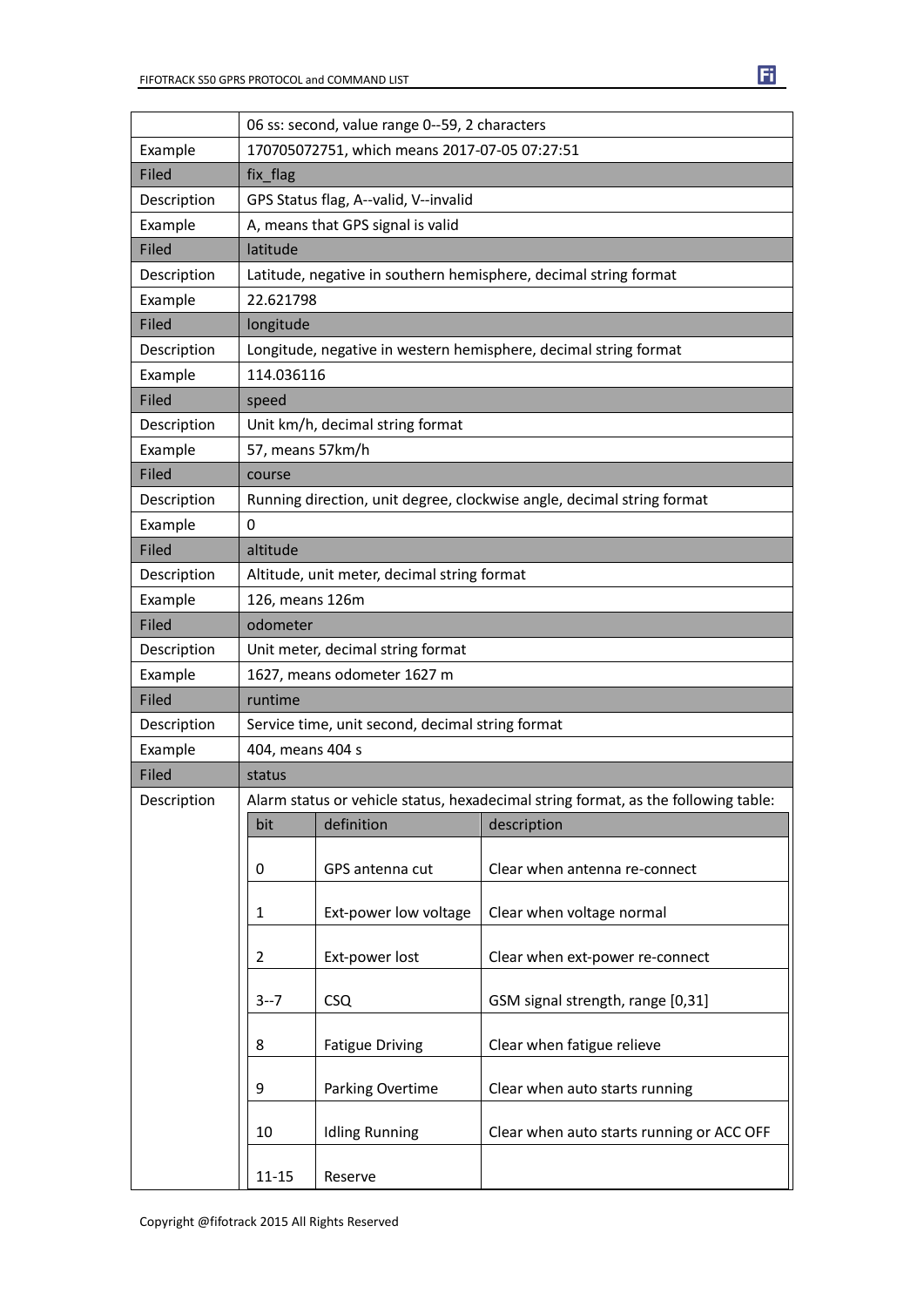|             | $17 - 26$              | Reserve                                             | GPS HDOP, unit 0.1                                                                                                                  |
|-------------|------------------------|-----------------------------------------------------|-------------------------------------------------------------------------------------------------------------------------------------|
|             |                        |                                                     |                                                                                                                                     |
|             | 27                     | Reserve                                             |                                                                                                                                     |
|             | $28 - 31$              | satellite number                                    | satellite number, range [0,12], update from                                                                                         |
|             |                        |                                                     | GPS module data                                                                                                                     |
| Example     |                        |                                                     | A012007A: Ext-power low voltage, satellite number 10, GSM signal strength 15,                                                       |
|             | <b>HDOP 0.9</b>        |                                                     |                                                                                                                                     |
| Filed       | input-st               |                                                     |                                                                                                                                     |
| Description |                        | state of input, hexadecimal string format:          |                                                                                                                                     |
|             |                        | bit[0] - Reserved for future                        |                                                                                                                                     |
|             |                        | $bit[1]$ - input2 status;                           |                                                                                                                                     |
|             |                        | bit[2]~bit[6] -- Reserved                           |                                                                                                                                     |
|             |                        | bit[7] - Vehicle battery protection for low voltage |                                                                                                                                     |
| Example     |                        | 02, means input2 is active                          |                                                                                                                                     |
| Filed       | output-st              |                                                     |                                                                                                                                     |
| Description |                        | state of output, hexadecimal string format:         |                                                                                                                                     |
|             |                        | $bit[0]$ – output1 status;                          |                                                                                                                                     |
|             |                        | bit[1]~bit[7] -- Reserved                           |                                                                                                                                     |
|             |                        |                                                     | for each bit, 1- output exports high level, 0- output exports low level                                                             |
| Example     |                        | 0, means ALL output exports low level               |                                                                                                                                     |
|             | MCC   MNC   LAC   CI   |                                                     |                                                                                                                                     |
| Filed       |                        |                                                     |                                                                                                                                     |
| Description |                        |                                                     | Mobil base station information. ' ' is used to separate each data.                                                                  |
|             |                        | MCC, MNC: decimal string format                     |                                                                                                                                     |
|             |                        | LAC, CI: hexadecimal string format                  |                                                                                                                                     |
| Example     | 460   0   24A4   F82 : |                                                     |                                                                                                                                     |
|             | Value of MCC is 460;   |                                                     |                                                                                                                                     |
|             | Value of MNC is 0;     |                                                     |                                                                                                                                     |
|             |                        | Value of LAC is 0x24A4;                             |                                                                                                                                     |
|             | Value of CI is 0xF82;  |                                                     |                                                                                                                                     |
| Filed       |                        | bat-ad   ext-ad   ad1adN                            |                                                                                                                                     |
| Description |                        |                                                     | Sample data of AD input, value range[0,0x1000], hexadecimal string format;                                                          |
|             |                        | Using " " to separate each data;                    |                                                                                                                                     |
|             |                        | bat-ad: Sample value of internal battery voltage    |                                                                                                                                     |
|             |                        | ext-ad: Sample value of ext-power voltage           |                                                                                                                                     |
|             |                        | Formula (Convert hex to decimal first)-             |                                                                                                                                     |
|             |                        | bat=(X*3.3*2)/4096, unit: V                         |                                                                                                                                     |
|             |                        | ext= (X*3.3*48)/4096, unit: V                       |                                                                                                                                     |
|             |                        |                                                     | ad1  adN: Sample value of AD1  ADN input, for S50, one analog input                                                                 |
|             | supported              |                                                     |                                                                                                                                     |
| Example     | A33 13C 0:             |                                                     |                                                                                                                                     |
|             |                        |                                                     | Sample value of battery is 0x0A30, which corresponds to 4.20V;<br>Sample value of ext-power is 0x013C, which corresponds to 12.22V; |

団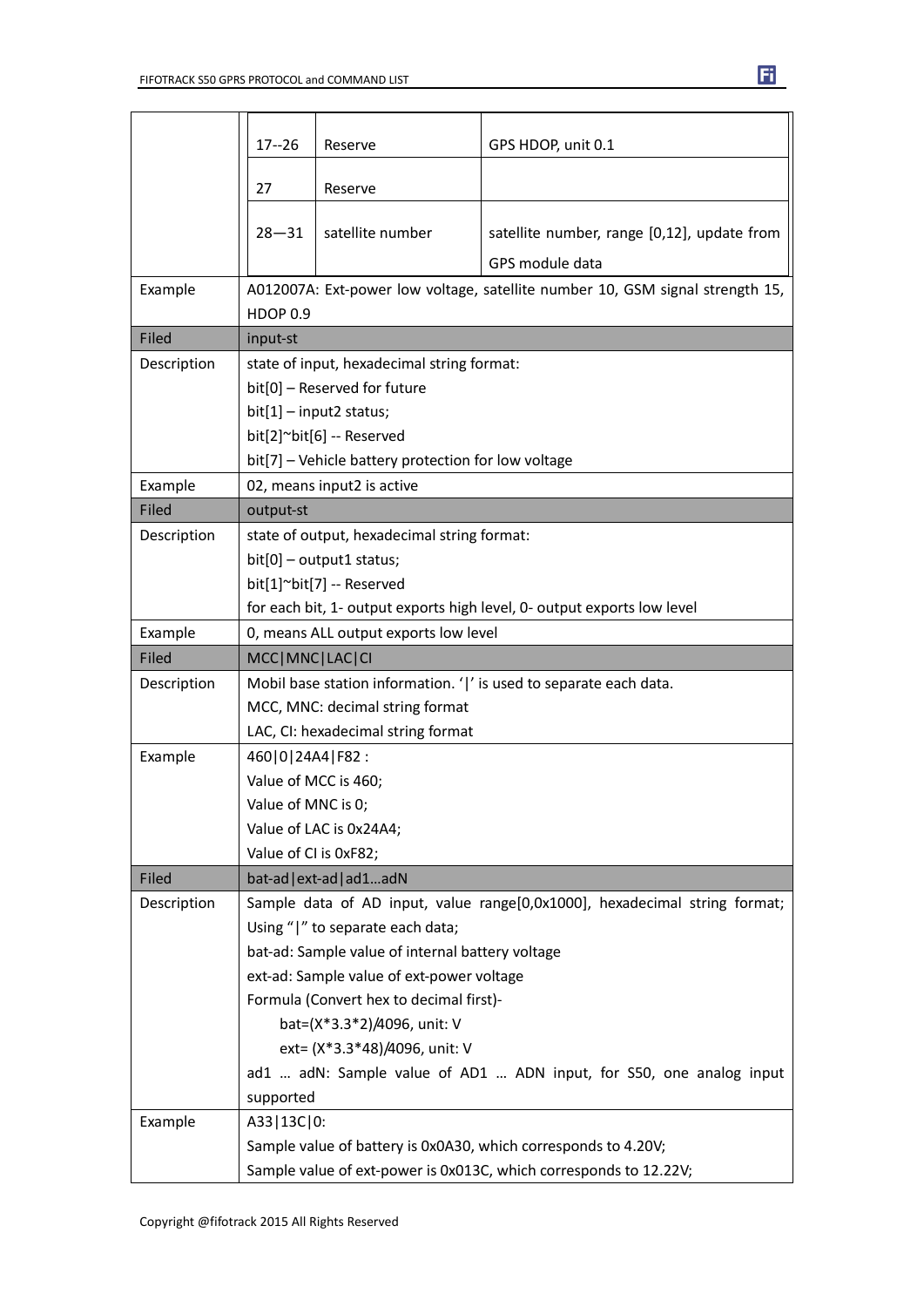|             | Sample value of AD1 is 0x0000;                                                                                                                                  |
|-------------|-----------------------------------------------------------------------------------------------------------------------------------------------------------------|
| Filed       | rfid data                                                                                                                                                       |
| Description | Data of magnetic card; Tracker picks all TRACKs, and attaches here                                                                                              |
|             | TRACK #1: Start with '%', while end with '?'                                                                                                                    |
|             | TRACK #2: Start with ';', while end with '?'                                                                                                                    |
|             | TRACK #3: Start with '+'; while end with '?'                                                                                                                    |
|             | There is no other character between TRACKs                                                                                                                      |
| Example     | %                                                                                                                                                               |
|             | ^SUKSAWADDEE\$SAITHARN\$MISS^^?;6007643100500157891=150619800909=?                                                                                              |
|             | 24<br>$\overline{2}$<br>0004552<br>÷                                                                                                                            |
|             | ?<br>00100                                                                                                                                                      |
| Filed       | digital-sensor                                                                                                                                                  |
| Description | Digital sensor data, for tracker supports multiple sensors, there will be multiple                                                                              |
|             | data here, using " " to separate neighboring ones. S50 doesn't support digital                                                                                  |
|             | temperature sensor, as a result, <i>digital-sensor</i> field is empty.                                                                                          |
| Example     | Empty                                                                                                                                                           |
| Field       | checksum                                                                                                                                                        |
| Description | checksum of package, 2 bytes hexadecimal string format, XOR of                                                                                                  |
|             | { <pack-len>,<ld>,<work-no>,A01,<alm-code alm-para>,<date-time>,<fix_flag>,<l< td=""></l<></fix_flag></date-time></alm-code alm-para></work-no></ld></pack-len> |
|             | atitude>, <longitude>,<speed>,<course>,<altitude>,<odometer>,<runtime>,<statu< td=""></statu<></runtime></odometer></altitude></course></speed></longitude>     |
|             | s>, <input-st>,<output-st>,MCC MNC LAC CI,bat-ad ext-ad ad1adN,<rfid_data< td=""></rfid_data<></output-st></input-st>                                           |
|             | >, <digital-sensor>}.</digital-sensor>                                                                                                                          |
| Example     | 62                                                                                                                                                              |
|             | The XOR checksum is 0x62                                                                                                                                        |
| Field       | $\ln$                                                                                                                                                           |
| Description | End of package, i.e. <cr><lf></lf></cr>                                                                                                                         |
| Example     | $\ln$                                                                                                                                                           |

 $\mathbf{E}$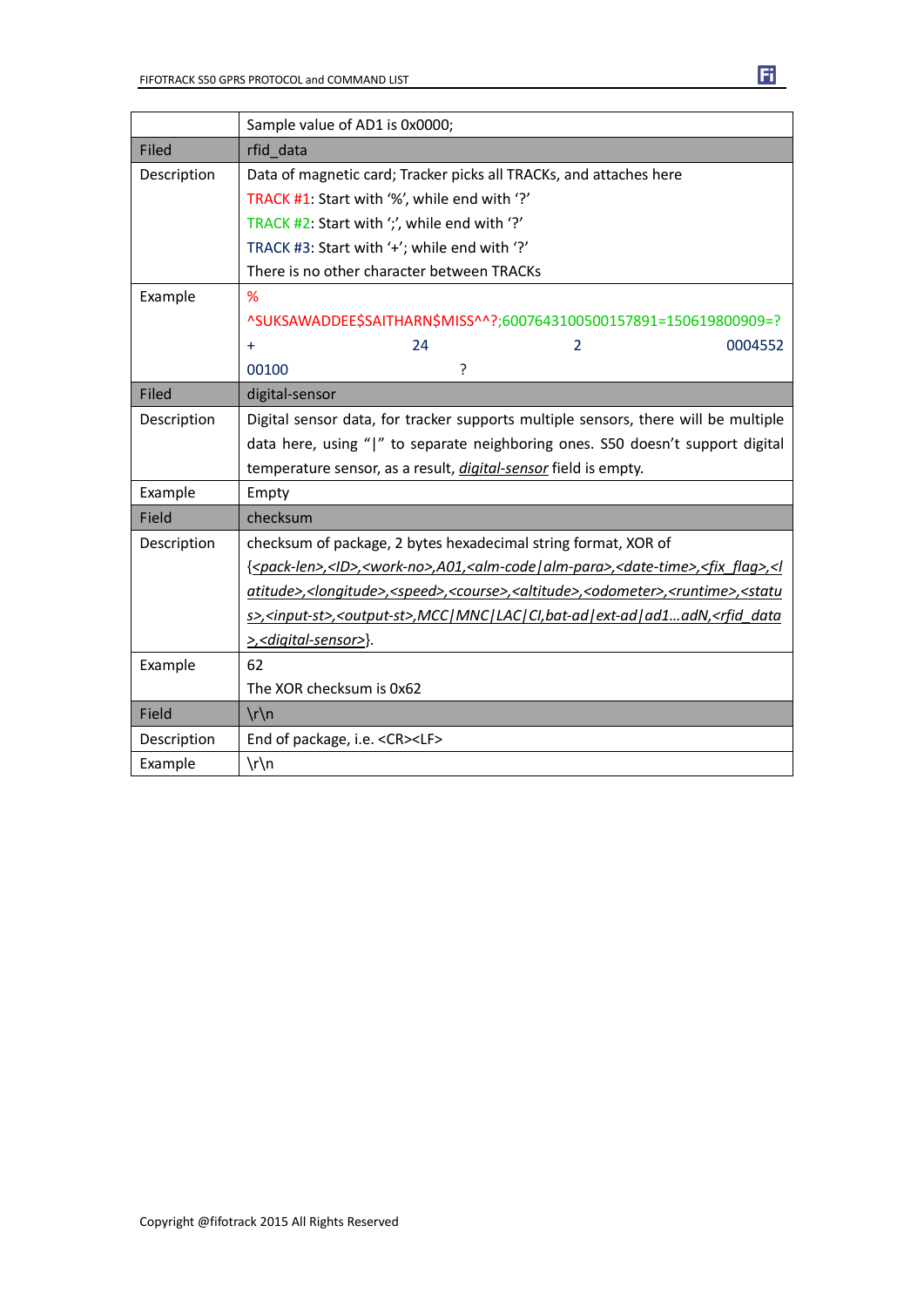### **5.2 A10 – GPRS Heartbeat Data Format**

\$\$<pack-len>,<lD>,<work-no>,A10,<status>,<br/>sbat-ad|ext-ad>\*<checksum>\r\n

#### **Descriptions of position/alarm data:**

| Example:                                         |                                                                                    |                                                                                                                |                                                                                                                           |
|--------------------------------------------------|------------------------------------------------------------------------------------|----------------------------------------------------------------------------------------------------------------|---------------------------------------------------------------------------------------------------------------------------|
| \$\$33,863835029419947,36,A10,2,190   46C*60\r\n |                                                                                    |                                                                                                                |                                                                                                                           |
| Field                                            | pack-len                                                                           |                                                                                                                |                                                                                                                           |
| Description                                      | decimal string format, the field of pack-len is                                    |                                                                                                                |                                                                                                                           |
|                                                  |                                                                                    |                                                                                                                | {, <id>,<work-no>,A10,<status>,<bat-ad ext-ad>}, be careful, comma(,) in front of</bat-ad ext-ad></status></work-no></id> |
|                                                  | ID included.                                                                       |                                                                                                                |                                                                                                                           |
| Example                                          | 33                                                                                 |                                                                                                                |                                                                                                                           |
| Field                                            | ID                                                                                 |                                                                                                                |                                                                                                                           |
| Description                                      |                                                                                    | Tracker ID, default IMEI, ASCII string                                                                         |                                                                                                                           |
| Example                                          | 863835029419947                                                                    |                                                                                                                |                                                                                                                           |
| Field                                            | work-no                                                                            |                                                                                                                |                                                                                                                           |
| Description                                      | working number, hexadecimal string format, cyclic accumulation from 1 to<br>OxFFFF |                                                                                                                |                                                                                                                           |
| Example                                          | 36, indicates that the value of work-no is 0x0036                                  |                                                                                                                |                                                                                                                           |
| Field                                            | A10                                                                                |                                                                                                                |                                                                                                                           |
| Description                                      | Data type specification, which is used to define GPRS heartbeat package format.    |                                                                                                                |                                                                                                                           |
| Example                                          |                                                                                    |                                                                                                                |                                                                                                                           |
| Field                                            | status                                                                             |                                                                                                                |                                                                                                                           |
| Description                                      |                                                                                    |                                                                                                                | Alarm status or vehicle status, hexadecimal string format, as the following table:                                        |
|                                                  | bit                                                                                | definition                                                                                                     | description                                                                                                               |
|                                                  |                                                                                    |                                                                                                                |                                                                                                                           |
|                                                  | 0                                                                                  | GPS antenna cut                                                                                                | Clear when antenna re-connect                                                                                             |
|                                                  | 1                                                                                  | Ext-power low voltage                                                                                          | Clear when voltage normal                                                                                                 |
|                                                  | 2                                                                                  | Ext-power lost                                                                                                 | Clear when ext-power re-connect                                                                                           |
| Example                                          | 2, responses to (0010) <sub>B</sub> , means Ext-power low voltage                  |                                                                                                                |                                                                                                                           |
| Field                                            | bat-ad   ext-ad                                                                    |                                                                                                                |                                                                                                                           |
| Description                                      |                                                                                    |                                                                                                                | Voltage of internal battery and external power, using " " to separate each data;                                          |
|                                                  |                                                                                    | bat-ad: Voltage of internal battery, unit 0.01V                                                                |                                                                                                                           |
|                                                  |                                                                                    | ext-ad: Voltage of ext-power voltage, unit 0.01V                                                               |                                                                                                                           |
| Example                                          | 190   46C:                                                                         |                                                                                                                |                                                                                                                           |
|                                                  |                                                                                    | Voltage of battery is 0x01A0, i.e. 4.00V                                                                       |                                                                                                                           |
|                                                  | Voltage of ext-power is 0x054D, i.e. 11.32V;                                       |                                                                                                                |                                                                                                                           |
| Field                                            | checksum                                                                           |                                                                                                                |                                                                                                                           |
| Description                                      | Checksum                                                                           | of package,                                                                                                    | 2 bytes hexadecimal<br>string<br>format,<br><b>XOR</b><br>of                                                              |
|                                                  |                                                                                    | { <pack-len>,<id>,<work-no>,A10,<status>,<bat-ad ext-ad=""  ="">}.</bat-ad></status></work-no></id></pack-len> |                                                                                                                           |

 $\overline{\mathbf{H}}$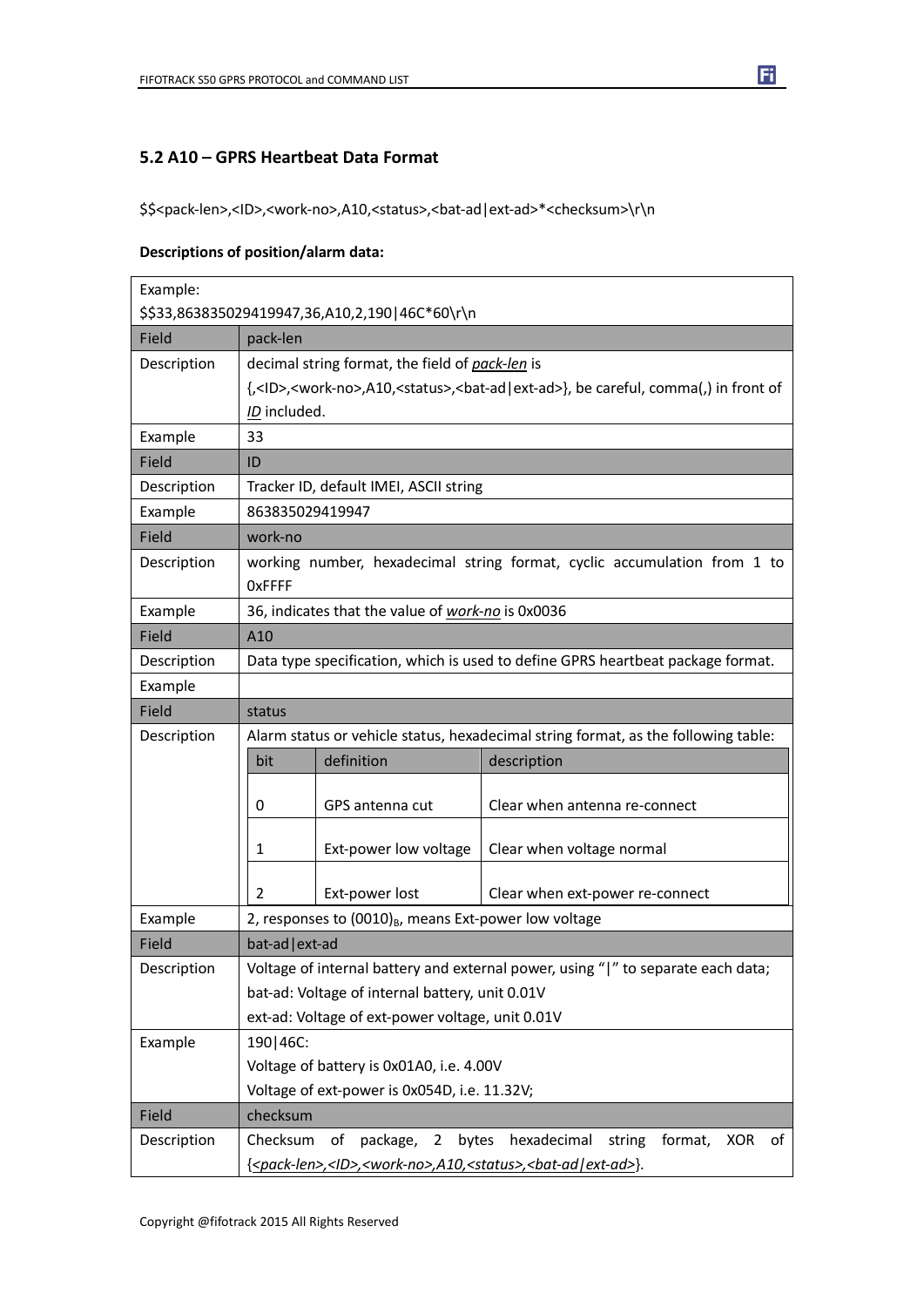| Example     | 60                                      |
|-------------|-----------------------------------------|
|             | The XOR checksum is 0x60                |
| Field       | \r\n                                    |
| Description | End of package, i.e. <cr><lf></lf></cr> |
| Example     | ∖r\n                                    |

団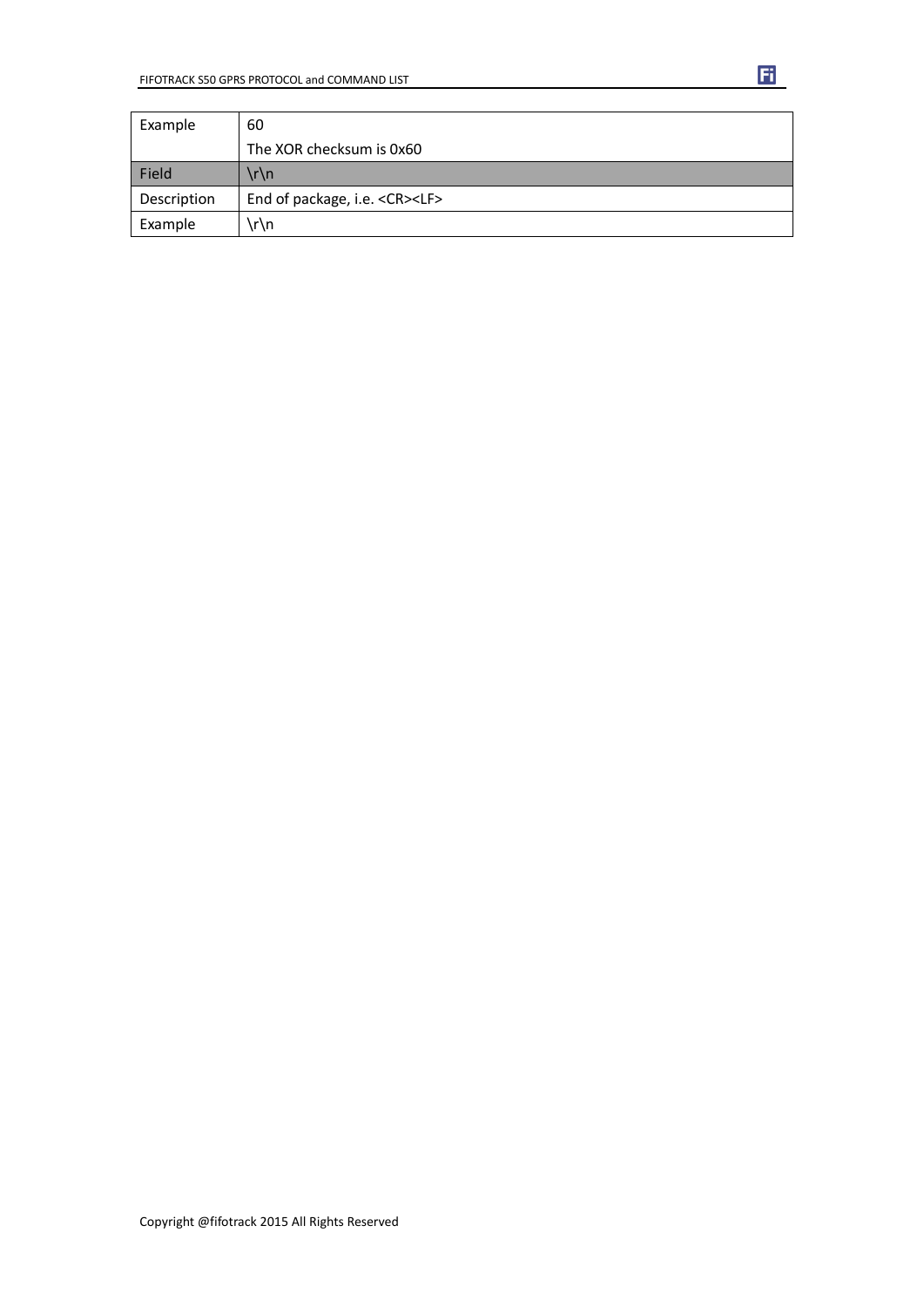### **5.3 C11 – Received-SMS Uploading Package Format**

\$\$<pack-len>,<ID>,<work-no>,C11,<datetime>,<phone-num>,<sms-content>\*<checksum>\r\n

#### **Descriptions of position/alarm data:**

| Example:                                     |                                                                                                                                       |  |
|----------------------------------------------|---------------------------------------------------------------------------------------------------------------------------------------|--|
|                                              | \$\$63,863835029419947,6BD,C11,201109085404,+8615817213914,000000,C06*34\r\n                                                          |  |
| Field                                        | pack-len                                                                                                                              |  |
| Description                                  | decimal string format, the field of pack-len is                                                                                       |  |
|                                              | {, <id>,<work-no>,C11,<datetime>,<phone-num>,<sms-content>}, be careful,</sms-content></phone-num></datetime></work-no></id>          |  |
|                                              | comma(,) in front of ID included.                                                                                                     |  |
| Example                                      | 63                                                                                                                                    |  |
| Field                                        | ID                                                                                                                                    |  |
| Description                                  | Tracker ID, default IMEI, ASCII string                                                                                                |  |
| Example                                      | 863835029419947                                                                                                                       |  |
| Field                                        | work-no                                                                                                                               |  |
| Description                                  | working number, hexadecimal string format, cyclic accumulation from 1 to<br><b>OxFFFF</b>                                             |  |
| Example                                      | 6BD, indicates that the value of work-no is 0x06BD                                                                                    |  |
| Field                                        | C11                                                                                                                                   |  |
| Description                                  | Data type specification, which is used to define received SMS content package                                                         |  |
|                                              | format.                                                                                                                               |  |
| Example                                      |                                                                                                                                       |  |
| Field                                        | datetime                                                                                                                              |  |
| Description                                  | UTC-0 date & time, in format: YYMMDDHHmmss                                                                                            |  |
|                                              | 01 YY: year, value(year - 2000), 2 characters                                                                                         |  |
|                                              | 02 MM: month, value range 1--12, 2 characters                                                                                         |  |
|                                              | 03 DD: day, value range 1--31, 2 characters                                                                                           |  |
| 04 HH: hour, value range 0--23, 2 characters |                                                                                                                                       |  |
|                                              | 05 mm: minute, value range 0-59, 2 characters                                                                                         |  |
|                                              | 06 ss: second, value range 0--59, 2 characters                                                                                        |  |
| Example                                      | 201109085404, 2020-11-9 08:54:04 @UTC-0                                                                                               |  |
| Field                                        | phone-num                                                                                                                             |  |
| Description                                  | Sender's number of the received SMS                                                                                                   |  |
| Example                                      | +8615817213914: Sender's number is "+8615817213914"                                                                                   |  |
| Field                                        | Sms-content                                                                                                                           |  |
| Description                                  | Content of the received SMS, ASCII or UNICODE                                                                                         |  |
| Example                                      | 000000, C06: SMS content is "000000, C06"                                                                                             |  |
| Field                                        | checksum                                                                                                                              |  |
| Description                                  | package, 2 bytes hexadecimal<br>Checksum<br>string<br>of<br>of<br>format,<br>XOR                                                      |  |
|                                              | { <pack-len>,<id>,<work-no>,C11,<datetime>,<phone-num>,<sms-content>}.</sms-content></phone-num></datetime></work-no></id></pack-len> |  |
| Example                                      | 34                                                                                                                                    |  |
|                                              | The XOR checksum is 0x34                                                                                                              |  |

 $\overline{\mathbf{H}}$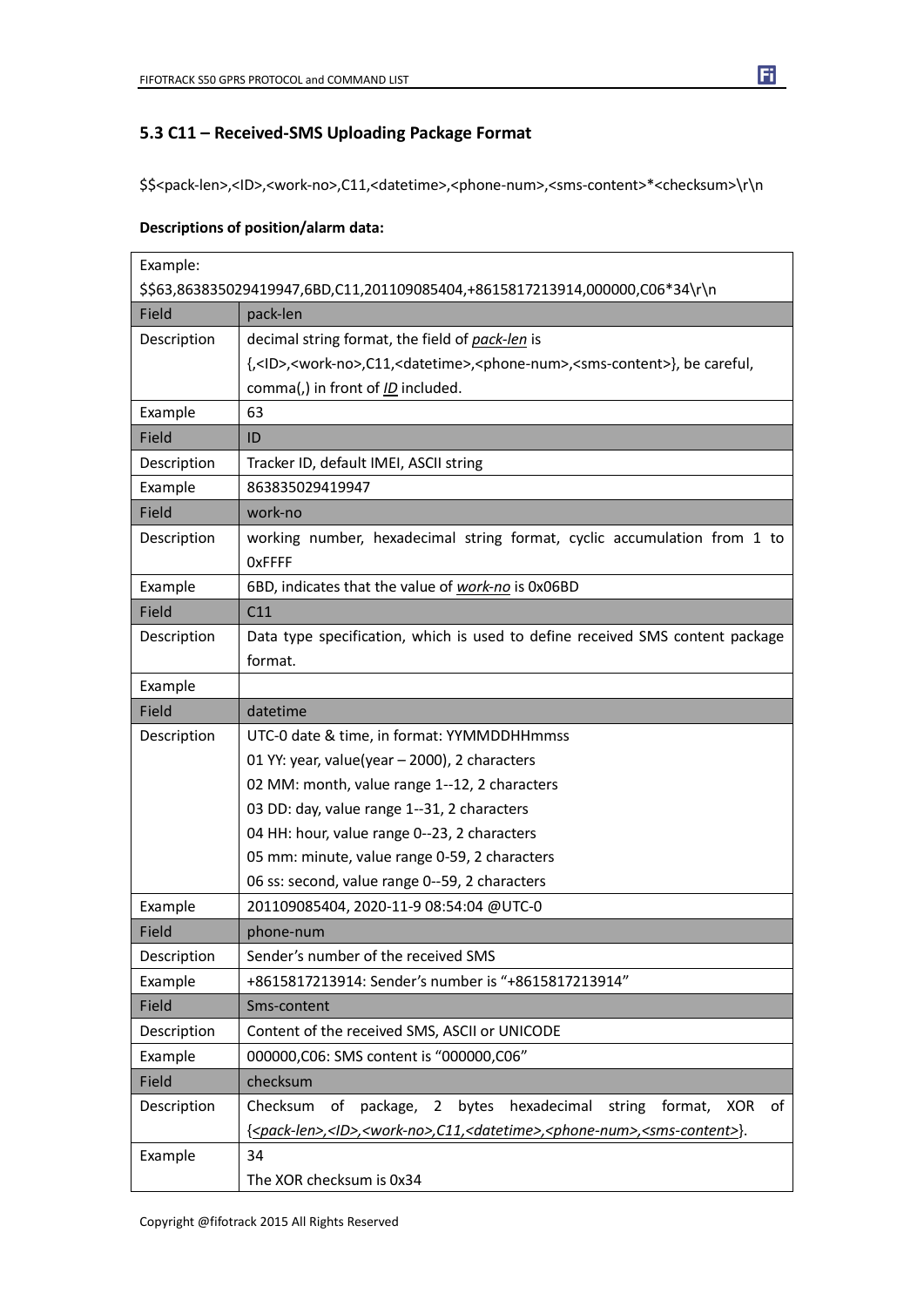| Field       | r\n                                     |
|-------------|-----------------------------------------|
| Description | End of package, i.e. <cr><lf></lf></cr> |
| Example     | r\n،                                    |

団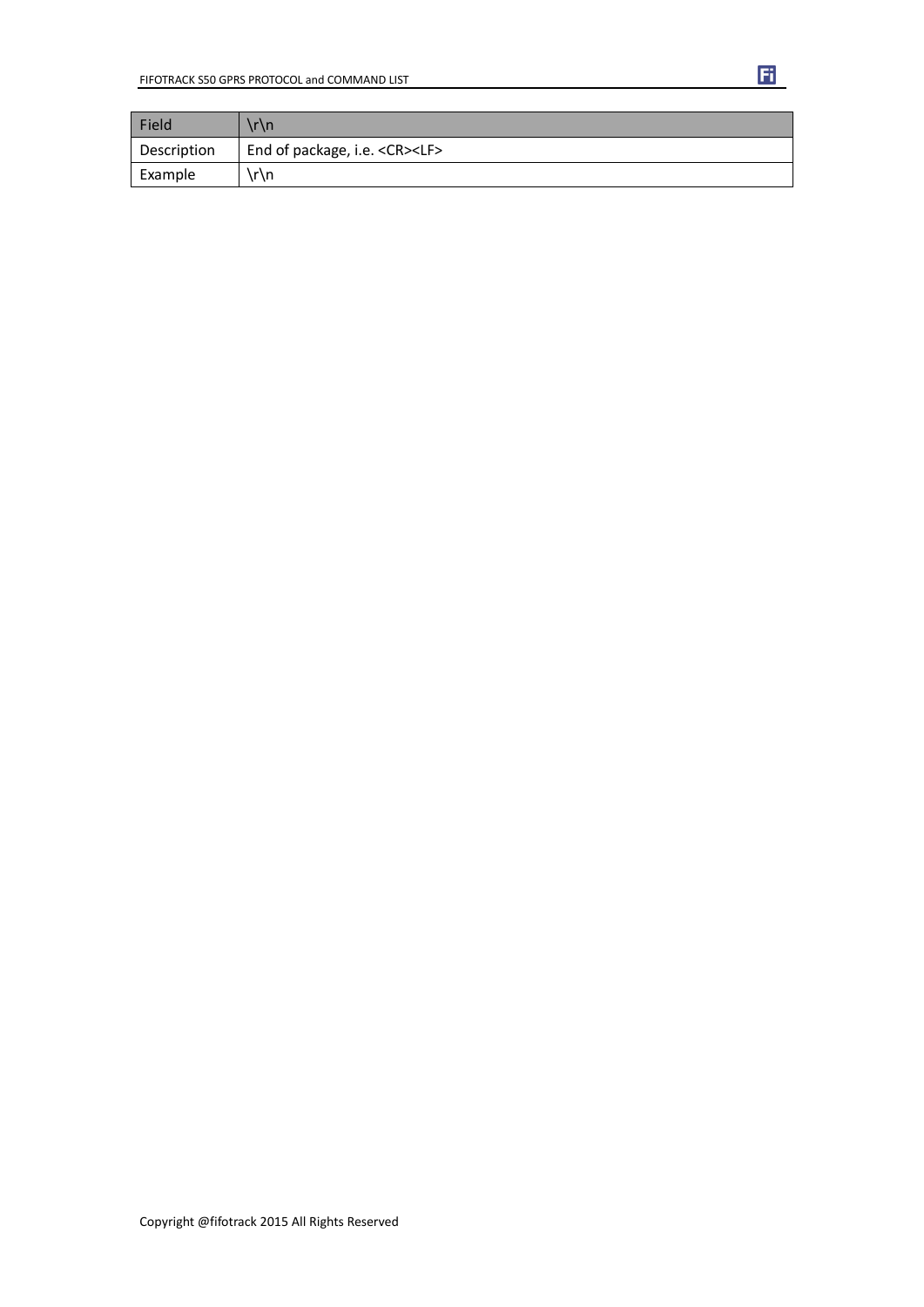# **6 Command List**

|             | <b>B00 - Setting GPRS Parameters</b>                                                    |
|-------------|-----------------------------------------------------------------------------------------|
| Source      | GPRS/COM/SMS                                                                            |
| Description | B00, <svr_type>,<net_addr>,<net_port></net_port></net_addr></svr_type>                  |
|             | 01 svr_type: server selection, 1--main server, 2--backup server; When the connection to |
|             | main server cannot be reached, tracker will automatically connect to the backup         |
|             | server. This avoids data losses.                                                        |
|             | 02 net_addr: server IP or domain.                                                       |
|             | 03 net_port: server port.                                                               |
| Reply       | B00, <err_code></err_code>                                                              |
|             | 01 err_code: procession error code.                                                     |
|             | $OK - Succeed.$                                                                         |
|             | UNSUPPORT – Command not supported.                                                      |
|             | FAILED - Procession failed.                                                             |
| Example     | B00,1, 47.88.35.165,10502                                                               |
|             | 01 Set main server: IP-47.88.35.165, port-10502.                                        |
| Retrieve    | $CO4, B00,$ <svr type=""></svr>                                                         |
|             | 01 svr_type: server selection, the same as svr_type field in setting command.           |

| <b>B01 – Setting GPRS APN Parameters</b> |                                                                                   |
|------------------------------------------|-----------------------------------------------------------------------------------|
| Source                                   | GPRS/COM/SMS                                                                      |
| Description                              | B01, <apn_name>, <apn_usr>, <apn_pwd></apn_pwd></apn_usr></apn_name>              |
|                                          | 01 apn name: APN name.                                                            |
|                                          | 02 apn_usr: APN user name.                                                        |
|                                          | 03 apn_pwd: APN password.                                                         |
|                                          | 04 Leave gpn usr, apn pwd field empty, if no APN username and APN password exist. |
|                                          | 05 Contact to local ISP for APN detail.                                           |
| Reply                                    | B01, <err code=""></err>                                                          |
|                                          | 01 err_code: procession error code.                                               |
|                                          | $OK - Succeed.$                                                                   |
|                                          | UNSUPPORT – Command not supported.                                                |
|                                          | FAILED - Procession failed.                                                       |
| Example                                  | B01, cmnet                                                                        |
|                                          | 01 Set APN name to "cmnet", APN login username and password empty.                |
| Retrieve                                 | C04,B01                                                                           |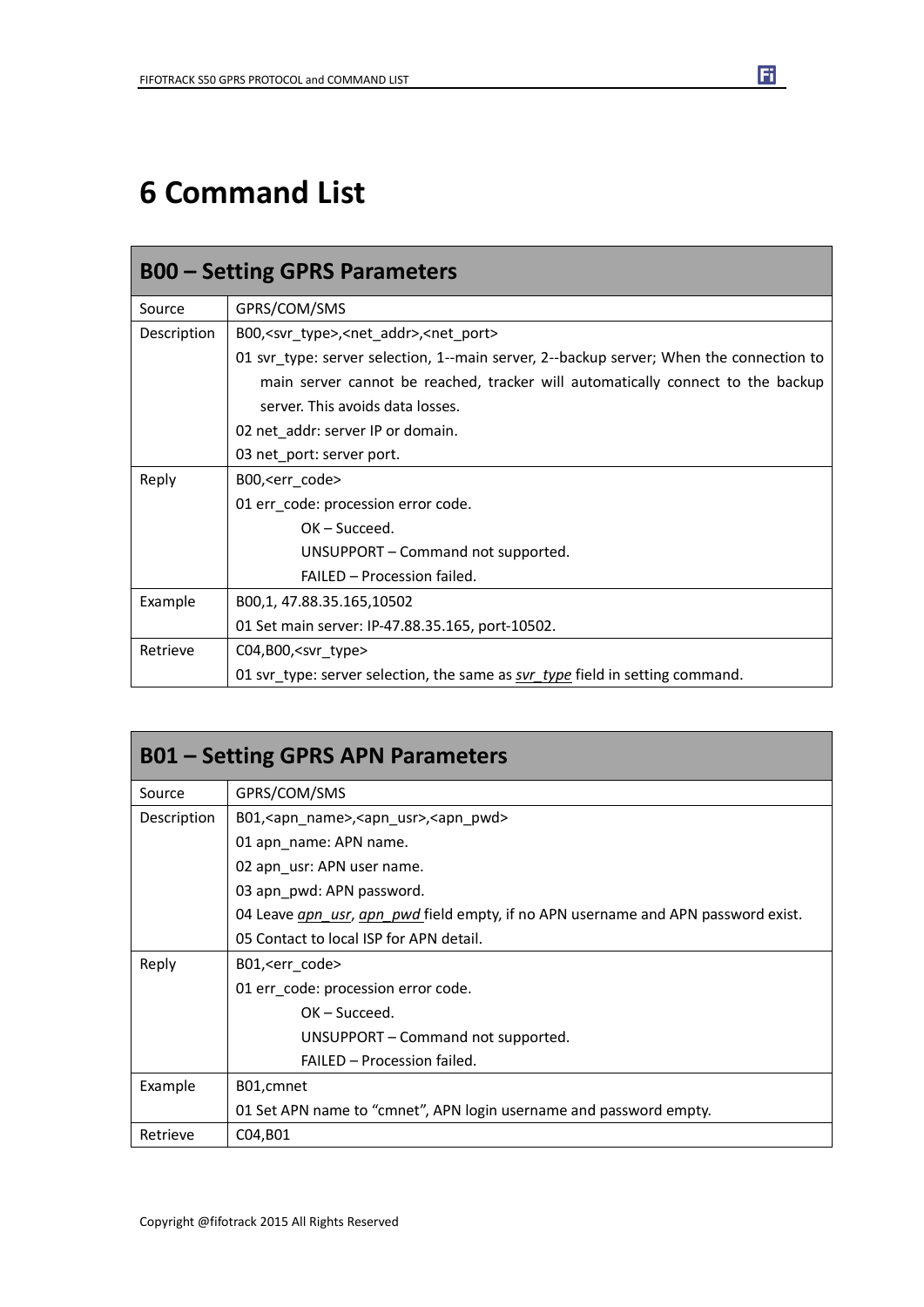| <b>B02 - Setting GPRS Link Protocol</b> |                                                    |
|-----------------------------------------|----------------------------------------------------|
| Source                                  | GPRS/COM/SMS                                       |
| Description                             | B02, <link type=""/>                               |
|                                         | 01 link type: Link protocol, value "TCP" or "UDP". |
|                                         | 02 default TCP protocol.                           |
| Reply                                   | B02, <err code=""></err>                           |
|                                         | 01 err code: procession error code.                |
|                                         | $OK - Succeed.$                                    |
|                                         | UNSUPPORT - Command not supported.                 |
|                                         | FAILED - Procession failed.                        |
| Example                                 | B02,TCP                                            |
|                                         | 01 Set link protocol to TCP.                       |
| Retrieve                                | C04, B02                                           |

| <b>B03 - Setting Tracking Time Interval</b> |                                                                                       |
|---------------------------------------------|---------------------------------------------------------------------------------------|
| Source                                      | GPRS/COM/SMS                                                                          |
| Description                                 | B03,<br>basic_tmr>, <accoff_tmr></accoff_tmr>                                         |
|                                             | 01 basic tme: normal time interval, unit s.                                           |
|                                             | 02 accoff tmr: time interval when ACC OFF, unit s, default 0s.                        |
|                                             | 03 When accoff tmr is set to 0, tracker uploads position data every basic tmr seconds |
| Reply                                       | B03, <err code=""></err>                                                              |
|                                             | 01 err_code: procession error code.                                                   |
|                                             | $OK - Succeed.$                                                                       |
|                                             | UNSUPPORT – Command not supported.                                                    |
|                                             | FAILED - Procession failed.                                                           |
| Example                                     | B03,30                                                                                |
|                                             | 01 Set timing tracking interval to 30s, tracker uploads position data every 30s.      |
| Retrieve                                    | C04, B03                                                                              |

| <b>B04 – Setting Roaming Tracking Time Interval</b> |                                                                                   |
|-----------------------------------------------------|-----------------------------------------------------------------------------------|
| Source                                              | GPRS/COM/SMS                                                                      |
| Description                                         | B04, < roam_tmr>, < accoff_roam_tmr>                                              |
|                                                     | 01 roam tmr: roaming time interval, unit s, default 0s.                           |
|                                                     | 02 accoff_roam_tmr: roaming time interval when ACC OFF, unit s, default 0s.       |
|                                                     | 03 When accoff roam tmr is set to 0, tracker uploads position data every roam tmr |
|                                                     | seconds under roaming status                                                      |
| Reply                                               | B04, <err code=""></err>                                                          |
|                                                     | 01 err_code: procession error code.                                               |
|                                                     | $OK - Succeed.$                                                                   |

┓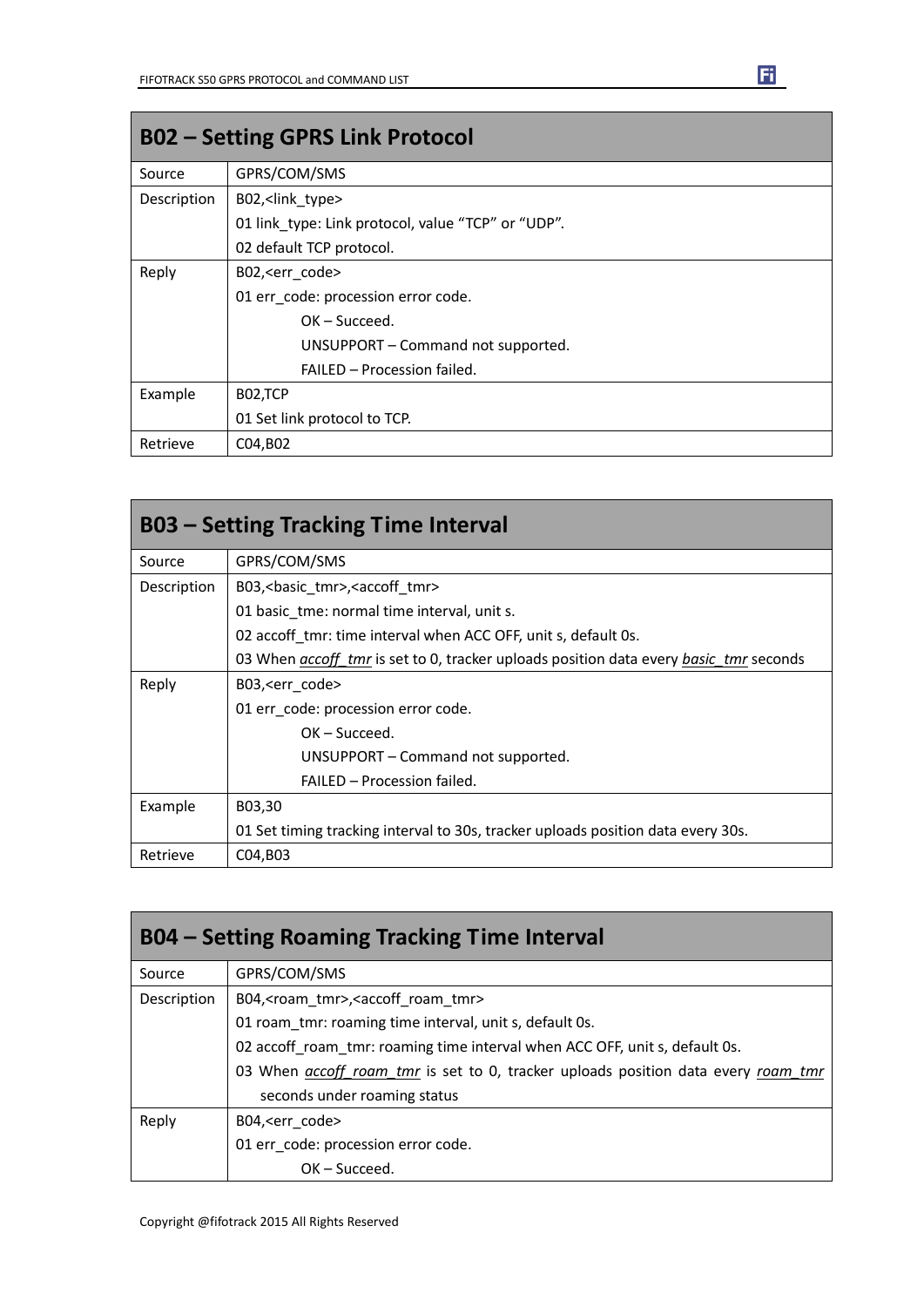|          | UNSUPPORT - Command not supported.                      |
|----------|---------------------------------------------------------|
|          | FAILED - Procession failed.                             |
| Example  | B04,3600                                                |
|          | 01 Set timing tracking interval to 3600s while roaming. |
| Retrieve | C04.B04                                                 |

| <b>B05 - Setting Distance Tracking Interval</b> |                                                           |
|-------------------------------------------------|-----------------------------------------------------------|
| Source                                          | GPRS/COM/SMS                                              |
| Description                                     | B05, < basic dst>                                         |
|                                                 | 01 basic dst: Distance tracking interval, unit meter.     |
|                                                 | 02 Distance tracking is independent from timing tracking. |
| Reply                                           | B05, <err code=""></err>                                  |
|                                                 | 01 err_code: procession error code.                       |
|                                                 | $OK - Succeed.$                                           |
|                                                 | UNSUPPORT - Command not supported.                        |
|                                                 | FAILED - Procession failed.                               |
| Example                                         | B05,100                                                   |
|                                                 | 01 Set distance tracking to 100m.                         |
| Retrieve                                        | C04, B05                                                  |

| <b>B07 – Setting the Direction Change Upload</b> |                                                                                   |
|--------------------------------------------------|-----------------------------------------------------------------------------------|
| Source                                           | GPRS/COM/SMS                                                                      |
| Description                                      | B07, < course                                                                     |
|                                                  | 01 course: direction change angle, unit degree, range 0--359, default 20.         |
|                                                  | 02 When <i>course</i> is set to 0, direction change upload is disabled.           |
|                                                  | 03 When driving direction change exceeds the setting value, tracker will upload a |
|                                                  | position data for supplement.                                                     |
| Reply                                            | B07, < err code >                                                                 |
|                                                  | 01 err code: procession error code.                                               |
|                                                  | $OK - Succeed.$                                                                   |
|                                                  | UNSUPPORT – Command not supported.                                                |
|                                                  | FAILED - Procession failed.                                                       |
| Example                                          | B07,30                                                                            |
|                                                  | 01 Set direction change angle to $30^\circ$ .                                     |
| Retrieve                                         | C04, B07                                                                          |

| <b>B08 – Setting Speeding Alarm</b> |              |
|-------------------------------------|--------------|
| Source                              | GPRS/COM/SMS |
|                                     |              |

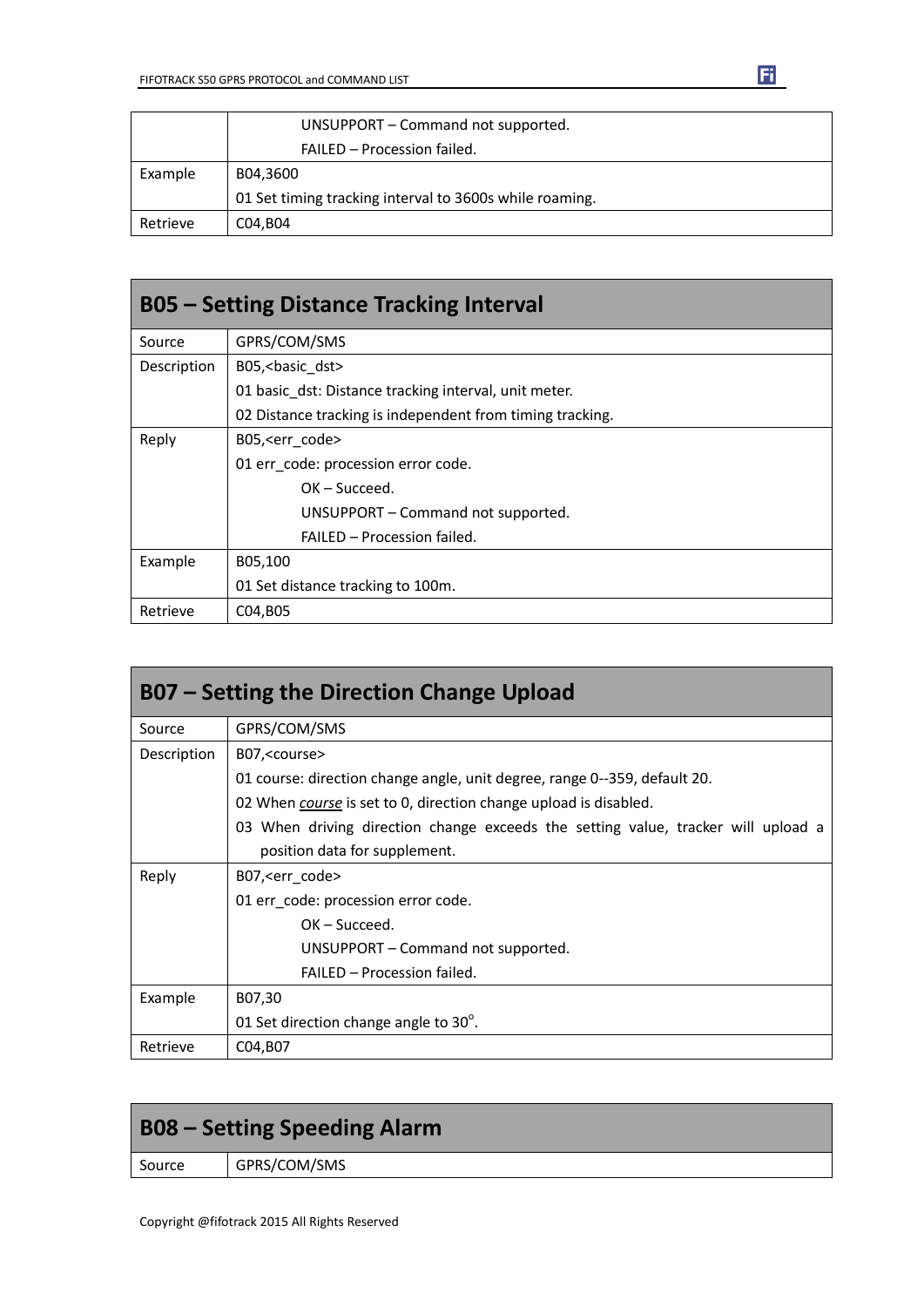| Description | B08, <speeding>, <br/>sbuzzer<br/>on&gt;</speeding>                                  |
|-------------|--------------------------------------------------------------------------------------|
|             | 01 speeding: speed, unit km/h, default 0.                                            |
|             | 02 buzzer on: 0~Disable buzzer for speeding alarm; $1$ enable buzzer, when speeding, |
|             | buzzer on, till speed returns below the setting value. Default, speeding buzzer is   |
|             | enabled.                                                                             |
|             | 03 When <i>speeding</i> is set to 0, speeding alarm is disabled.                     |
|             | 04 Use magnetic card reader's internal buzzer.                                       |
| Reply       | B08, < err code >                                                                    |
|             | 01 err code: procession error code.                                                  |
|             | $OK - Succeed.$                                                                      |
|             | UNSUPPORT - Command not supported.                                                   |
|             | FAILED - Procession failed.                                                          |
| Example     | B08,90                                                                               |
|             | 01 Set speed limit to 90km/h, buzzer will be on when speeding.                       |
| Retrieve    | C04, B08                                                                             |

| <b>B10 – Setting SMS Password</b> |                                                                         |
|-----------------------------------|-------------------------------------------------------------------------|
| Source                            | GPRS/COM/SMS                                                            |
| Description                       | B10, <sms pwd=""></sms>                                                 |
|                                   | 01 sms pwd: SMS password, 6 digits, default "000000".                   |
| Reply                             | B10, <err code=""></err>                                                |
|                                   | 01 err_code: procession error code.                                     |
|                                   | $OK - Succeed.$                                                         |
|                                   | UNSUPPORT – Command not supported.                                      |
|                                   | FAILED - Procession failed.                                             |
| Example                           | B10,472627                                                              |
|                                   | 01 Set SMS password to "472627".                                        |
|                                   |                                                                         |
|                                   | B10,47262A                                                              |
|                                   | 01 Invalid command, because SMS password needs to be a 6 digits string. |
| Retrieve                          | C04, B10                                                                |

| <b>B11 – Setting SOS Number</b> |                                                                         |
|---------------------------------|-------------------------------------------------------------------------|
| Source                          | GPRS/COM/SMS                                                            |
| Description                     | B11, <sos num1="">,<sos num2="">,<sos num3=""></sos></sos></sos>        |
|                                 | 01 sos num1, 2, 3: SOS numbers to be set; 3 numbers can be set at most. |
|                                 | 02 Refer to B23 for the function of SOS number(s).                      |
| Reply                           | B11, <err code=""></err>                                                |
|                                 | 01 err code: procession error code.                                     |
|                                 | $OK - Succeed.$                                                         |

 $\mathbf{E}$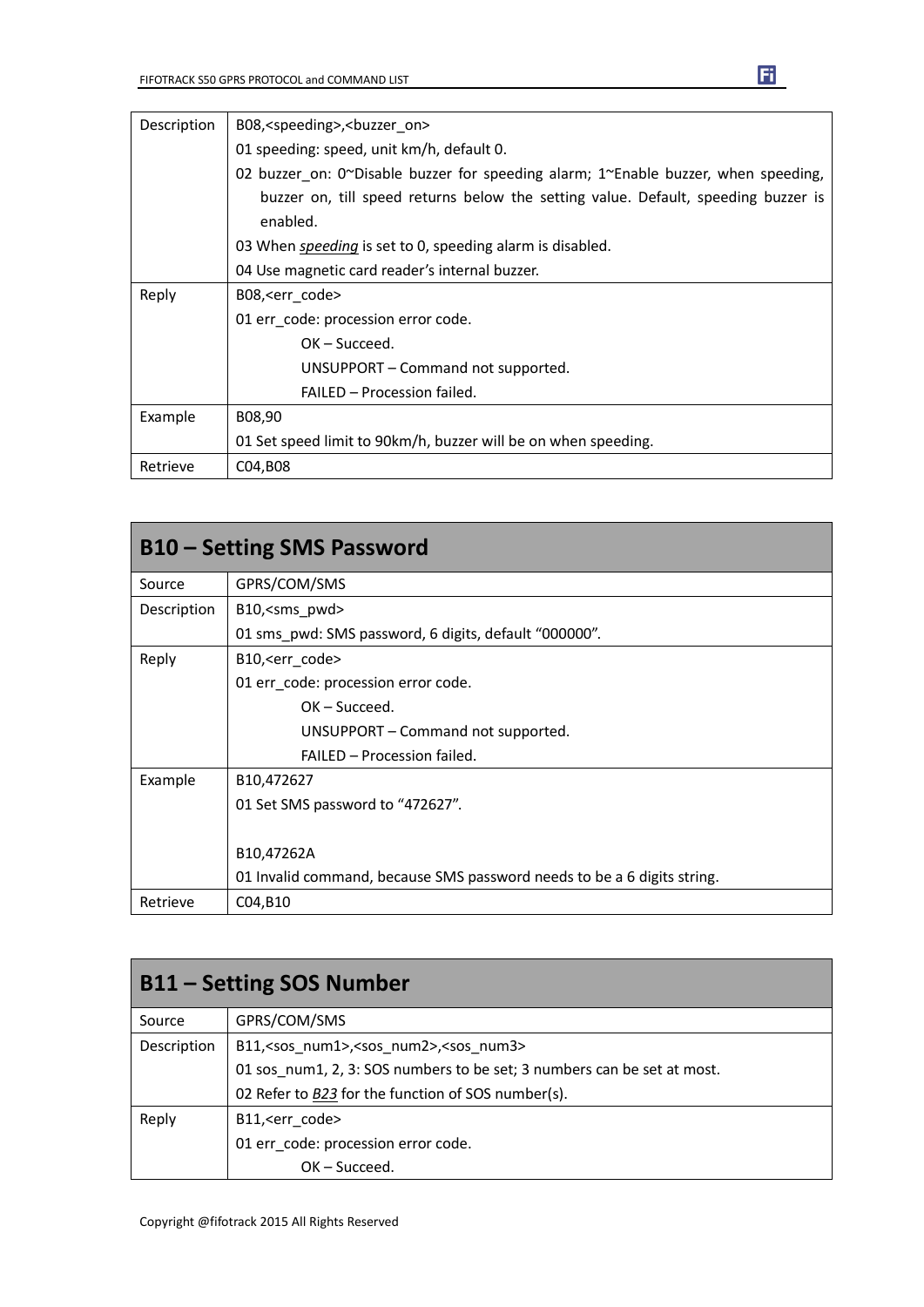|          | UNSUPPORT – Command not supported.                                          |
|----------|-----------------------------------------------------------------------------|
|          | FAILED - Procession failed.                                                 |
| Example  | B11,15698210011,,15698210200                                                |
|          | 01 Set sos num1 to 15698210011, sos num2 to empty, sos num3 to 15698210200. |
| Retrieve | C04, B11                                                                    |

| <b>B12 – Output Control</b> |                                                                                         |
|-----------------------------|-----------------------------------------------------------------------------------------|
| Source                      | GPRS/COM/SMS                                                                            |
| Description                 | B12, <index>,<action>,<safe_speed></safe_speed></action></index>                        |
|                             | 01 index: out port selection, value 1, 2, 3 etc                                         |
|                             | 02 action: Output control, 0~output low level, 1~output high level.                     |
|                             | 03 safe_speed: speed limit, unit km/h, range 1~300; when this parameter is set to 0, or |
|                             | this filed is empty, output control takes effect immediately; Other value, set the      |
|                             | speed limit for output control. When the driving speed is lower than the speed limit,   |
|                             | the output control takes effect.                                                        |
| Reply                       | B12, <err_code></err_code>                                                              |
|                             | 01 err code: error code.                                                                |
|                             | $OK - Succeed.$                                                                         |
|                             | UNSUPPORT – Command not supported.                                                      |
|                             | FAILED - Processing failed.                                                             |
| Example                     | B <sub>12</sub> , 1, 1, 20                                                              |
|                             | 01 Set OUT1 to output high level when speed less than 20km/h.                           |
| Retrieve                    | <b>UNSUPPORT</b>                                                                        |

| <b>B13 - Pulse Output Control</b> |                                                                                      |
|-----------------------------------|--------------------------------------------------------------------------------------|
| Source                            | GPRS/COM/SMS                                                                         |
| Description                       | B13, <index>,<on_time>,<off_time>,<pls_cnt></pls_cnt></off_time></on_time></index>   |
|                                   | 01 index: out port specification, value 1, 2, 3 etc                                  |
|                                   | 02 on_time: Duration of high level, unit ms.                                         |
|                                   | 03 off time: Duration of low level, unit ms.                                         |
|                                   | 04 pls_cnt: Pulse number.                                                            |
| Reply                             | B13, <err code=""></err>                                                             |
|                                   | 01 err_code: error code.                                                             |
|                                   | $OK - Succeed.$                                                                      |
|                                   | UNSUPPORT – Command not supported.                                                   |
|                                   | FAILED - Processing failed.                                                          |
| Example                           | B13,1,1000,1000,10                                                                   |
|                                   | 01 Set OUT1 to output 10 pulse, whose high level duration 1000ms, low level duration |
|                                   | 1000ms.                                                                              |
| Retrieve                          | <b>UNSUPPORT</b>                                                                     |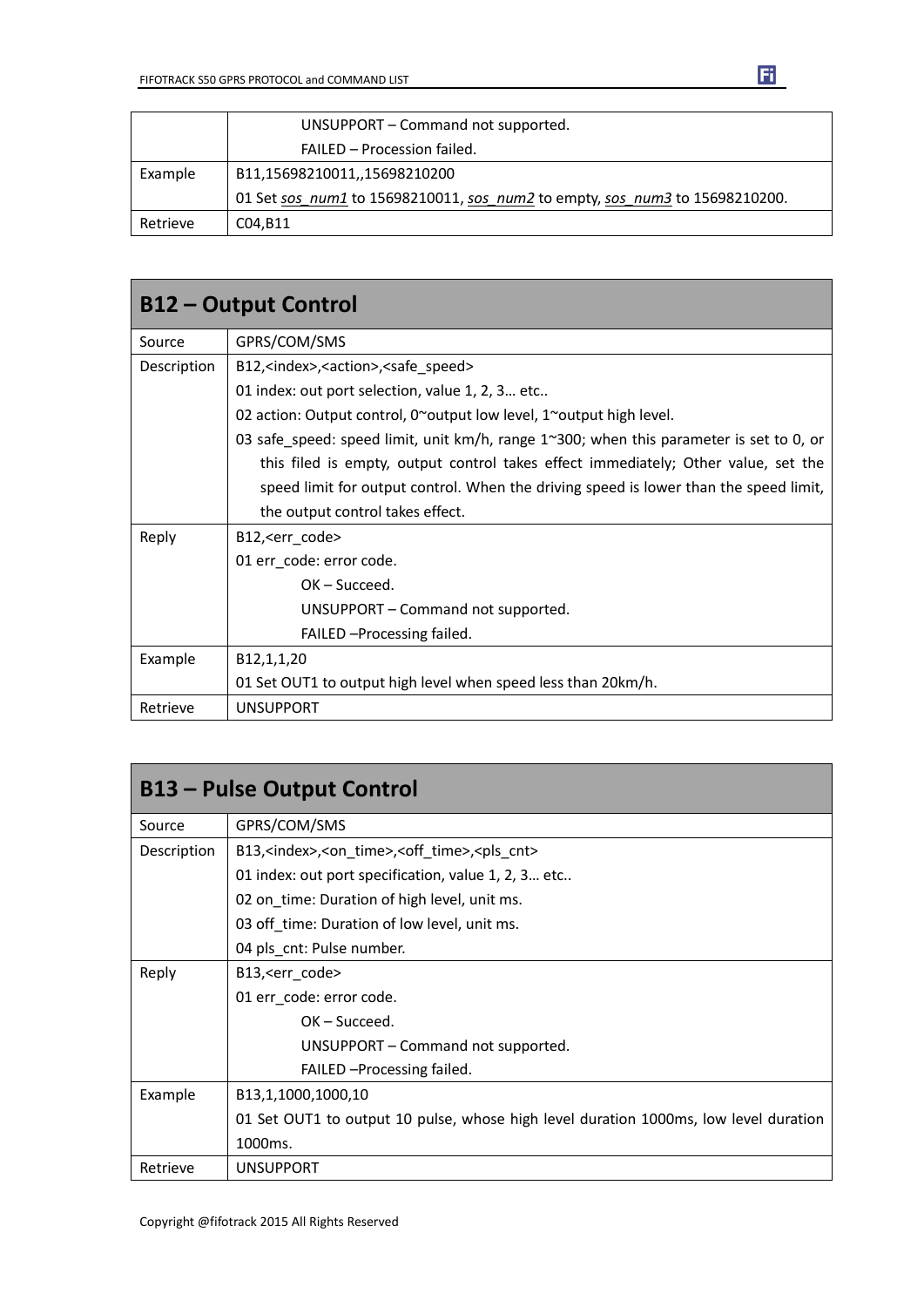| B14 – Setting SMS Time Zone |                                                                                 |
|-----------------------------|---------------------------------------------------------------------------------|
| Source                      | GPRS/COM/SMS                                                                    |
| Description                 | B14, <tzone></tzone>                                                            |
|                             | 01 tzone: time zone, range [-12, 12].                                           |
|                             | 02 Default value of tzone is 0.                                                 |
|                             | 03 When SMS time zone is set, all tracking/alarm SMS use tzone for date & time. |
|                             | 04 GPRS data uploading uses UTC-0 time zone.                                    |
| Reply                       | B14, <err code=""></err>                                                        |
|                             | 01 err_code: procession error code.                                             |
|                             | $OK - Succeed.$                                                                 |
|                             | UNSUPPORT – Command not supported.                                              |
|                             | FAILED - Procession failed.                                                     |
| Example                     | B14,-8                                                                          |
| Retrieve                    | C04, B14                                                                        |

| <b>B15 - Setting Sleep Mode</b> |                                                                                          |
|---------------------------------|------------------------------------------------------------------------------------------|
| Source                          | GPRS/COM/SMS                                                                             |
| Description                     | B15, <gsm-slp-mode>,<gps-slp-mode></gps-slp-mode></gsm-slp-mode>                         |
|                                 | 01 gsm-slp-mode: sleep mode of GSM module, 0 $\gamma$ normal mode (default), tracker can |
|                                 | receive incoming phone or SMS; 1~deep sleep, GSM module power off.                       |
|                                 | 02 gps-slp-mode: sleep mode of GPS module, $02$ normal mode (default), GPS module        |
|                                 | power off when entering sleep mode; $1^{\sim}$ No sleep, GPS module works always         |
|                                 | 03 When GPRS interval larger than 10 mins, tracker enters sleep mode                     |
| Reply                           | B15, <err_code></err_code>                                                               |
|                                 | 01 err_code: procession error code.                                                      |
|                                 | $OK - Succeed.$                                                                          |
|                                 | UNSUPPORT - Command not supported.                                                       |
|                                 | FAILED - Procession failed.                                                              |
| Example                         |                                                                                          |
| Retrieve                        | C04, B15                                                                                 |

| B16 – Setting Initial Mileage and Initial Runtime |                                                                              |
|---------------------------------------------------|------------------------------------------------------------------------------|
| Source                                            | GPRS/COM/SMS                                                                 |
| Description                                       | B16, <init mile="">,<init runtime=""></init></init>                          |
|                                                   | 01 init_mile: initial mileage, unit meter, default 0m, range [0, 4294967296] |
|                                                   | 02 init_runtime: initial runtime, unit s, default 0s, range [0, 4294967296]  |
| Reply                                             | B16, <err code=""></err>                                                     |
|                                                   | 01 err code: error code.                                                     |

 $\mathbf{E}$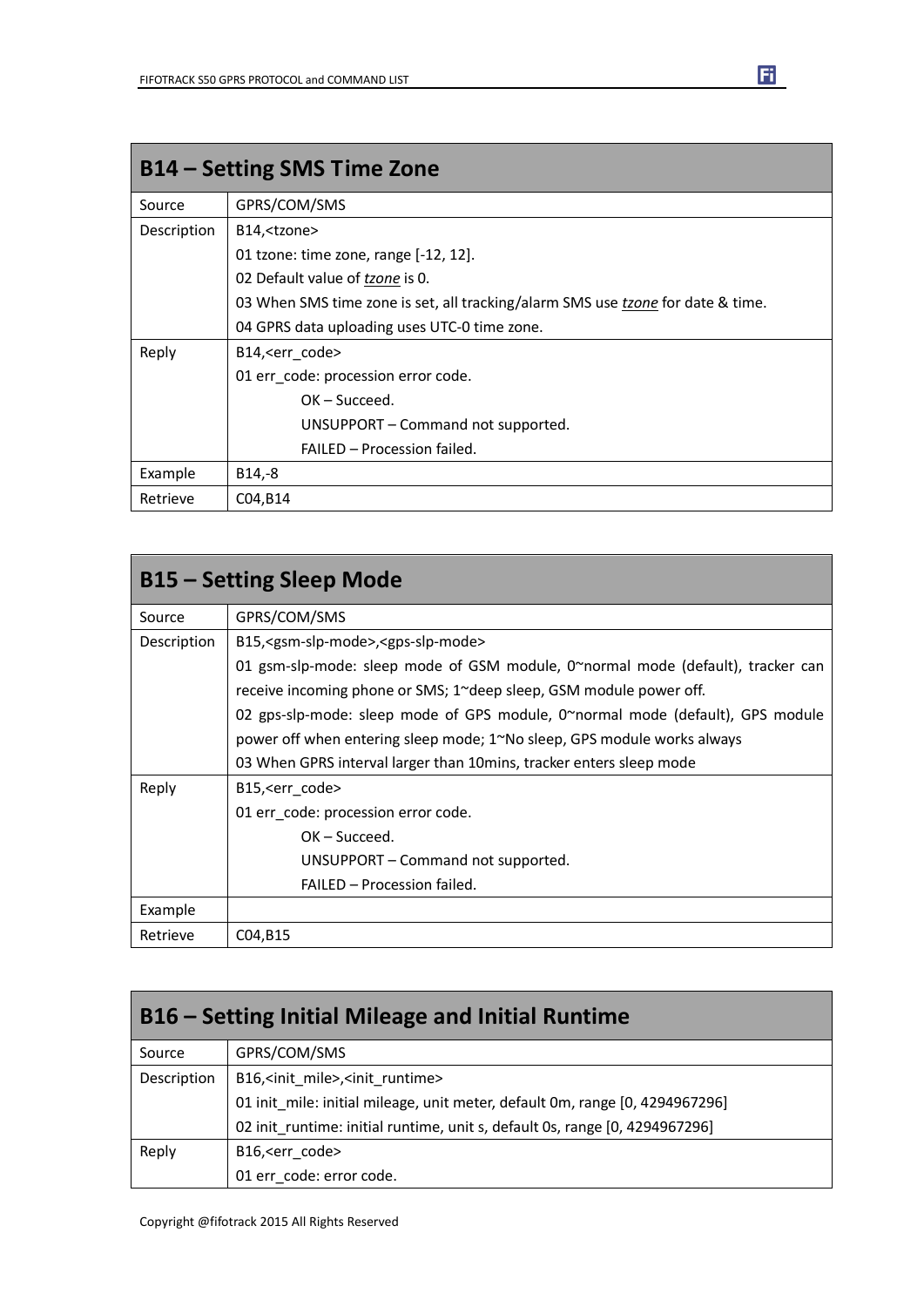|          | $OK - Succeed.$                                                                      |
|----------|--------------------------------------------------------------------------------------|
|          | UNSUPPORT - Command not supported.                                                   |
|          | FAILED - Processing failed.                                                          |
| Example  | <b>B16</b>                                                                           |
|          | 01 Set both initial mileage and runtime to 0                                         |
| Retrieve | C04.B16                                                                              |
|          | 01 The retrieved value is current mileage and current runtime, not the setting ones. |

| <b>B17 – Clear Blind Data</b> |                                        |
|-------------------------------|----------------------------------------|
| Source                        | GPRS/COM/SMS                           |
| Description                   | B17, < data_type>                      |
|                               | 01 data_type: blind data type.         |
|                               | $1 - GPRS$ Blind.                      |
|                               | $2 -$ SMS blind.                       |
|                               | 3 – Both GPRS and SMS blind.           |
| Reply                         | B17, <err code=""></err>               |
|                               | 01 err_code: procession error code.    |
|                               | $OK - Succeed.$                        |
|                               | UNSUPPORT – Command not supported.     |
|                               | FAILED - Procession failed.            |
| Example                       | B17,3                                  |
|                               | 01 Clear both GPRS and SMS blind data. |
| Retrieve                      | <b>UNSUPPORT</b>                       |

| <b>B18 - Setting Smart IO Working Mode</b> |                                               |
|--------------------------------------------|-----------------------------------------------|
| Source                                     | GPRS/COM/SMS                                  |
| Description                                | B18, <input/> , <valid_mode></valid_mode>     |
|                                            | 01 input: in-port selection, set to 1 for S50 |
|                                            | 02 valid_mode: valid trigger mode             |
|                                            | 0--low level valid                            |
|                                            | 1--high level valid.                          |
|                                            | 2--AD port (default)                          |
|                                            | 03 This command is supported for AD1 port     |
| Reply                                      | B18, <err_code></err_code>                    |
|                                            | 01 err_code: error code.                      |
|                                            | $OK - Succeed.$                               |
|                                            | UNSUPPORT – Command not supported.            |
|                                            | FAILED - Processing failed.                   |
| Example                                    | B18,1,1                                       |
| Retrieve                                   | C04, B18, <input/>                            |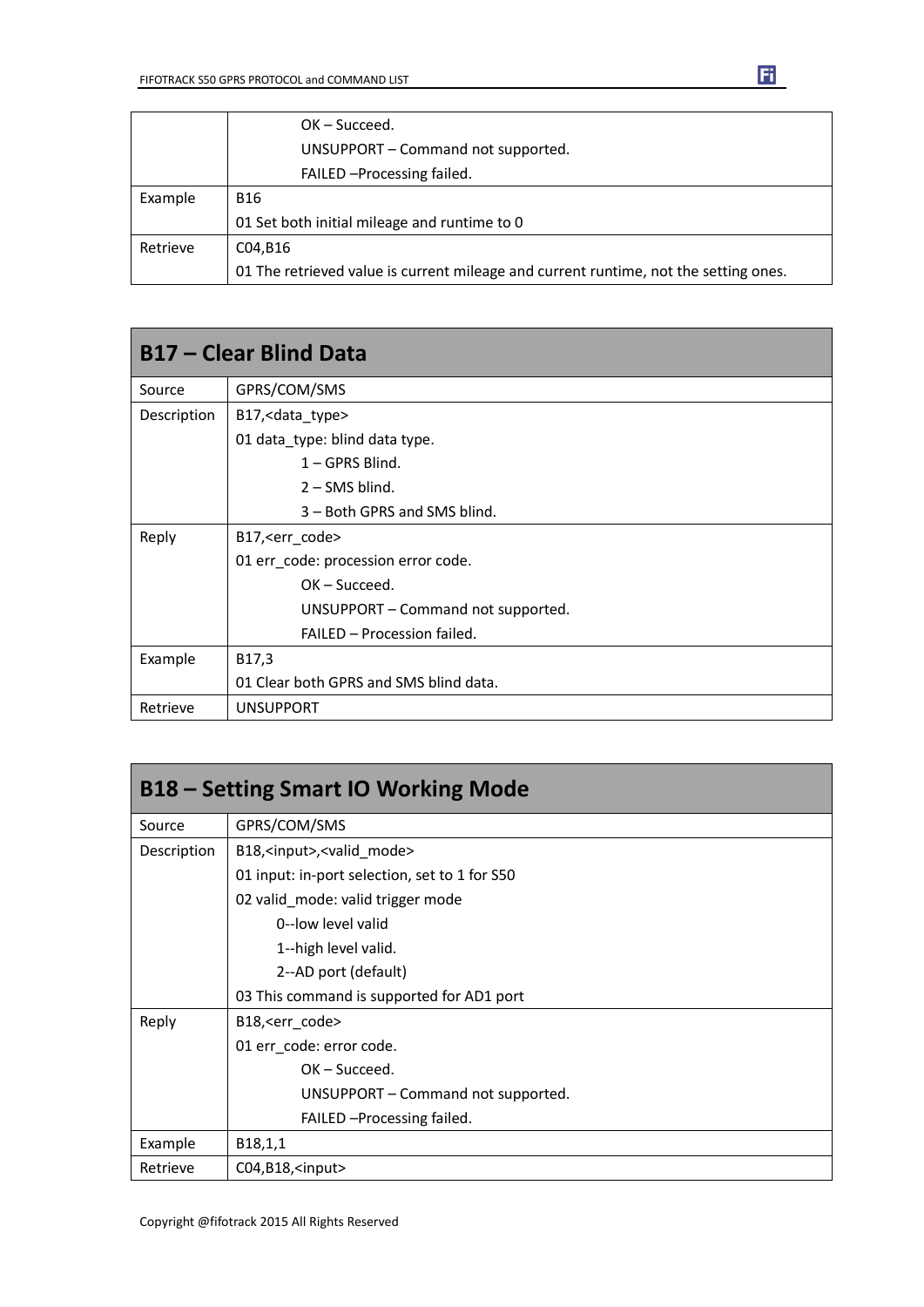01 input: in-port selection, the same as *input* field in setting command.

|             | <b>B20 - Setting Geo-fence</b>                                                                                                                                |
|-------------|---------------------------------------------------------------------------------------------------------------------------------------------------------------|
| Source      | GPRS/COM/SMS                                                                                                                                                  |
| Description | B20, <index>,<flag>,<spd-ltm>,<p-num>,<lat1><lon1><lat2><lon2>&lt;&gt;<latn><lonn></lonn></latn></lon2></lat2></lon1></lat1></p-num></spd-ltm></flag></index> |
|             | 01 index: fence index, value 1~128, i.e.: 128 geo-fence can be set at most.                                                                                   |
|             | 02 flag: alarm flag                                                                                                                                           |
|             | flag=1: Trigger alarm when exit fence.                                                                                                                        |
|             | flag=2: Trigger alarm when enter fence.                                                                                                                       |
|             | flag=3: Trigger alarm both enter and exit fence.                                                                                                              |
|             | 03 spd-ltm: Speed limit when entering fence, unit km/h. When spd-ltm==0, disable                                                                              |
|             | speed judgment for which inside the fence                                                                                                                     |
|             | 04 p-num: Number of end points of polygon, range [3,20]; maximally, tracker supports 20                                                                       |
|             | points for each polygon                                                                                                                                       |
|             | 05 lat, lon: hexadecimal string format, latitude and longitude of each end point, unit                                                                        |
|             | 0.000001°, the number of latitude and longitude pair is defined by p-num. Each lat                                                                            |
|             | or lon occupies 8 characters, i.e., one point occupies 16 characters. There is no                                                                             |
|             | delimiter between lat and lon.                                                                                                                                |
|             | 06 When command contains index field only, delete the geo-fence specified by index;                                                                           |
|             | When <i>index</i> is empty or <i>index==0</i> , delete all geo-fence                                                                                          |
|             | 07 When detecting enter or exit geo-fence, GPRS alarm data, which contains <i>index</i> field                                                                 |
|             | in <i>alm-para</i> , will be uploaded to server, refer to <i>Appendix A</i> for detail                                                                        |
| Reply       | B20, <err_code></err_code>                                                                                                                                    |
|             | 01 err_code: procession error code.                                                                                                                           |
|             | $OK - Succeed.$                                                                                                                                               |
|             | UNSUPPORT - Command not supported.                                                                                                                            |
|             | FAILED - Procession failed.                                                                                                                                   |
| Example     | B20,1                                                                                                                                                         |
|             | 01 Delete 1# geo-fence                                                                                                                                        |
|             |                                                                                                                                                               |
|             | B20,12,3,10,4,00c6ac82009a0b1500c6ac3c009a0b9600c6a8ae009a0b8600c6a93a009a0                                                                                   |
|             | b1a                                                                                                                                                           |
|             | 01 Setting #12 polygon fence, alarm when entering and exiting, speed limit 10km/h                                                                             |
|             | inside the fence, 4 points as below:                                                                                                                          |
|             | 00c6ac82,009a0b15<br>$(13.020290^{\circ}, 10.095381^{\circ})$                                                                                                 |
|             | $(13.020220^{\circ}, 10.095510^{\circ})$<br>00c6ac3c,009a0b96                                                                                                 |
|             | $(13.019310^{\circ}, 10.095494^{\circ})$<br>00c6a8ae,009a0b86                                                                                                 |
|             | $(13.019450^{\circ}, 10.095386^{\circ})$<br>00c6a93a,009a0b1a                                                                                                 |
| Retrieve    | <b>UNSUPPORT</b>                                                                                                                                              |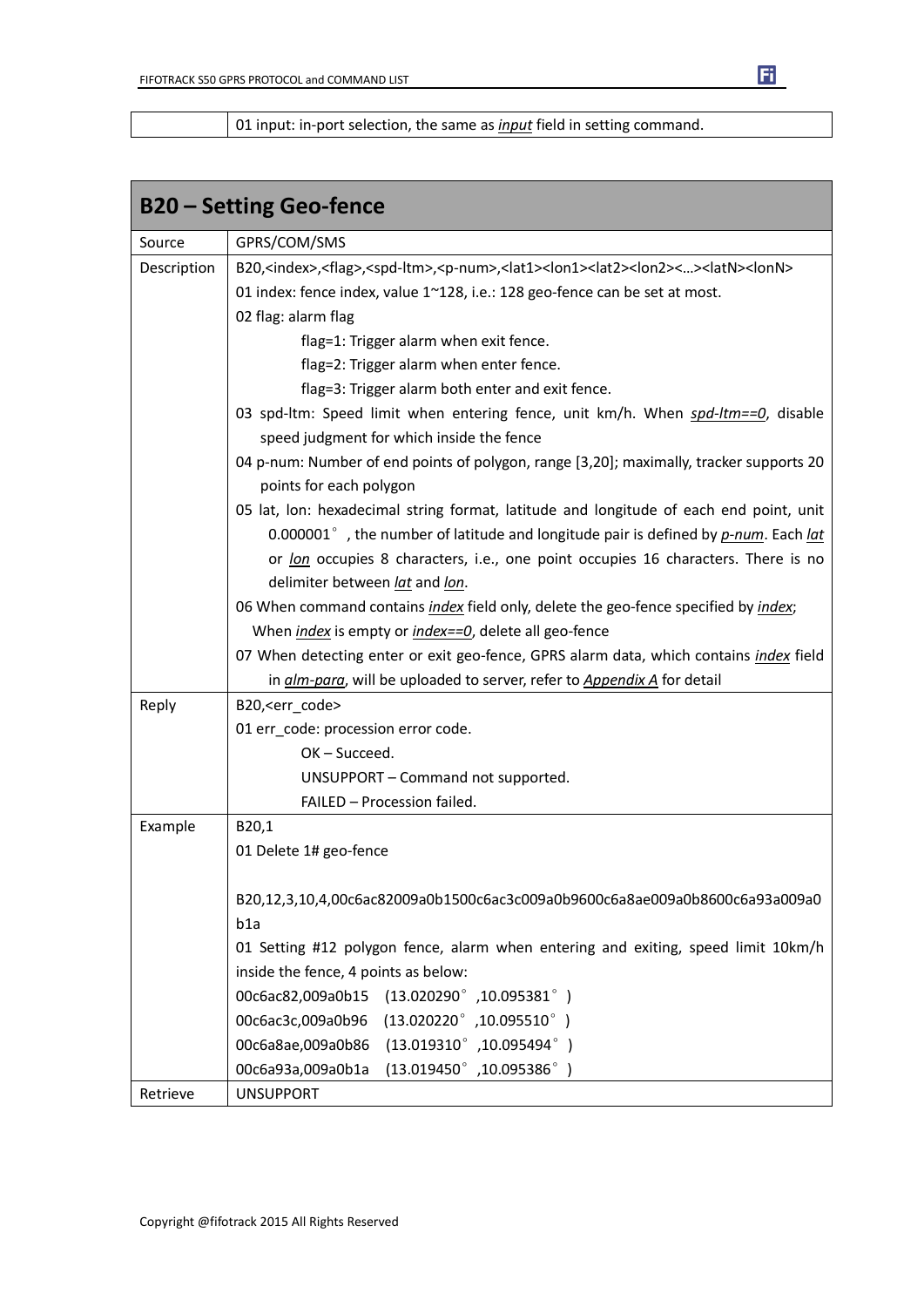| <b>B21 - Setting Fatigue Driving</b> |                                                                                            |
|--------------------------------------|--------------------------------------------------------------------------------------------|
| Source                               | GPRS/COM/SMS                                                                               |
| Description                          | B21, <drowsy_time>,<rest_time>,<br/><br/>cbuz-tip&gt;</rest_time></drowsy_time>            |
|                                      | 01 drowsy time: Fatigue driving time, unit s, default 14400s.                              |
|                                      | 02 rest_time: Minimum rest time after fatigue driving, unit s, default 1200s.              |
|                                      | 03 buz-tip: 0 (default) - Disable buzzer function for fatigue driving; 1-Enable buzzer     |
|                                      | function, under fatigue driving, buzzer sounds(1s on, 1s off) to remind driver, till       |
|                                      | vehicle stops(GPS speed 0km/h); Using FO1 command to select external buzzer,               |
|                                      | which needs to connect buzzer to OUT1, or internal buzzer, which is built in magnet        |
|                                      | reader.                                                                                    |
|                                      | 04 When <i>drowsy time</i> is set to 0, fatigue driving alarm is disabled.                 |
|                                      | 05 The field rest time can be empty, while the default value is used.                      |
|                                      | 06 When <i>drowsy_time</i> and <i>rest_time</i> are empty, both values are set to default. |
| Reply                                | B21, <err_code></err_code>                                                                 |
|                                      | 01 err_code: procession error code.                                                        |
|                                      | $OK - Succeed.$                                                                            |
|                                      | UNSUPPORT - Command not supported.                                                         |
|                                      | FAILED - Procession failed.                                                                |
| Example                              | <b>B21</b>                                                                                 |
|                                      | 01 Set fatigue driving time to the default value 14400s, and minimum rest time to the      |
|                                      | default value 1200s, NO buzzer reminding for fatigue driving.                              |
| Retrieve                             | C04, B21                                                                                   |

| <b>B22 – Setting Maximum Parking Time</b> |                                                                                   |
|-------------------------------------------|-----------------------------------------------------------------------------------|
| Source                                    | GPRS/COM/SMS                                                                      |
| Description                               | B22, <time></time>                                                                |
|                                           | 01 time: Maximum parking time, unit s, default 0s, i.e. parking overtime alarm is |
|                                           | disabled.                                                                         |
|                                           | 02 When parking time exceeds preset value, a parking overtime alarm triggered.    |
|                                           | 03 When auto speed is 0, it is regarded as parking.                               |
| Reply                                     | B22, <err code=""></err>                                                          |
|                                           | 01 err code: error code.                                                          |
|                                           | $OK - Succeed.$                                                                   |
|                                           | UNSUPPORT – Command not supported.                                                |
|                                           | FAILED - Processing failed.                                                       |
| Example                                   | B22,1200                                                                          |
|                                           | 01 Set maximum parking time to 1200s.                                             |
| Retrieve                                  | C04, B22                                                                          |

Ei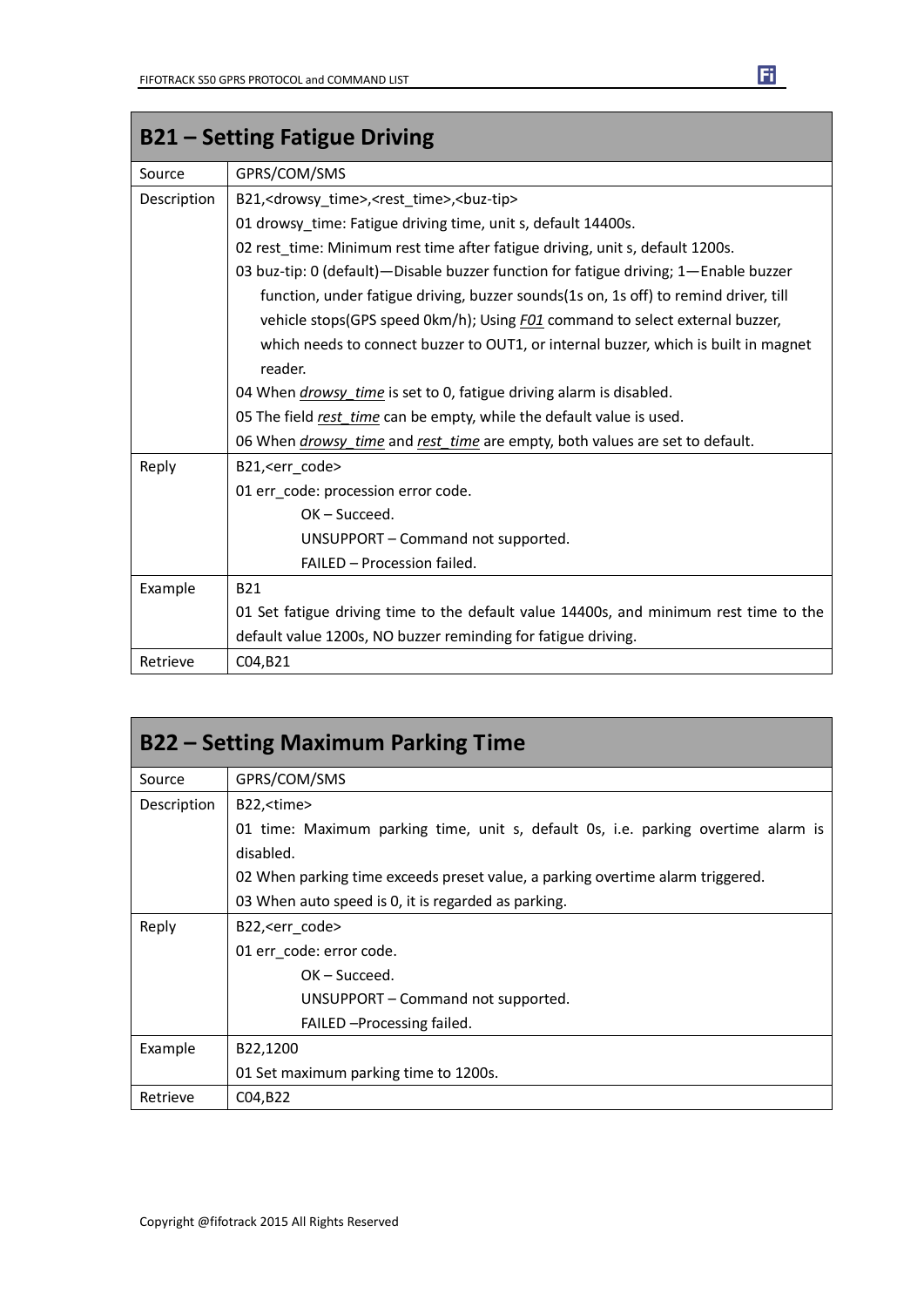|             | <b>B23 - Setting Alarm Action</b>                                                                                                             |
|-------------|-----------------------------------------------------------------------------------------------------------------------------------------------|
| Source      | GPRS/COM/SMS                                                                                                                                  |
| Description | B23, <alm-code>,<gprs><sms><two-way-call><monitor-call><photo><an-idx></an-idx></photo></monitor-call></two-way-call></sms></gprs></alm-code> |
|             | 01 alm-code: Alarm type, refer to Appendix -A.                                                                                                |
|             | 02 GPRS: Disable/enable GPRS uploading.                                                                                                       |
|             | 03 SMS: Disable/enable SMS to SOS number.                                                                                                     |
|             | 04 two-way-call: Disable/enable SOS number dialing under two-way conversation.                                                                |
|             | 05 monitor-call: Disable/enable SOS number dialing under monitor mode.                                                                        |
|             | 06 photo: Disable/enable photographing, with resolution setting by <i>D07</i> command.                                                        |
|             | 07 AN-idx: Complicated action, value 1~6, which corresponds to AN-idx field in B24                                                            |
|             | command; AN is composed of a serial command sets, performing user define                                                                      |
|             | operations; Refer to <b>B24</b> command for detail.                                                                                           |
|             | 08 When both two-way-call and monitor-call are set, monitor-call is valid, while                                                              |
|             | two-way-call ignored.                                                                                                                         |
|             | 09 two-way-call or monitor-call is valid when SOS number set, refer to <b>B11</b> command for                                                 |
|             | SOS number(s) setting.                                                                                                                        |
|             | 10 For S50, two-way-call, monitor-call, photo options are not supported, as a result, set                                                     |
|             | these fields to 0 in actual command                                                                                                           |
| Reply       | B23, <err_code></err_code>                                                                                                                    |
|             | 01 err_code: procession error code.                                                                                                           |
|             | OK-Succeed.                                                                                                                                   |
|             | UNSUPPORT - Command not supported.                                                                                                            |
|             | FAILED - Procession failed.                                                                                                                   |
| Example     | B23,2,110102                                                                                                                                  |
|             | 01 Set action when SOS triggered:                                                                                                             |
|             | a Sending GPRS alarm data to platform.                                                                                                        |
|             | b Sending alarm SMS with CO1 format to SOS number.                                                                                            |
|             | c Dial SOS numbers under monitor mode.                                                                                                        |
|             | d Perform operations which is defined by <b>B24</b>                                                                                           |
| Retrieve    | C04,B23, <alm-code></alm-code>                                                                                                                |
|             | 01 alm-code: Alarm type, refer to Appendix -A. The same as <i>alm-code</i> field in setting                                                   |
|             | command.                                                                                                                                      |

| <b>B24 – Setting Complicated Alarm Action</b> |                                                                                          |  |  |  |
|-----------------------------------------------|------------------------------------------------------------------------------------------|--|--|--|
| Source                                        | GPRS/COM/SMS                                                                             |  |  |  |
| Description                                   | B24, <an-idx>,'#oper-1',<delay_t>,'#oper-2',</delay_t></an-idx>                          |  |  |  |
|                                               | 01 The command defines complicated alarm action, "AN" for short; AN is used associated   |  |  |  |
|                                               | with B23 setting. When both AN-idx field in B23 command, and AN detail in B24 are        |  |  |  |
|                                               | set, operation can be performed then.                                                    |  |  |  |
|                                               | 02 AN-idx: AN index, value 1~6, corresponds to 1~6 operation sets; It can be selected by |  |  |  |
|                                               | AN-idx field in B23 command.                                                             |  |  |  |

┓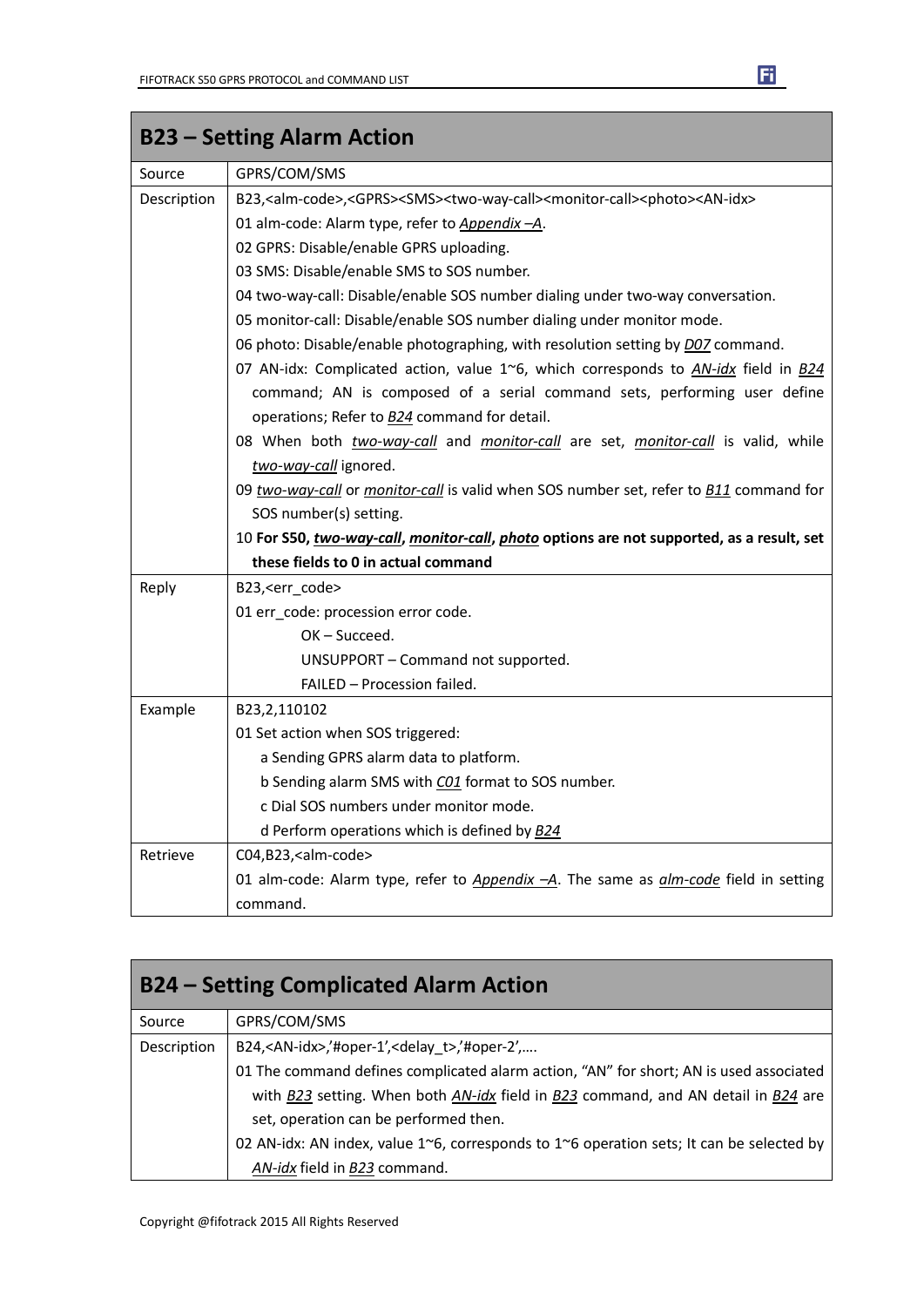|          | 03 #oper-[1,2]: Operation instruction, composed of a serial command(s). Maximum                                        |  |  |  |  |  |
|----------|------------------------------------------------------------------------------------------------------------------------|--|--|--|--|--|
|          | length of 64 bytes.                                                                                                    |  |  |  |  |  |
|          | 04 delay_t: Delay time between adjoining operation, unit second. It means, tracker                                     |  |  |  |  |  |
|          | performs operations defined by opera-1, delay delay t seconds, then perform opera-2                                    |  |  |  |  |  |
|          | 05 The writing rule of B24:                                                                                            |  |  |  |  |  |
|          | a Single quotes in front of and behind oper-x are needed, which is used to define                                      |  |  |  |  |  |
|          | operation start                                                                                                        |  |  |  |  |  |
|          | b oper-x is composed of commands sets, it is written in "Serial port (COM) Command<br>Format". For example, '#B12,1,1' |  |  |  |  |  |
|          | c delay t is written in digital directly, there is no single quote in front or behind                                  |  |  |  |  |  |
|          | 06 The operation flow of AN action                                                                                     |  |  |  |  |  |
|          | a Tracker detects alarm occurring.                                                                                     |  |  |  |  |  |
|          | b Tracker checks whether AN-idx is selected in B23, and whether AN detail is set in                                    |  |  |  |  |  |
|          | B24.                                                                                                                   |  |  |  |  |  |
|          | c When both B23 and B24 are set, tracker performs operation defined by B24.                                            |  |  |  |  |  |
| Reply    | B24, <err code=""></err>                                                                                               |  |  |  |  |  |
|          | 01 err code: procession error code.                                                                                    |  |  |  |  |  |
|          | OK-Succeed.                                                                                                            |  |  |  |  |  |
|          | UNSUPPORT - Command not supported.                                                                                     |  |  |  |  |  |
|          | FAILED - Procession failed.                                                                                            |  |  |  |  |  |
| Example  | B23,2,100003                                                                                                           |  |  |  |  |  |
|          | B24,3,'#B12,1,1',3,'#B12,1,0'                                                                                          |  |  |  |  |  |
|          | 01 Tracker will upload GPRS package, and perform AN3 when SOS detected.                                                |  |  |  |  |  |
|          | 02 When SOS detected, tracker uploads GPRS alarm package, set OUT1 high level, delay                                   |  |  |  |  |  |
|          | 3s, and then set OUT1 low level.                                                                                       |  |  |  |  |  |
| Retrieve | $CO4, B24, < AN-idx$                                                                                                   |  |  |  |  |  |
|          | 01 AN-idx: AN index, the same as <b>AN-idx</b> field in setting command                                                |  |  |  |  |  |

| <b>B25 – Setting SMS Timing Tracking</b> |                                                                                           |  |  |  |  |  |
|------------------------------------------|-------------------------------------------------------------------------------------------|--|--|--|--|--|
| Source                                   | GPRS/COM/SMS                                                                              |  |  |  |  |  |
| Description                              | B25, <sms interval="">, <sos list=""></sos></sms>                                         |  |  |  |  |  |
|                                          | 01 sms_interval: SMS Tracking interval, unit: s, default: 0s; when sms_interval==0,       |  |  |  |  |  |
|                                          | disable SMS timing tracking                                                               |  |  |  |  |  |
|                                          | 02 The format of timing SMS is the same as CO1 reply                                      |  |  |  |  |  |
|                                          | 03 sos_list: SOS number list, value 1, 2, 3 or the combination of them. Tracking SMS will |  |  |  |  |  |
|                                          | be sent to the SOS number(s) defined by sos list; When sos list is empty, tracking        |  |  |  |  |  |
|                                          | SMS will be sent to #1 number by default;                                                 |  |  |  |  |  |
|                                          | 04 After setting SMS timing tracking, it is suggested to set SOS number(s) using B11      |  |  |  |  |  |
|                                          | command, to set time-zone using <b>B14</b> command.                                       |  |  |  |  |  |
| Reply                                    | B25, <err_code></err_code>                                                                |  |  |  |  |  |
|                                          | 01 err code: error code.                                                                  |  |  |  |  |  |
|                                          | OK – Succeed.                                                                             |  |  |  |  |  |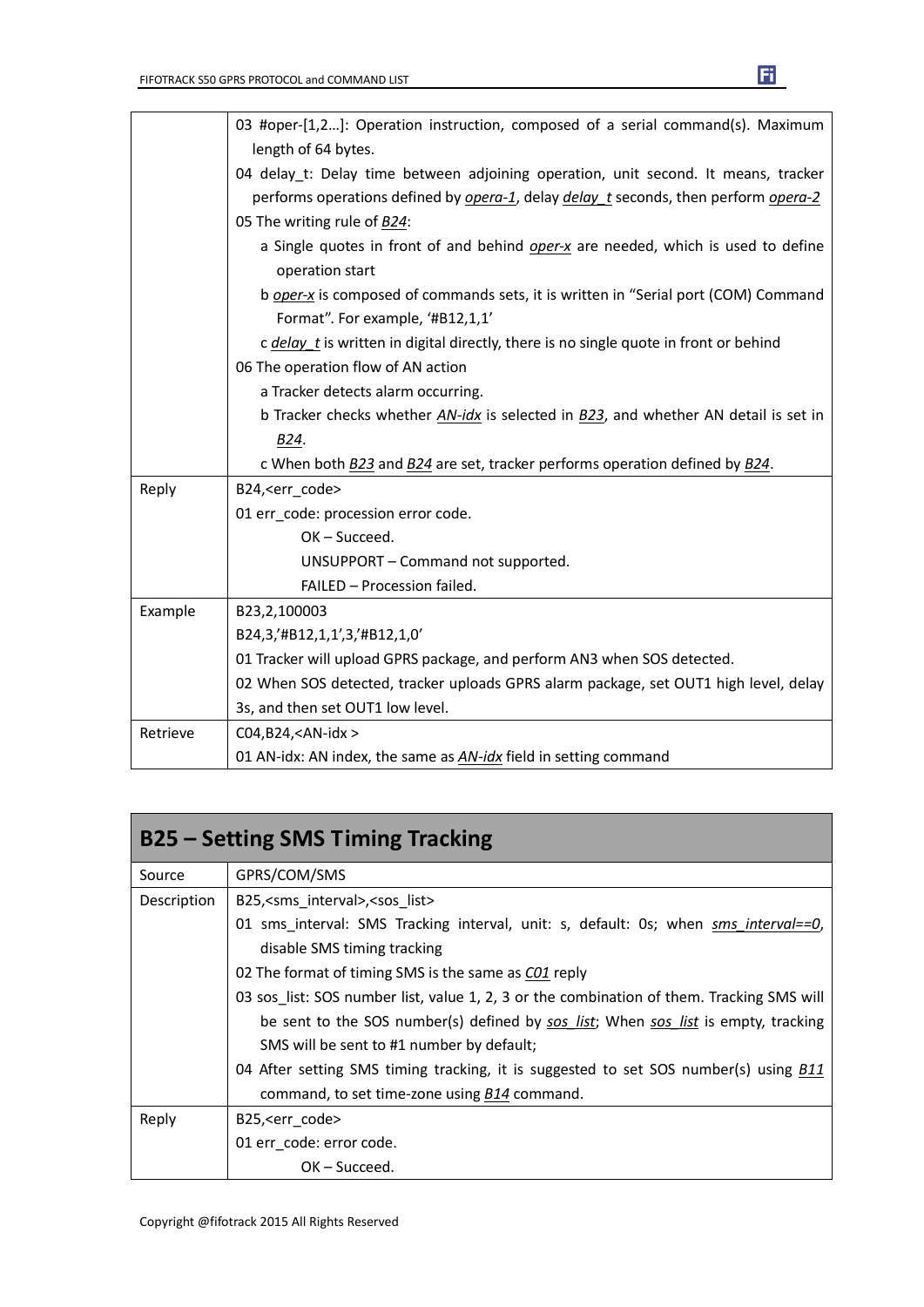|          | UNSUPPORT – Command not supported.                                                       |  |  |  |  |  |
|----------|------------------------------------------------------------------------------------------|--|--|--|--|--|
|          | FAILED - Processing failed.                                                              |  |  |  |  |  |
| Example  | B25,120,23                                                                               |  |  |  |  |  |
|          | 01 Enable SMS timing tracking, and set interval to 120s, tracking SMS will be sent to #2 |  |  |  |  |  |
|          | and #3 SOS numbers                                                                       |  |  |  |  |  |
| Retrieve | C04.B25                                                                                  |  |  |  |  |  |

| <b>B26 – Setting Alarm SMS Head String</b> |                                                                                             |  |  |  |  |  |
|--------------------------------------------|---------------------------------------------------------------------------------------------|--|--|--|--|--|
| Source                                     | GPRS/COM/SMS                                                                                |  |  |  |  |  |
| Description                                | B26, <alm-code>,<sms_string></sms_string></alm-code>                                        |  |  |  |  |  |
|                                            | 01 alm-code: Alarm type, refer to Appendix -A.                                              |  |  |  |  |  |
|                                            | 02 sms string: SMS head string, 16 bytes length at most.                                    |  |  |  |  |  |
|                                            | 03 Refer to Appendix-A for default string.                                                  |  |  |  |  |  |
| Reply                                      | B26, < err code >                                                                           |  |  |  |  |  |
|                                            | 01 err code: error code.                                                                    |  |  |  |  |  |
|                                            | $OK - Succeed.$                                                                             |  |  |  |  |  |
|                                            | UNSUPPORT – Command not supported.                                                          |  |  |  |  |  |
|                                            | FAILED - Processing failed.                                                                 |  |  |  |  |  |
| Example                                    | B26,2,HELP                                                                                  |  |  |  |  |  |
|                                            | 01 Set SMS head string of SOS to "HELP".                                                    |  |  |  |  |  |
| Retrieve                                   | $CO4, B26,$ calm-code>                                                                      |  |  |  |  |  |
|                                            | 01 alm-code: Alarm type, refer to Appendix -A. The same as <i>alm-code</i> field in setting |  |  |  |  |  |
|                                            | command.                                                                                    |  |  |  |  |  |

| B27 – Setting Parameters of Harsh Acceleration Alarm |                                                                        |  |  |  |  |  |
|------------------------------------------------------|------------------------------------------------------------------------|--|--|--|--|--|
| Source                                               | GPRS/COM/SMS                                                           |  |  |  |  |  |
| Description                                          | B27, <speed var="">, <time lmt=""></time></speed>                      |  |  |  |  |  |
|                                                      | 01 speed var: maximum acceleration speed, unit km/h, default 0.        |  |  |  |  |  |
|                                                      | 02 time Imt: hard acceleration detection time, unit s, default 0.      |  |  |  |  |  |
|                                                      | 03 Refer to Appendix - A for alm-code of harsh accelerate              |  |  |  |  |  |
| Reply                                                | B27, < err code >                                                      |  |  |  |  |  |
|                                                      | 01 err code: procession error code.                                    |  |  |  |  |  |
|                                                      | $OK - Succeed.$                                                        |  |  |  |  |  |
|                                                      | UNSUPPORT – Command not supported.                                     |  |  |  |  |  |
|                                                      | FAILED - Procession failed.                                            |  |  |  |  |  |
| Example                                              | B27,40,2                                                               |  |  |  |  |  |
|                                                      | 01 Set hard acceleration parameters: 40km/h speed variation within 2s. |  |  |  |  |  |
| Retrieve                                             | C04, B27                                                               |  |  |  |  |  |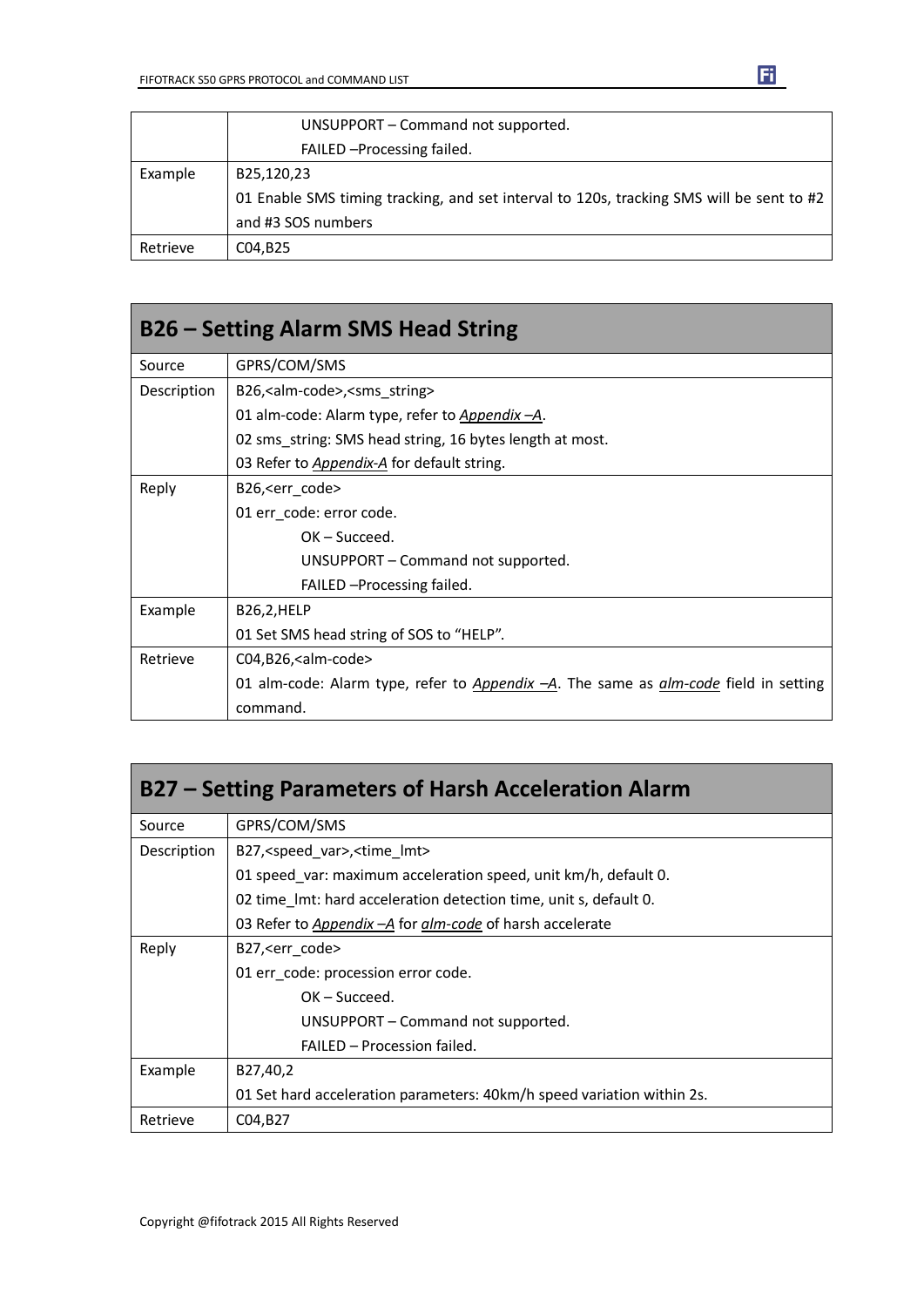| B28 – Setting Parameters of Harsh Braking Alarm |                                                                                       |  |  |  |  |  |
|-------------------------------------------------|---------------------------------------------------------------------------------------|--|--|--|--|--|
| Source                                          | GPRS/COM/SMS                                                                          |  |  |  |  |  |
| Description                                     | B28, <speed_var>, <time_lmt></time_lmt></speed_var>                                   |  |  |  |  |  |
|                                                 | 01 speed var: maximum decrease speed, unit km/h, default 0.                           |  |  |  |  |  |
|                                                 | 02 time Imt: hard braking detection time, unit s, default 0.                          |  |  |  |  |  |
|                                                 | 03 When driving speed decrease beyond speed var, tracker triggers hard braking alarm. |  |  |  |  |  |
|                                                 | 04 Refer to <i>Appendix - A</i> for <i>alm-code</i> of harsh brake                    |  |  |  |  |  |
| Reply                                           | B28, <err code=""></err>                                                              |  |  |  |  |  |
|                                                 | 01 err code: procession error code.                                                   |  |  |  |  |  |
|                                                 | $OK - Succeed.$                                                                       |  |  |  |  |  |
|                                                 | UNSUPPORT – Command not supported.                                                    |  |  |  |  |  |
|                                                 | FAILED - Procession failed.                                                           |  |  |  |  |  |
| Example                                         | Refer to example in B27                                                               |  |  |  |  |  |
| Retrieve                                        | C04, B <sub>28</sub>                                                                  |  |  |  |  |  |

|             | <b>B31 - Setting SOS Number Attribute</b>                                                           |  |  |  |  |  |
|-------------|-----------------------------------------------------------------------------------------------------|--|--|--|--|--|
| Source      | GPRS/COM/SMS                                                                                        |  |  |  |  |  |
| Description | B31, <sos-num>,<two-way-call>,<monitor>,<pos-sms></pos-sms></monitor></two-way-call></sos-num>      |  |  |  |  |  |
|             | 01 Set SOS number attribute, refer to <b>B11</b> command for SOS number setting.                    |  |  |  |  |  |
|             | 02 sos-num: SOS index, value 1, 2, 3, which corresponds to SOS number set by <b>B11</b><br>command. |  |  |  |  |  |
|             | 03 two-way-call: attribute of two-way conversation.                                                 |  |  |  |  |  |
|             | 04 monitor: attribute of monitor-mode conversation.                                                 |  |  |  |  |  |
|             | 05 pos-sms: attribute of position SMS.                                                              |  |  |  |  |  |
|             | 06 Description of attribute:                                                                        |  |  |  |  |  |
|             | two-way-call: tracker picks up incoming phone-call in two-way conversation                          |  |  |  |  |  |
|             | mode.                                                                                               |  |  |  |  |  |
|             | monitor: tracker picks up incoming phone-call in monitor mode.                                      |  |  |  |  |  |
|             | pos-sms: Tracker sends position SMS after incoming phone-call ends. Refer to                        |  |  |  |  |  |
|             | C01 command for SMS format.                                                                         |  |  |  |  |  |
|             | 07 When both two-way-call and monitor are set, monitor is valid, i.e.: tracker picks up             |  |  |  |  |  |
|             | phone-call in monitor mode.                                                                         |  |  |  |  |  |
|             | 08 When the command string has only sos-num field, default attribute is set to                      |  |  |  |  |  |
|             | corresponding SOS number.                                                                           |  |  |  |  |  |
|             | 09 Default attribute of SOS number: two-way-call and pos-sms.                                       |  |  |  |  |  |
|             | 10 For S50, two-way-call, monitor are not supported, please set the fields to 0 in actual           |  |  |  |  |  |
|             | command string                                                                                      |  |  |  |  |  |
| Reply       | B31, <err code=""></err>                                                                            |  |  |  |  |  |
|             | 01 err_code: procession error code.                                                                 |  |  |  |  |  |
|             | OK-Succeed.                                                                                         |  |  |  |  |  |
|             | UNSUPPORT - Command not supported.                                                                  |  |  |  |  |  |

┓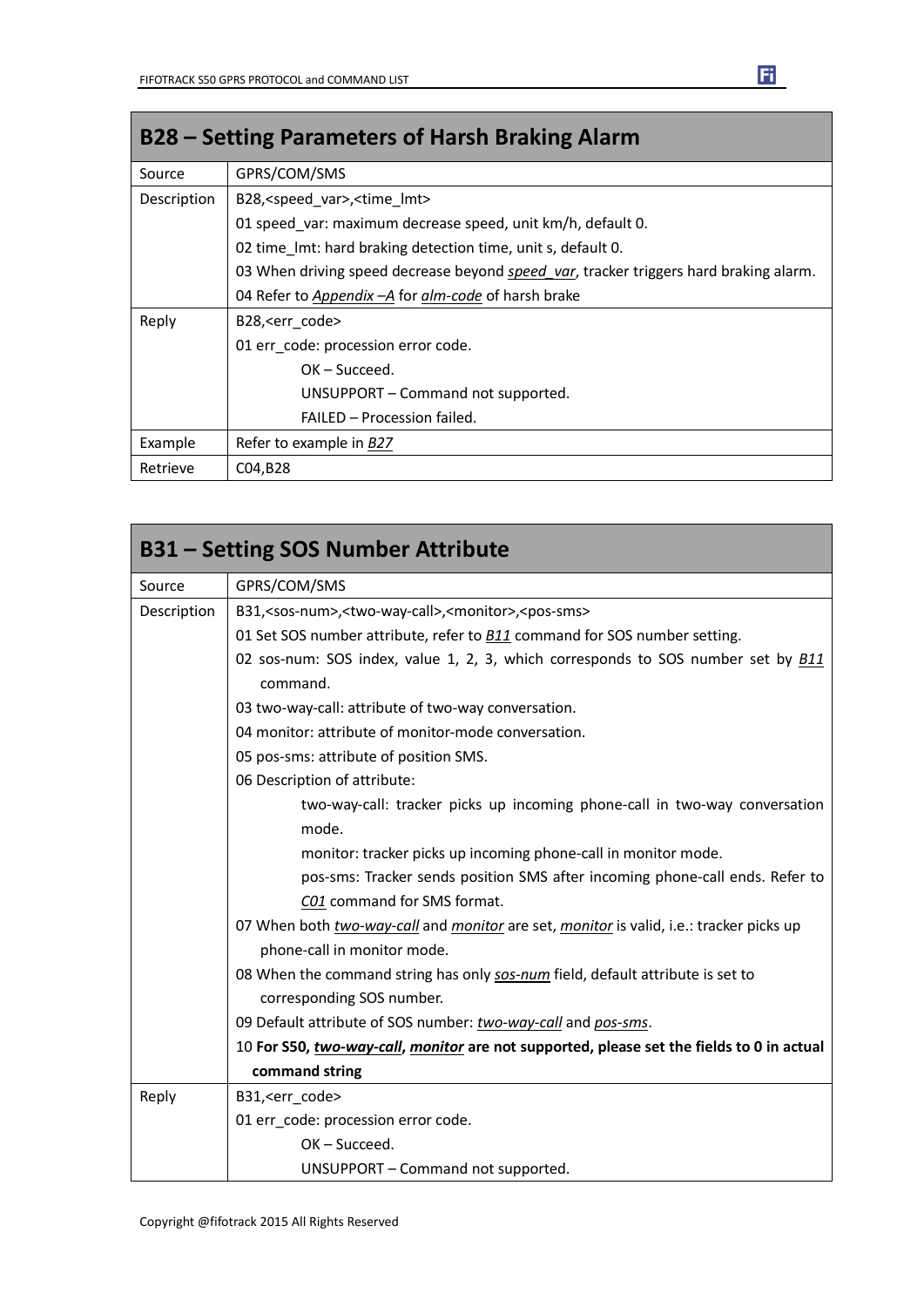|          | FAILED - Procession failed.                                                         |  |  |  |
|----------|-------------------------------------------------------------------------------------|--|--|--|
| Example  | B31,1,111                                                                           |  |  |  |
|          | 01 Set attribute of the first SOS number: tracker automatically picks up incoming   |  |  |  |
|          | phone-call under monitor mode, reply a position SMS.                                |  |  |  |
| Retrieve | $CO4, B31, <$ sos-num $>$                                                           |  |  |  |
|          | 01 sos-num: SOS index, value 1, 2, 3. The same as sos-num field in setting command. |  |  |  |

| <b>B33 – Setting Maximum Idle Time</b> |                                                                                                      |  |  |  |  |  |
|----------------------------------------|------------------------------------------------------------------------------------------------------|--|--|--|--|--|
| Source                                 | GPRS/COM/SMS                                                                                         |  |  |  |  |  |
| Description                            | B33, sidle time                                                                                      |  |  |  |  |  |
|                                        | 01 idle time: maximum idle time, unit: s, default 0s. This parameter should be greater<br>than 120s. |  |  |  |  |  |
|                                        | 02 idle definition: ACC ON, but no speed, which means engine running under idle mode.                |  |  |  |  |  |
|                                        | 03 When idle mode detected, tracker starts idle time counter, and triggers <i>Idling Alarm</i>       |  |  |  |  |  |
|                                        | (alm code==35), if counter exceeds idle time                                                         |  |  |  |  |  |
| Reply                                  | B33, <err code=""></err>                                                                             |  |  |  |  |  |
|                                        | 01 err code: procession error code.                                                                  |  |  |  |  |  |
|                                        | $OK - Succeed.$                                                                                      |  |  |  |  |  |
|                                        | UNSUPPORT – Command not supported.                                                                   |  |  |  |  |  |
|                                        | FAILED - Procession failed.                                                                          |  |  |  |  |  |
| Example                                | B33,600                                                                                              |  |  |  |  |  |
|                                        | 01 Set maximum idle time to 600s                                                                     |  |  |  |  |  |
| Retrieve                               | C04, B33                                                                                             |  |  |  |  |  |

| B34 – Setting Voltage Range for AD Port |                                                                                                  |  |  |  |  |  |  |
|-----------------------------------------|--------------------------------------------------------------------------------------------------|--|--|--|--|--|--|
| Source                                  | GPRS/COM/SMS                                                                                     |  |  |  |  |  |  |
| Description                             | B34, <index>,<min_volt>,<max_volt>,<filter-option></filter-option></max_volt></min_volt></index> |  |  |  |  |  |  |
|                                         | 01 index: AD port index, value 1, which corresponds to AD1                                       |  |  |  |  |  |  |
|                                         | 02 min volt: AD port voltage when external input is 0%, unit V                                   |  |  |  |  |  |  |
|                                         | 03 max_volt: AD port voltage when external input is 100%, unit V                                 |  |  |  |  |  |  |
|                                         | 04 filter-option: filter option for AD sample data                                               |  |  |  |  |  |  |
|                                         | filter-option==0 (default): When external power exists, sample AD data and upload                |  |  |  |  |  |  |
|                                         | real-time; When external power disconnected, keeping the last sample value, and                  |  |  |  |  |  |  |
|                                         | upload to server                                                                                 |  |  |  |  |  |  |
|                                         | <i>filter-option==1</i> : When ACC ON, sample AD data and upload real-time; When ACC             |  |  |  |  |  |  |
|                                         | OFF (maybe external power exists), keeping the last sample value, and upload to                  |  |  |  |  |  |  |
|                                         | server                                                                                           |  |  |  |  |  |  |
|                                         | filter-option==2: upload AD sample data real-time, ignoring ACC and external power               |  |  |  |  |  |  |
|                                         | status                                                                                           |  |  |  |  |  |  |
|                                         | 05 Default value for AD input                                                                    |  |  |  |  |  |  |

 $\mathbf{E}$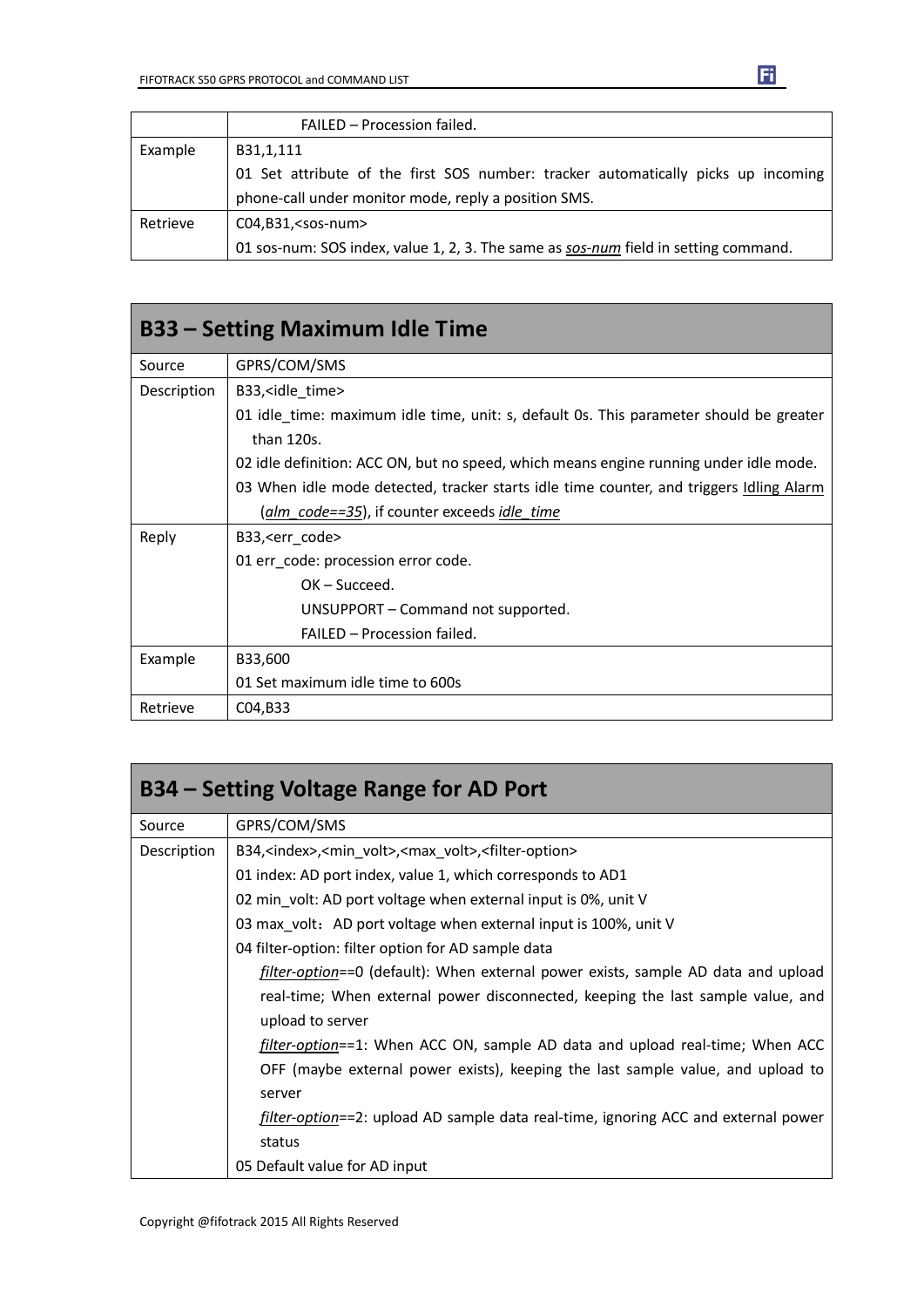|          | port                                                                               | min_volt/V | max_volt/V | filter-option | <b>Description</b>           |  |  |
|----------|------------------------------------------------------------------------------------|------------|------------|---------------|------------------------------|--|--|
|          | AD1                                                                                | $\Omega$   | 5          | 0             | Updating sample data<br>when |  |  |
|          |                                                                                    |            |            |               | external power ON            |  |  |
| Reply    | B34, <err code=""></err>                                                           |            |            |               |                              |  |  |
|          | 01 err code: procession error code.                                                |            |            |               |                              |  |  |
|          | $OK - Succeed.$                                                                    |            |            |               |                              |  |  |
|          | UNSUPPORT - Command not supported.                                                 |            |            |               |                              |  |  |
|          | FAILED - Procession failed.                                                        |            |            |               |                              |  |  |
| Example  | B34,1,0,5                                                                          |            |            |               |                              |  |  |
|          | 01 Setting voltage range of AD1 to [0,5]V, getting sample data when external power |            |            |               |                              |  |  |
|          | exist, keeping sample data when external power disconnected                        |            |            |               |                              |  |  |
| Retrieve | $CO4, B34, \text{sindex}$                                                          |            |            |               |                              |  |  |

|             | <b>B80 – Setting Fuel Theft/Filling Alarm</b>                                                                               |
|-------------|-----------------------------------------------------------------------------------------------------------------------------|
| Source      | GPRS/COM/SMS                                                                                                                |
| Description | B80, <ad-idx>,<theft-percentage>,<filling-percentage>,<use-acc></use-acc></filling-percentage></theft-percentage></ad-idx>  |
|             | 01 The command is used for AD fuel sensor, such as AS10; Besides, it is valid on regular                                    |
|             | tank only at present.                                                                                                       |
|             | 02 ad-idx: AD channel which connects to fuel sensor, value 1; If <i>ad-idx==0</i> , disable fuel<br>theft/filling function. |
|             | 03 theft-percentage: Fuel theft percentage, unit %, tracker will send alarm when the fuel                                   |
|             | level decrement exceeds the setting value. If theft-percentage== $0$ or field empty,<br>disable fuel theft alarm.           |
|             | 04 filling-percentage: Fuel filling percentage, unit %, tracker will send alarm when the                                    |
|             | fuel level increment exceeds the setting value. If <i>filling-percentage==0</i> or filed empty,                             |
|             | disable fuel filling alarm.                                                                                                 |
|             | 05 use-acc: Whether tracker connects to ACC or not. To get better calculation result, it is                                 |
|             | suggested to connect IN2 to ACC. If use-acc field empty, by default, it is regarded that                                    |
|             | ACC connected.                                                                                                              |
| Reply       | B80, <err_code></err_code>                                                                                                  |
|             | 01 err code: procession error code.                                                                                         |
|             | $OK - Succeed.$                                                                                                             |
|             | UNSUPPORT - Command not supported.                                                                                          |
|             | FAILED - Procession failed.                                                                                                 |
| Example     | B80,1,5                                                                                                                     |
|             | 01 Enable fuel theft alarm calculated based on AD1; When fuel level decrement exceed                                        |
|             | 5%, tracker sends theft alarm                                                                                               |
|             | 02 Disable fuel filling alarm                                                                                               |
|             | 03 IN2 connects to ACC                                                                                                      |
| Retrieve    | C04,B80                                                                                                                     |

 $\mathbf{E}$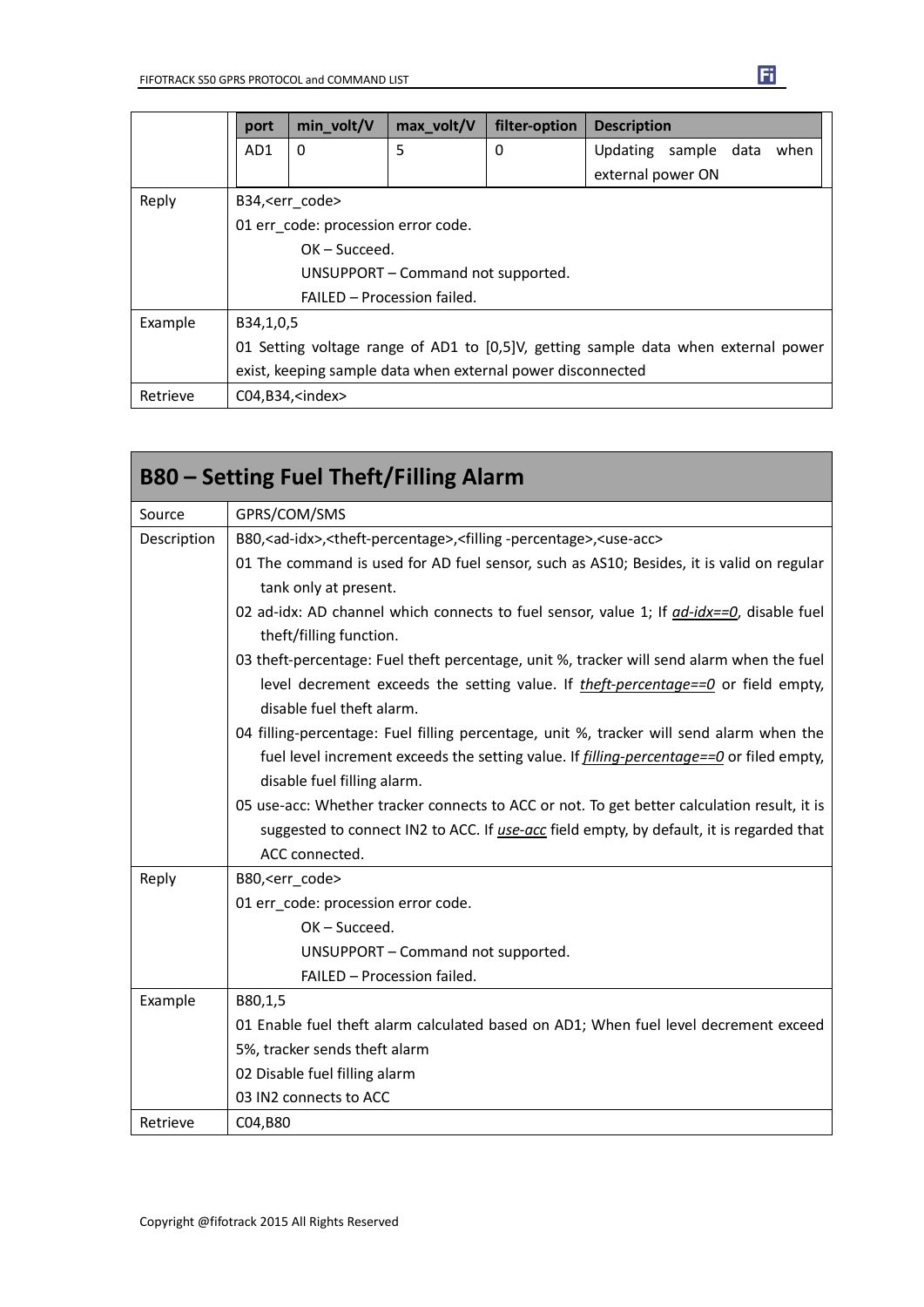| <b>B81 – Setting Fuel Level Alarm</b> |                                                                                                                   |  |
|---------------------------------------|-------------------------------------------------------------------------------------------------------------------|--|
| Source                                | GPRS/COM/SMS                                                                                                      |  |
| Description                           | B81, <ad-idx>,<low-percentage>,<high-percentage></high-percentage></low-percentage></ad-idx>                      |  |
|                                       | 01 The command is used for AD fuel sensor, such as AS10; Besides, it is valid on regular<br>tank only at present. |  |
|                                       | 02 ad-idx: AD channel which connects to fuel sensor, value 1; If ad-idx==0, disable fuel<br>level detection.      |  |
|                                       | 03 low-percentage: Percentage of low fuel level, unit %, tracker will send alarm when the                         |  |
|                                       | fuel level is lower than the setting value. If <u>low-percentage==0</u> or field empty, disable                   |  |
|                                       | low fuel level detection.                                                                                         |  |
|                                       | 04 high-percentage: Percentage of high fuel level, unit %, tracker will send alarm when                           |  |
|                                       | the fuel level is higher than the setting value. If $high\text{-}percentage==0$ or filed empty,                   |  |
|                                       | disable high fuel level detection.                                                                                |  |
| Reply                                 | B81, <err code=""></err>                                                                                          |  |
|                                       | 01 err_code: procession error code.                                                                               |  |
|                                       | $OK - Succeed.$                                                                                                   |  |
|                                       | UNSUPPORT - Command not supported.                                                                                |  |
|                                       | FAILED - Procession failed.                                                                                       |  |
| Example                               | B81,1,15,80                                                                                                       |  |
|                                       | 01 Enable low and high fuel level detection calculated based on AD1                                               |  |
|                                       | 02 When fuel level is lower than 15%, tracker sends alarm                                                         |  |
|                                       | 03 When fuel level is higher than 80%, tracker sends alarm                                                        |  |
| Retrieve                              | C04,B81                                                                                                           |  |

| <b>B90 – Reset Tracker or Module</b> |                                     |
|--------------------------------------|-------------------------------------|
| Source                               | GPRS/COM/SMS                        |
| Description                          | $B90$ , $\le$ select $>$            |
|                                      | 01 select: option                   |
|                                      | $=1$ : Reset tracker.               |
|                                      | =2: Reset GPS module.               |
|                                      | =3: Reset GSM module.               |
| Reply                                | B90, <err_code></err_code>          |
|                                      | 01 err_code: procession error code. |
|                                      | $OK - Succeed.$                     |
|                                      | UNSUPPORT - Command not supported.  |
|                                      | FAILED - Procession failed.         |
| Example                              | B90,1                               |
|                                      | 01 Reset tracker.                   |
| Retrieve                             | <b>UNSUPPORT</b>                    |

 $\mathbf{F}$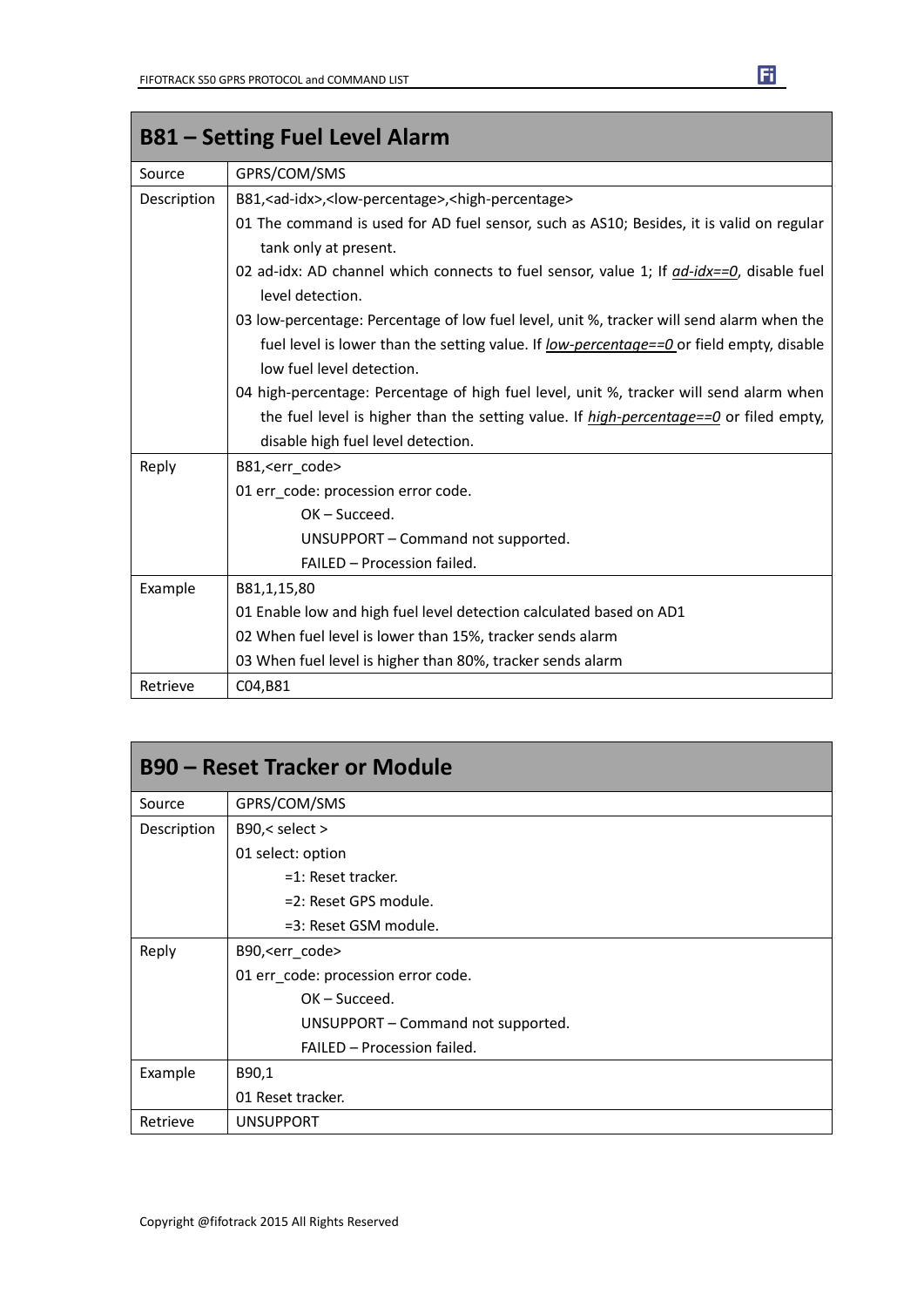| <b>B91 – Setting Parameters to Default</b> |                                                                                 |  |
|--------------------------------------------|---------------------------------------------------------------------------------|--|
| Source                                     | GPRS/COM/SMS                                                                    |  |
| Description                                | <b>B91</b>                                                                      |  |
|                                            | 01 After command is set, all system parameters (except SMS password) are set to |  |
|                                            | default.                                                                        |  |
| Reply                                      | B91, <err code=""></err>                                                        |  |
|                                            | 01 err_code: procession error code.                                             |  |
|                                            | $OK - Succeed.$                                                                 |  |
|                                            | UNSUPPORT – Command not supported.                                              |  |
|                                            | FAILED - Procession failed.                                                     |  |
| Example                                    | <b>B91</b>                                                                      |  |
| Retrieve                                   | <b>UNSUPPORT</b>                                                                |  |

| B94 – Turn on/off LED |                                             |  |
|-----------------------|---------------------------------------------|--|
| Source                | GPRS/COM/SMS                                |  |
| Description           | B94, <led-on></led-on>                      |  |
|                       | 01 led-on: 1--turn on LED, 0--turn off LED. |  |
|                       | 02 Default, led-on=1.                       |  |
| Reply                 | B94, <err code=""></err>                    |  |
|                       | 01 err_code: procession error code.         |  |
|                       | $OK - Succeed.$                             |  |
|                       | UNSUPPORT - Command not supported.          |  |
|                       | FAILED - Procession failed.                 |  |
| Example               | <b>B94</b>                                  |  |
|                       | 01 Set LED to default: turn on.             |  |
| Retrieve              | C04, B94                                    |  |

| <b>B98 – Setting Lower Power Parameters</b> |              |
|---------------------------------------------|--------------|
| Source                                      | GPRS/COM/SMS |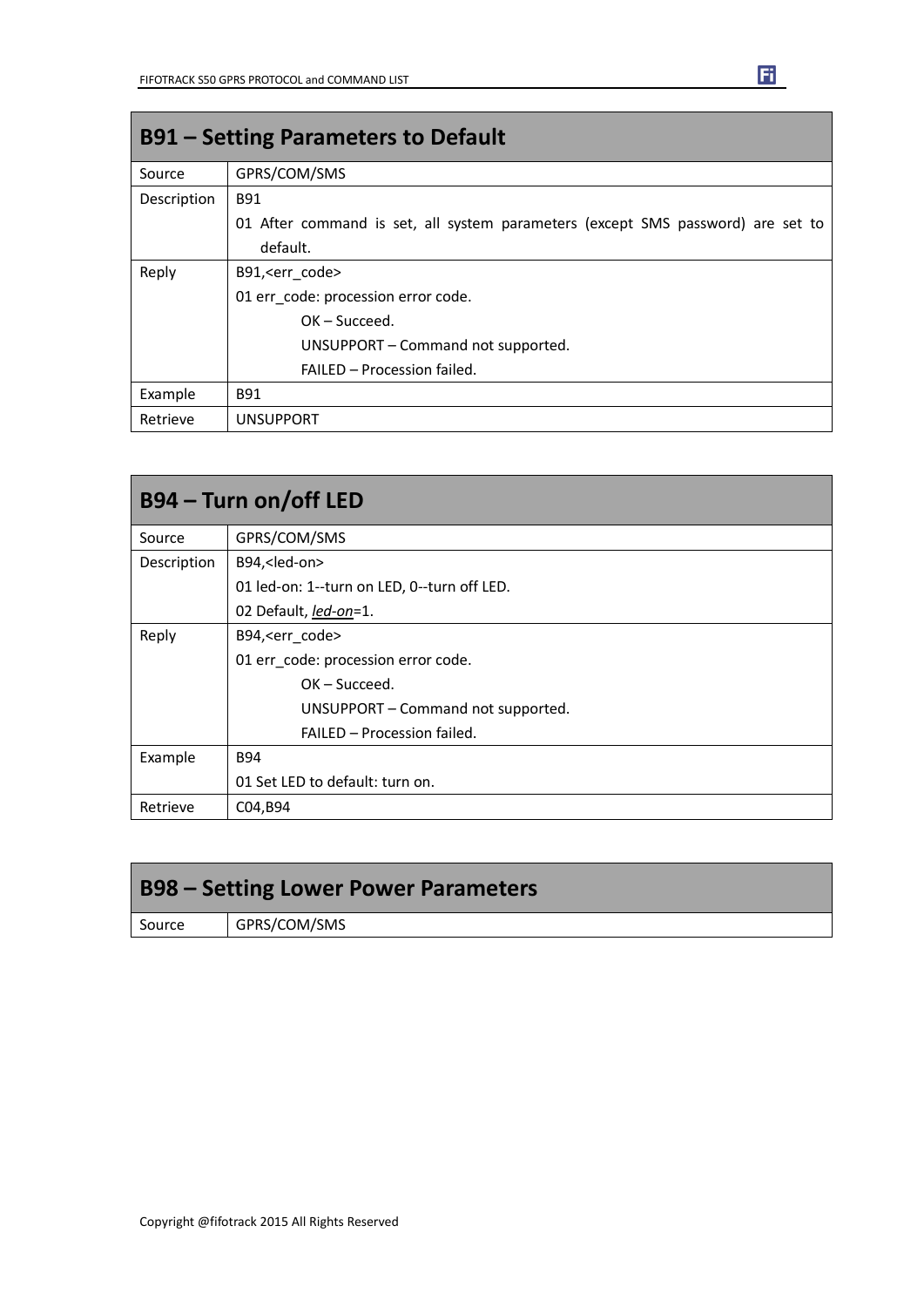| Description | B98, <low_pwr_v>,<low_recovery_v>,<control></control></low_recovery_v></low_pwr_v>      |                                    |                                                                                        |  |
|-------------|-----------------------------------------------------------------------------------------|------------------------------------|----------------------------------------------------------------------------------------|--|
|             | 01 The command is used to set the parameters of low external power alarm                |                                    |                                                                                        |  |
|             | 02 low pwr v: Low power alarm voltage, unit V; When external power input is lower       |                                    |                                                                                        |  |
|             | than low pwr v, tracker sends "Low Ext-Power" alarm, and cuts off power supply if       |                                    |                                                                                        |  |
|             | control==1, in order to protect auto battery.                                           |                                    |                                                                                        |  |
|             | 03 low recovery v: External power recovery voltage, unit V; When external power input   |                                    |                                                                                        |  |
|             |                                                                                         |                                    | is higher than low recovery v it is regards that external power is normal; tracker     |  |
|             |                                                                                         |                                    | clears "Low Ext-Power" flag, and restore external power supply if control==1.          |  |
|             |                                                                                         |                                    | 04 control: 1-cut off external power supply when external input is lower than          |  |
|             |                                                                                         |                                    | low pwr v, and restore supply when external input higher than low recovery v, it is    |  |
|             |                                                                                         |                                    | used to protect auto battery; 0(default)-Disable auto battery protection.              |  |
|             |                                                                                         |                                    | 05 It is suggested to set parameters which (low recovery $v - low$ pwr v) >= 0.5V      |  |
|             | 06 Default settings for 12V or 24V auto battery, as below table:                        |                                    |                                                                                        |  |
|             |                                                                                         | low_pwr_v                          | low_recovery_v                                                                         |  |
|             | 12V Auto Battery                                                                        | 11.5V                              | 12.5V                                                                                  |  |
|             | 24V Auto Battery                                                                        | 23.5V                              | 24.5V                                                                                  |  |
| Reply       | B98, <err code=""></err>                                                                |                                    |                                                                                        |  |
|             | 01 err_code: procession error code.                                                     |                                    |                                                                                        |  |
|             | OK-Succeed.                                                                             |                                    |                                                                                        |  |
|             |                                                                                         | UNSUPPORT - Command not supported. |                                                                                        |  |
|             | FAILED - Procession failed.                                                             |                                    |                                                                                        |  |
| Example     | B98,11.5,12.5                                                                           |                                    |                                                                                        |  |
|             | 01 Setting low external threshold to 11.5V, and recovery voltage to 12.5V, auto battery |                                    |                                                                                        |  |
|             | protection is disabled, tracker is always powered from external supply.                 |                                    |                                                                                        |  |
|             |                                                                                         |                                    |                                                                                        |  |
|             | B98,0,0,1                                                                               |                                    |                                                                                        |  |
|             |                                                                                         |                                    | 01 Setting adaptive low external parameters, tracker judges voltage automatically, and |  |
|             | cuts off when low external input.                                                       |                                    |                                                                                        |  |
| Retrieve    | C04,B98                                                                                 |                                    |                                                                                        |  |

| <b>B99 – OTA using FTP Server</b> |                                                                                                                                                                                |                                                                          |
|-----------------------------------|--------------------------------------------------------------------------------------------------------------------------------------------------------------------------------|--------------------------------------------------------------------------|
| Source                            | GPRS/COM/SMS                                                                                                                                                                   |                                                                          |
| Description                       | B99, <file_name>,<option>,<ftp_address>,<ftp_port>,<ftp_loginid>,<ftp_loginpwd>,<apn< td=""></apn<></ftp_loginpwd></ftp_loginid></ftp_port></ftp_address></option></file_name> |                                                                          |
|                                   | >, <apn name="">,<apn pwd=""></apn></apn>                                                                                                                                      |                                                                          |
|                                   | 01 file name: file name for OTA, should be "xxx.bin" format                                                                                                                    |                                                                          |
|                                   | 02 option: option for OTA, when the field empty, using default setting                                                                                                         |                                                                          |
|                                   | option                                                                                                                                                                         | <b>Description</b>                                                       |
|                                   | 0(default)                                                                                                                                                                     | Normal OTA, tracker check whether <i>file name</i> match current version |
|                                   |                                                                                                                                                                                | or not                                                                   |
|                                   |                                                                                                                                                                                | Mandatory OTA, tracker doesn't check file name                           |
|                                   |                                                                                                                                                                                | 03 ftp_address: FTP server address, default 47.88.17.17                  |
|                                   |                                                                                                                                                                                | 04 ftp port: FTP server port, default 21                                 |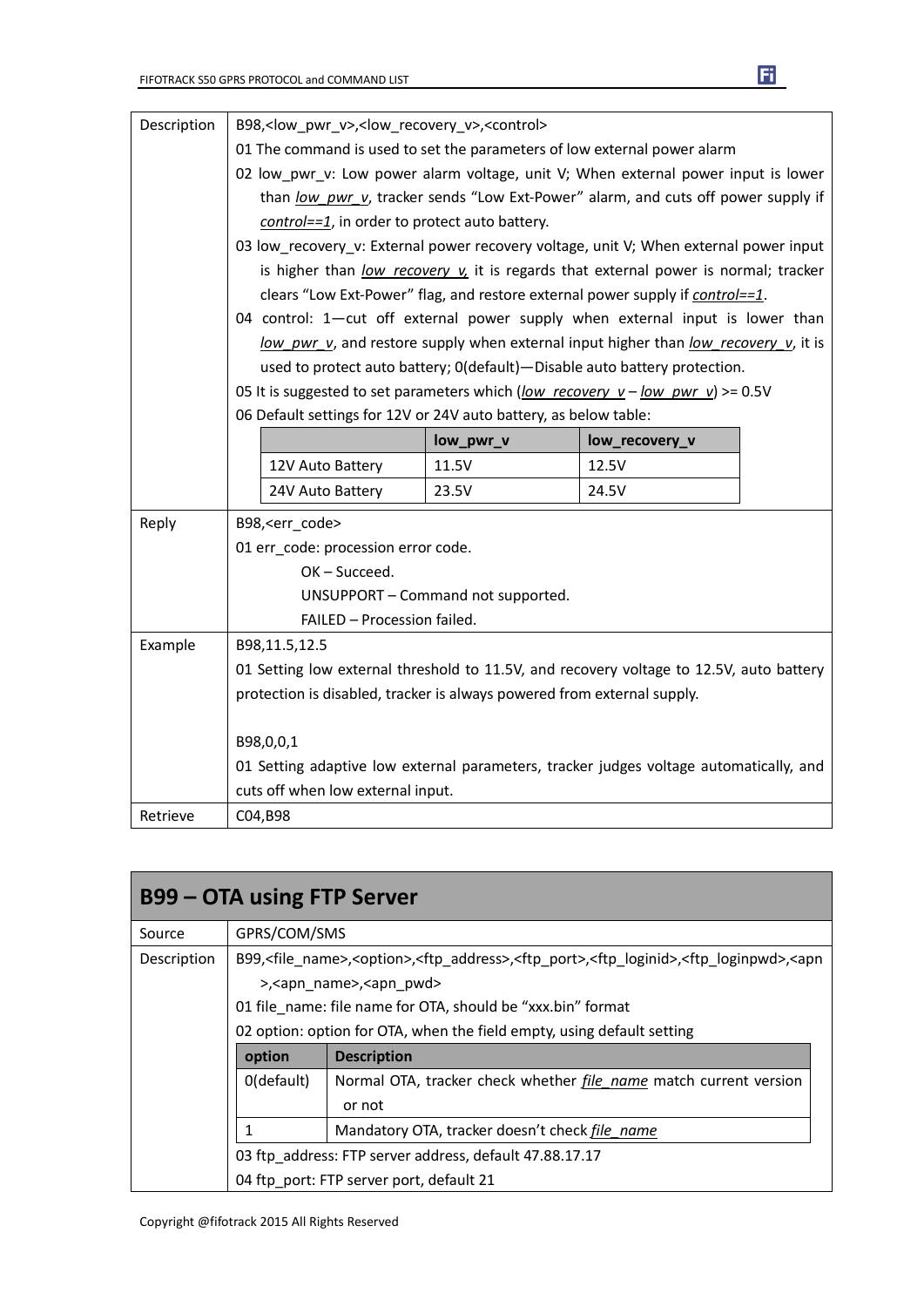|          | 05 ftp loginid, ftp loginpwd: FTP login user-name and password, when fields empty,                  |
|----------|-----------------------------------------------------------------------------------------------------|
|          | using default account on 47.88.17.17                                                                |
|          | 06 apn, apn name, apn pwd: APN setting for FTP connection, default, tracker using the               |
|          | same setting as B01 command                                                                         |
|          | 07 After <b>B99</b> command received, tracker matches <i>file name</i> to current firmware version, |
|          | and starts OTA according to result                                                                  |
|          | 08 During OTA operation, tracker will disconnect from tracking server, stop timing                  |
|          | uploading/photographing.                                                                            |
|          | 09 The timeout for FTP OTA is 15mins, when exceed, tracker will restart automatically,              |
|          | and connect to tracking server                                                                      |
|          | 10 External power connection is needed during OTA operation, it is used for tracking                |
|          | reboot after OTA finished                                                                           |
| Reply    | B99, < err str>                                                                                     |
|          | 01 err str: Error code, string format                                                               |
|          | "Invalid BIN file" - <i>file name</i> doesn't match current firmware version                        |
|          | "No ext-pwr, Please Connect in 15mins" - External power disconnect                                  |
|          | "The Same Version" – file_name has the same version to current firmware                             |
|          | version                                                                                             |
|          | "OK" - OTA start                                                                                    |
| Example  | B99,S50-V1.02.bin                                                                                   |
|          | 01 Start OTA, tracker will connect to 47.88.17.17:21, using default FTP account for file            |
|          | download                                                                                            |
| Retrieve |                                                                                                     |
|          |                                                                                                     |

| F01 - Enable/Disable Buzzer |                                                                                                                           |  |
|-----------------------------|---------------------------------------------------------------------------------------------------------------------------|--|
| Source                      | GPRS/COM/SMS                                                                                                              |  |
| Description                 | F01, <en>, <acc-on-tmr>, <login-keep-acc-off>, <br/> <br/> <br/> <br/>huz-type&gt;</login-keep-acc-off></acc-on-tmr></en> |  |
|                             | 01 en: 0~Disable buzzer function; 1~Enable (default)                                                                      |  |
|                             | 02 acc-on-tmr: Time period from ACC ON to swiping authorized card, unit minute,                                           |  |
|                             | default 10min; During this period, buzzer will be on, until authorized card swiped, or                                    |  |
|                             | ACC OFF, or timeout.                                                                                                      |  |
|                             | 03 login-keep-acc-off: Time period from swiping authorized/unauthorized card to ACC                                       |  |
|                             | ON, unit minute, default Omin; During this period, tracker keeps card's information; If                                   |  |
|                             | ACC ON in <i>login-keep-acc-off</i> minutes, tracker uploads "Login" or "Illegal Login" using                             |  |
|                             | swiped card data, otherwise, buzzer on, and card re-swiping is needed.                                                    |  |
|                             | 04 buz-type: 0(default)~Internal buzzer integrated with reader; 1~External buzzer                                         |  |
|                             | 04 When buz-type==1, tracker uses OUT1 to control buzzer. External buzzer is needed                                       |  |
|                             | under this setting.                                                                                                       |  |
|                             | Notes: According to DLT rule, just use F01 default parameters, NO NEED to set it.                                         |  |
| Reply                       | F01, <err_code></err_code>                                                                                                |  |
|                             | 01 err_code: procession error code.                                                                                       |  |
|                             | $OK - Succeed.$                                                                                                           |  |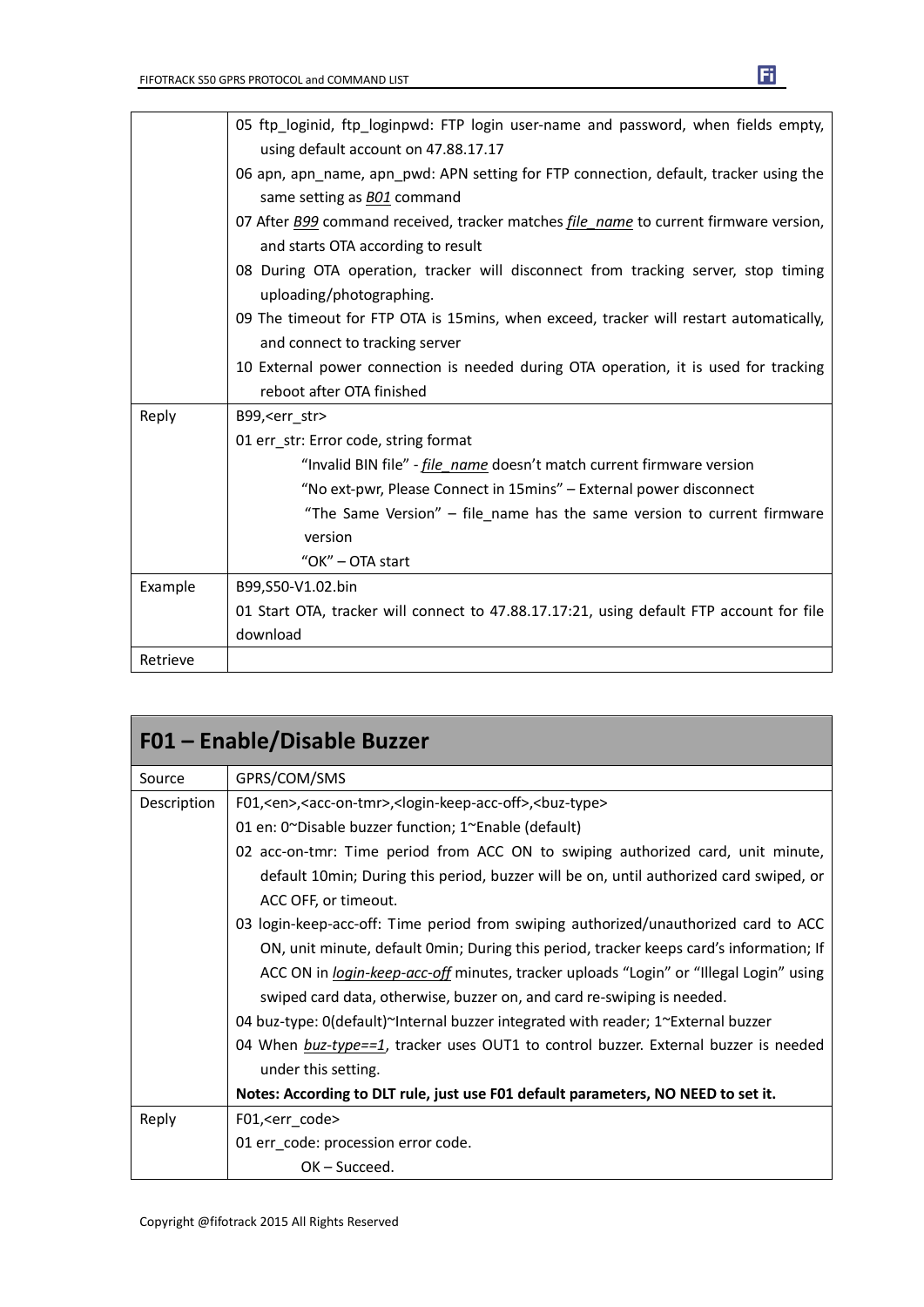|          | UNSUPPORT - Command not supported.                                                     |
|----------|----------------------------------------------------------------------------------------|
|          | FAILED - Procession failed.                                                            |
| Example  | F01,0                                                                                  |
|          | 01 Disable buzzer function                                                             |
|          |                                                                                        |
|          | F01, 1, 2, 3                                                                           |
|          | 01 Enable buzzer function, set acc-on-tmr to 2mins, and login-keep-acc-off to 3mins    |
|          |                                                                                        |
|          | F01,1                                                                                  |
|          | 01 Enable buzzer function, set acc-on-tmr to default 10mins, and login-keep-acc-off to |
|          | 10 <sub>mins</sub>                                                                     |
| Retrieve | C04,F01                                                                                |

| F02 – Set Authorized Card Type |                                                                                                                                         |  |
|--------------------------------|-----------------------------------------------------------------------------------------------------------------------------------------|--|
| Source                         | GPRS/COM/SMS                                                                                                                            |  |
| Description                    | F02, <start_digit_1>,<start_digit_2>,<start_digit_3>,,<start_digit_16></start_digit_16></start_digit_3></start_digit_2></start_digit_1> |  |
|                                | 01 start_digit_1/2/316: authorized card type, 2/4 digitals, maximally, 16 types are                                                     |  |
|                                | supported.                                                                                                                              |  |
|                                | 02 When all <i>start digit 1/ start digit 2/ start digit 3start digit 16</i> are empty, delete                                          |  |
|                                | authorized card type, all valid cards are regarded as authorized ones, and "Login" or                                                   |  |
|                                | "Log Out" event will be generated when card swipped.                                                                                    |  |
|                                | 03 Refer to Appendix A for <i>alm-code</i> of "Login"/"Log Out"/" Illegal Login"                                                        |  |
| Reply                          | F02, <err code=""></err>                                                                                                                |  |
|                                | 01 err_code: procession error code.                                                                                                     |  |
|                                | $OK - Succeed.$                                                                                                                         |  |
|                                | UNSUPPORT - Command not supported.                                                                                                      |  |
|                                | FAILED - Procession failed.                                                                                                             |  |
| Example                        | F02,14,24                                                                                                                               |  |
|                                | 01 Set two types of authorized card, whose TRACK#3 data start with "14" or "24". When                                                   |  |
|                                | authorized cards swiped, tracker will generate "Login"(alm-code==37) or "Log                                                            |  |
|                                | Out"( <i>alm-code==38</i> ) information to server, for other cards, tracker will generate "Illegal                                      |  |
|                                | Login" (alm-code==39) information.                                                                                                      |  |
| Retrieve                       | C04, F02                                                                                                                                |  |

| F06 – Setting Time Limit for DLT License Uploading |                                                                                         |
|----------------------------------------------------|-----------------------------------------------------------------------------------------|
| Source                                             | GPRS/COM/SMS                                                                            |
| Description                                        | F06, <enable>,<keeping-tmr></keeping-tmr></enable>                                      |
|                                                    | 01 enable: 0~Disable(default); 1~Enable                                                 |
|                                                    | 02 keeping-tmr: Time limit for DLT license uploading, unit s, default 0s; When DLT card |
|                                                    | swiped, tracker uploads GPRS package with license ID during keeping-tmr seconds,        |

Copyright @fifotrack 2015 All Rights Reserved

 $\mathbf{E}$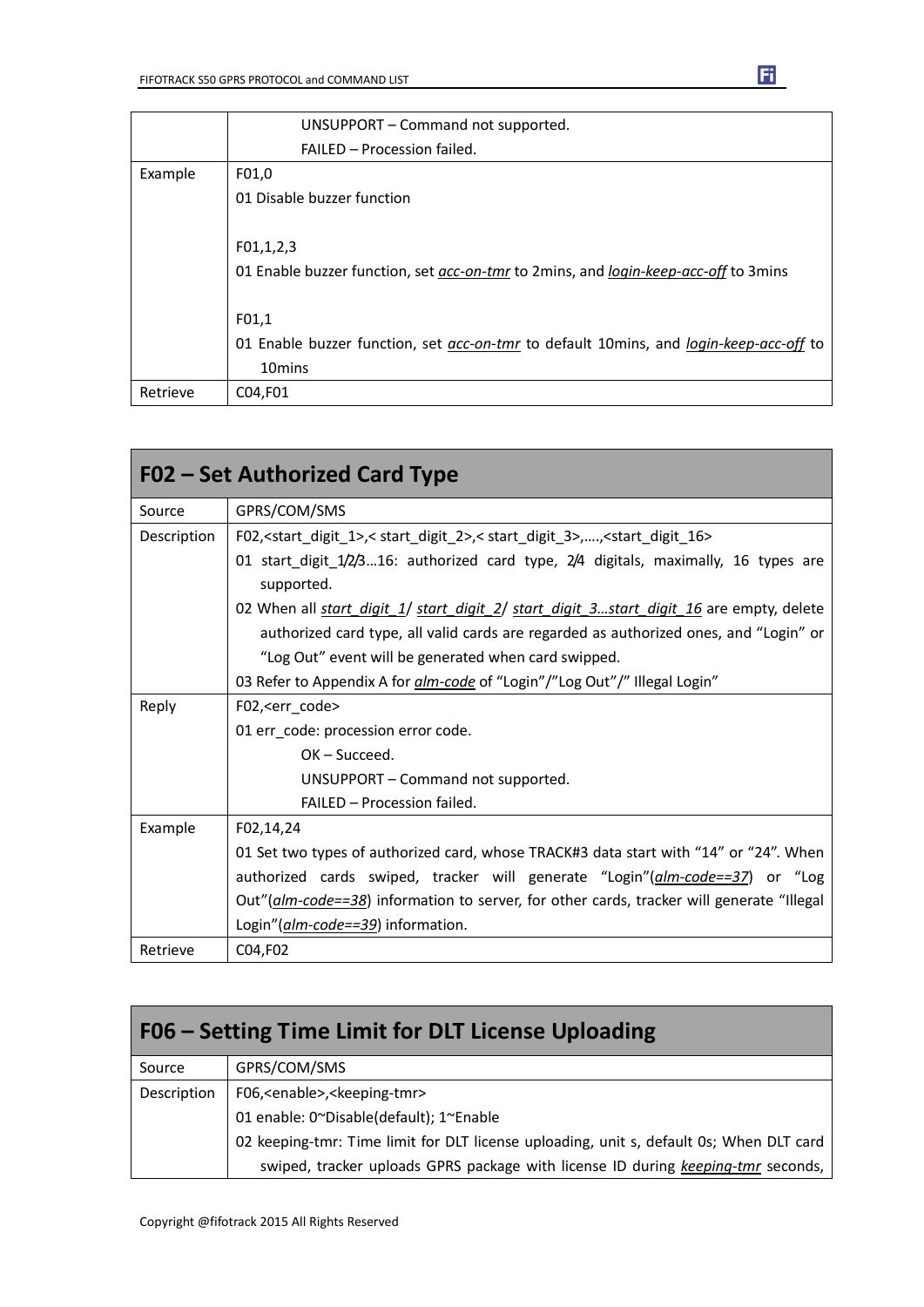|          | and clear license field in GPRS package when keep-tmr timeout |
|----------|---------------------------------------------------------------|
| Reply    | F06, <err code=""></err>                                      |
|          | 01 err_code: procession error code.                           |
|          | $OK - Succeed.$                                               |
|          | UNSUPPORT - Command not supported.                            |
|          | FAILED - Procession failed.                                   |
| Example  |                                                               |
| Retrieve | C04, F06                                                      |

|             | <b>C01 - Retrieve Position Information</b>                                                                                                 |
|-------------|--------------------------------------------------------------------------------------------------------------------------------------------|
| Source      | COM/SMS/GPRS                                                                                                                               |
| Description | CO <sub>1</sub>                                                                                                                            |
|             | 01 After command is set, tracker sends a position message.                                                                                 |
|             | 02 When alarm detected, tracker sends alarm SMS with C01 format automatically, to all                                                      |
|             | SOS number(s).                                                                                                                             |
|             | 03 When command is sent via GPRS, tracker replies normal position data.                                                                    |
| Reply       | When command is sent via GPRS, the replied data is normal position package.                                                                |
|             | When command is sent via SMS/COM                                                                                                           |
|             | <string_head>,yyyy-MM-dd hh:mm:ss, <spd>KM/h,<gprs_st>,<gps_fix>,EXPW:<pst></pst></gps_fix></gprs_st></spd></string_head>                  |
|             | http://maps.google.com/maps?q= <latitude>,<longitude>&amp;t=m</longitude></latitude>                                                       |
|             | a string head: SMS head string, for normal position data, string head is empty, for<br>alarm data, refer to Appendix-A for default string. |
|             | b yyyy-MM-dd hh:mm:ss: current date & time, which is effected by B14 command<br>setting.                                                   |
|             | c spd: current speed, unit km/h.                                                                                                           |
|             | d gprs_st: GPRS link status, value: "Connected" or "Disconnected".                                                                         |
|             | e gps_fix: GPS signal status, 'A'-fixed, 'V'-not fixed.                                                                                    |
|             | f PST: Status of ext-power input, "ON" -- ext-power is connected, "OFF" -- ext-power                                                       |
|             | is disconnected.                                                                                                                           |
|             | g latitude, longitude: Latitude and longitude of last position point.                                                                      |
| Example     | CO <sub>1</sub>                                                                                                                            |
| Retrieve    | <b>UNSUPPORT</b>                                                                                                                           |

| CO2 – Retrieve Firmware/Hardware Version, SN, IMEI |                                                                |
|----------------------------------------------------|----------------------------------------------------------------|
| Source                                             | GPRS/COM/SMS                                                   |
| Description                                        | CO <sub>2</sub>                                                |
| Reply                                              | Uploading data format:                                         |
|                                                    | C02, <imei>,<sn>,<fw ver="">,<hw ver=""></hw></fw></sn></imei> |
|                                                    | 01 IMEI: IMEI of tracker.                                      |

Copyright @fifotrack 2015 All Rights Reserved

 $\mathbf{E}$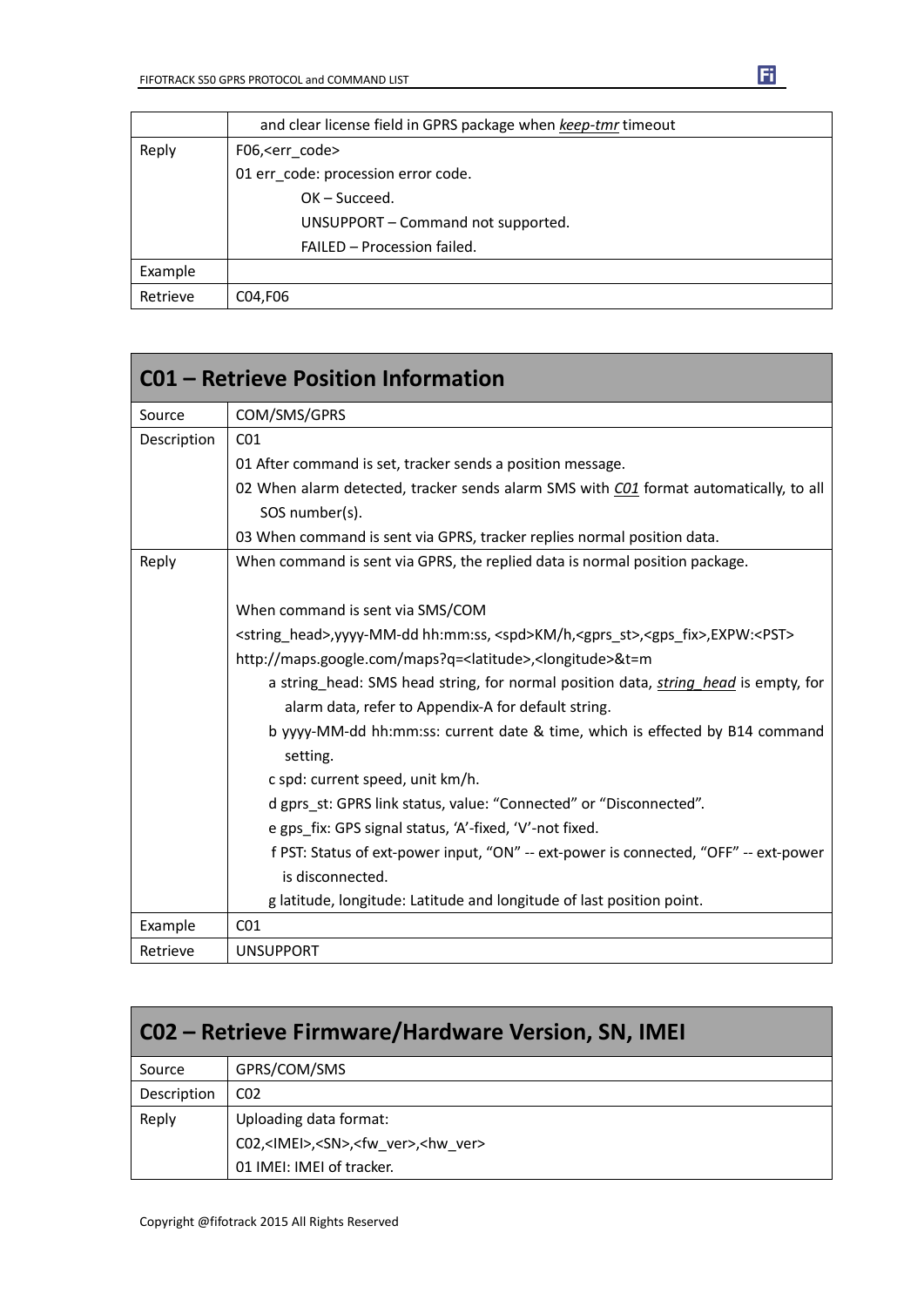|          | 02 SN: Serial number of tracker. |
|----------|----------------------------------|
|          | 03 fw ver: Firmware version.     |
|          | 04 hw ver: Hardware version.     |
| Example  | CO <sub>2</sub>                  |
| Retrieve | <b>UNSUPPORT</b>                 |

団

| <b>C03 - Retrieve Supply Power Status</b> |                                                                  |
|-------------------------------------------|------------------------------------------------------------------|
| Source                                    | GPRS/COM/SMS                                                     |
| Description                               | CO <sub>3</sub>                                                  |
| Reply                                     | Uploading data format:                                           |
|                                           | C03, <extp v="">, <br/>bat v&gt;, <br/>bat percentage&gt;</extp> |
|                                           | 01 extp_v: Voltage of ext-power, unit V.                         |
|                                           | 02 bat v: Voltage of internal battery.                           |
|                                           | 03 bat percentage: Percentage of internal battery capacity.      |
| Example                                   | CO <sub>3</sub>                                                  |
| Retrieve                                  | <b>UNSUPPORT</b>                                                 |

| <b>CO4 – Retrieve Parameter Setting</b> |                                                                             |
|-----------------------------------------|-----------------------------------------------------------------------------|
| Source                                  | GPRS/COM/SMS                                                                |
| Description                             | C04, <cmd-code>,<query para=""></query></cmd-code>                          |
|                                         | 01 cmd-code: Command code to be retrieved.                                  |
|                                         | 02 query_para: Query parameter; refer to chapters above for detail.         |
| Reply                                   | C04, <cmd>,<cmd-para></cmd-para></cmd>                                      |
|                                         | 01 cmd-code: The same as sending command.                                   |
|                                         | 02 cmd-para: Retrieved parameter string, the same format as setting command |
|                                         | described in the above chapters.                                            |
| Example                                 | Refer to chapters above.                                                    |
| Retrieve                                | <b>UNSUPPORT</b>                                                            |

| <b>CO6 - Retrieve Batch Parameters</b> |                                                                                                                                               |
|----------------------------------------|-----------------------------------------------------------------------------------------------------------------------------------------------|
| Source                                 | GPRS/COM/SMS                                                                                                                                  |
| Description                            | C <sub>06</sub>                                                                                                                               |
|                                        | 01 Retrieve batch parameters, which is used to diagnose the offline reason                                                                    |
| Reply                                  | C06, <gid>,<ip>:<port>,<tcp udp="">;APN:<apn>,<apn_user>,<apn_pwd>;EXT:<ext_p>,BAT</ext_p></apn_pwd></apn_user></apn></tcp></port></ip></gid> |
|                                        | : <bat v="">;B03:<base int=""/>,<accoff int="">;<acc off="" on=""></acc></accoff></bat>                                                       |
|                                        | 01 GID: Tracker ID of GPRS data, default IMEI                                                                                                 |
|                                        | 02 ip, port: Server ip/port setting in tracker                                                                                                |
|                                        | 03 TCP/UDP: transport protocol                                                                                                                |

Copyright @fifotrack 2015 All Rights Reserved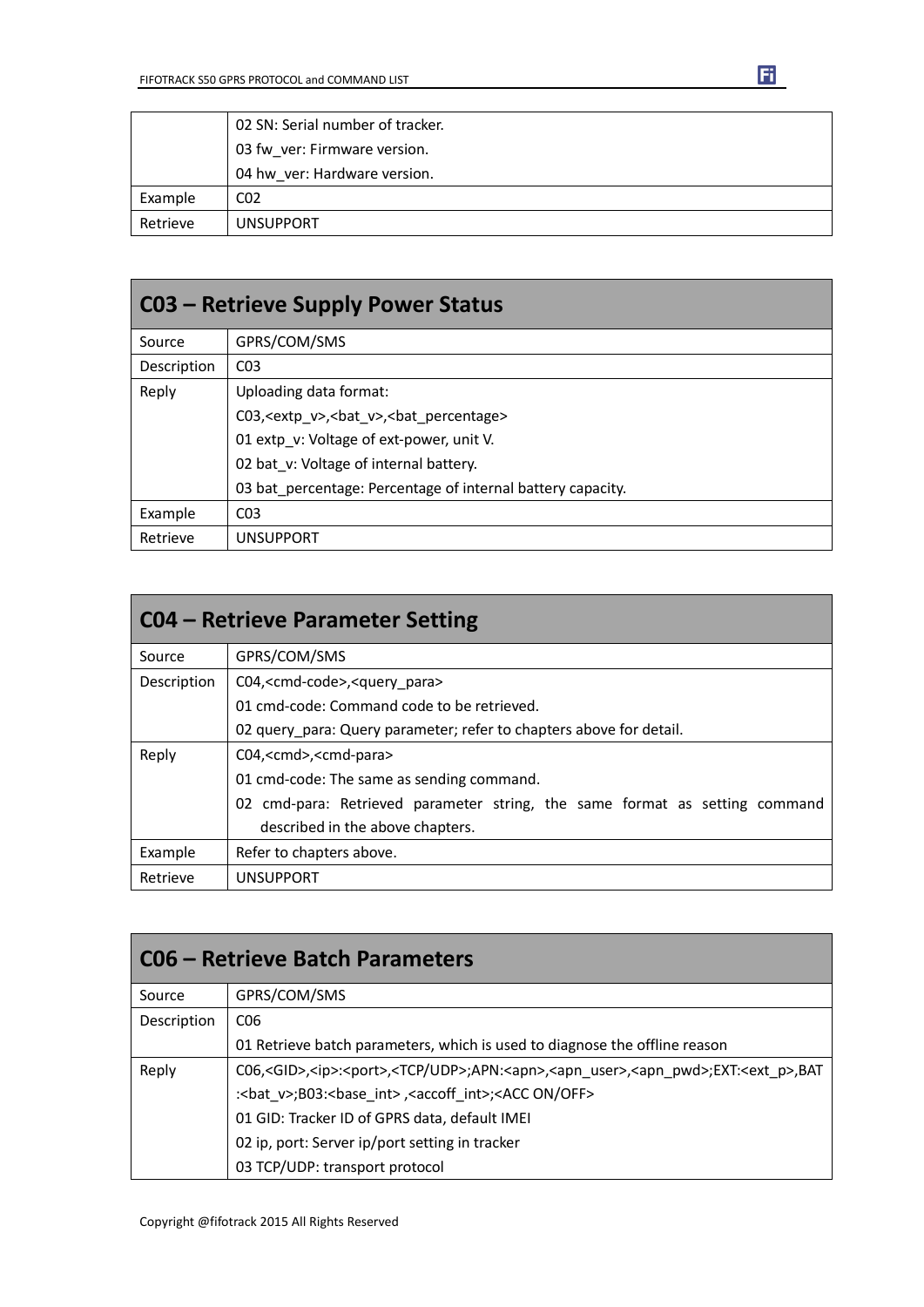|          | 04: apn, apn-user, apn_pwd: APN setting in tracker                                         |
|----------|--------------------------------------------------------------------------------------------|
|          | 05 ext_p: Voltage of external power supply                                                 |
|          | 06 bat v: Voltage of internal battery                                                      |
|          | 07 base int, accoff int: Uploading time interval setting in tracker. It is the same as B03 |
|          | setting                                                                                    |
|          | 08 ACC ON/OFF: String, ACC status, "ACC ON" or "ACC OFF"                                   |
| Example  | Command: C06                                                                               |
|          | Reply:C06,861694033095389,47.88.35.165:10502,TCP;APN:CMNET,,;EXT:12.09V,BAT:4.17           |
|          | V; B03:10,0; ACC OFF                                                                       |
| Retrieve | <b>UNSUPPORT</b>                                                                           |

| C07 – Retrieve ISP Information via USSD |                                                                                              |
|-----------------------------------------|----------------------------------------------------------------------------------------------|
| Source                                  | GPRS/COM/SMS                                                                                 |
| Description                             | C07, <ussd-str></ussd-str>                                                                   |
|                                         | 01 Some ISP support USSD function for querying SIM balance or data consumption;              |
|                                         | Using C07 command, user can retrieve those information for tracker's SIM                     |
|                                         | 02 ussd-str: Querying string, which is provided by ISP. ussd-str always starts with "*', and |
|                                         | ends with '#'. Please refer to ISP for detail.                                               |
| Reply                                   | C07, <ussd-info></ussd-info>                                                                 |
|                                         | 01 ussd-info: Querying information which is replied from ISP                                 |
| Example                                 | C07,*188#                                                                                    |
| Retrieve                                | <b>UNSUPPORT</b>                                                                             |

| C08 – Retrieving AD voltage |                                                                                                                             |
|-----------------------------|-----------------------------------------------------------------------------------------------------------------------------|
| Source                      | GPRS/COM/SMS                                                                                                                |
| Description                 | C08, <rt-data></rt-data>                                                                                                    |
|                             | 01 The command is used to retrieve voltage on AD port.                                                                      |
|                             | 02 rt-data: 1(default) - Tracker reply real-time voltage; 0 - Tracker does smooth filtration,                               |
|                             | and then replies                                                                                                            |
|                             | 03 Different for rt-data                                                                                                    |
|                             | $rt\text{-}data == 1$ : Voltage is related to sensor itself, when sensor signal is stable, sending                          |
|                             | C08 command for retrieving, and the result would be true                                                                    |
|                             | rt-data==0: Voltage is related not only to sensor itself, but to working environment                                        |
|                             | (e.g. fuel sensor voltage on running vehicle). Tracker needs at least 1min to sample                                        |
|                             | enough data, does smooth filtration. There could have some error to true voltage.                                           |
|                             | 04 The result of CO8 reply is actual voltage on AD port, which isn't effected by <b>B34</b>                                 |
|                             | command setting                                                                                                             |
| Reply                       | C08, <ad1>:<ad1-voltage>,<ad2>:<ad2-voltage><and>:<and-voltage></and-voltage></and></ad2-voltage></ad2></ad1-voltage></ad1> |
|                             | 01 adx-voltage: Voltage on ADx, unit V                                                                                      |
| Example                     | Command: C08                                                                                                                |

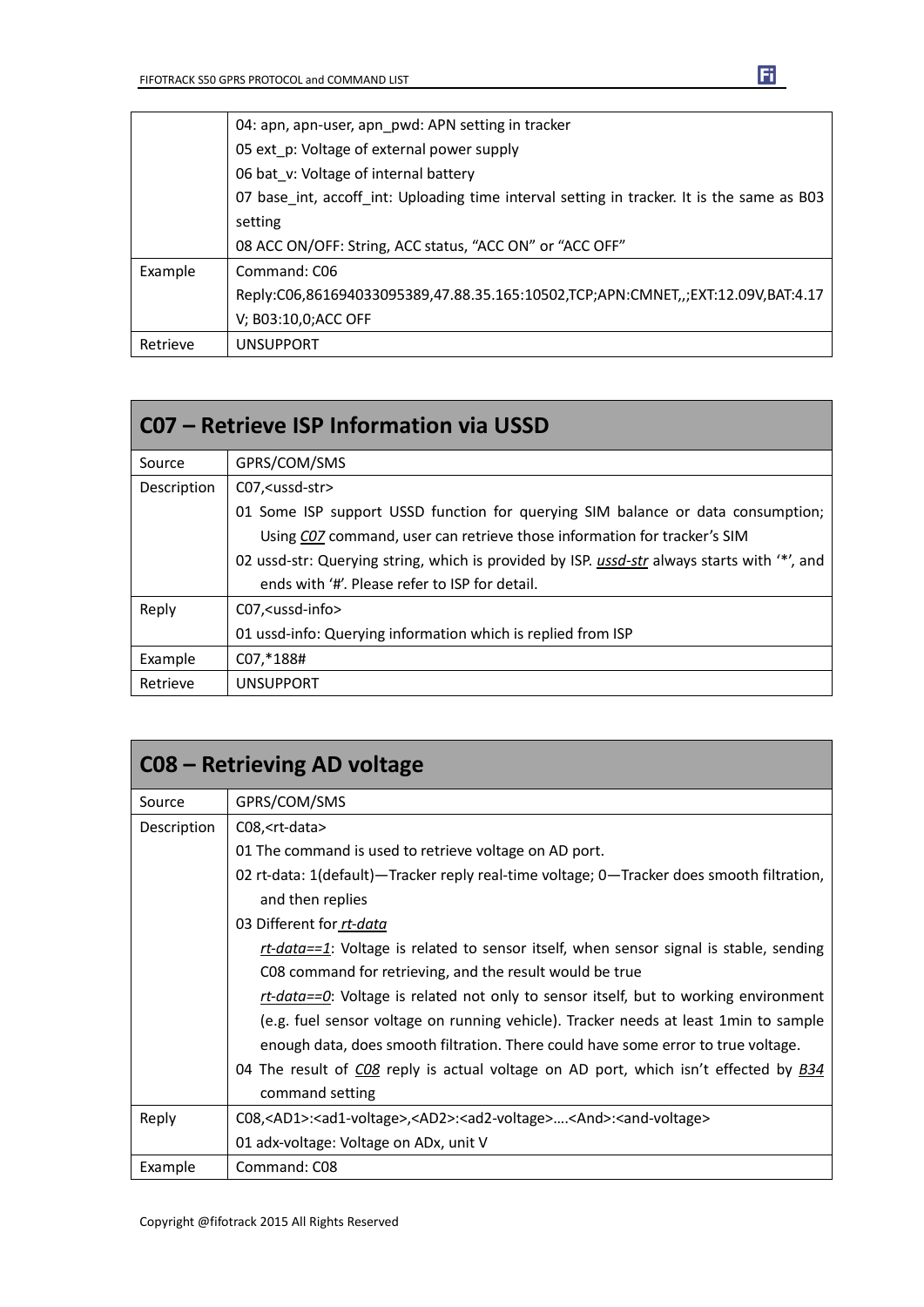|          | Reply: C08, AD1: 4.32 |
|----------|-----------------------|
| Retrieve | <b>UNSUPPORT</b>      |

| S09 – Setting GPRS Heartbeat Interval |                                                                                               |  |  |  |
|---------------------------------------|-----------------------------------------------------------------------------------------------|--|--|--|
| Source                                | GPRS/COM/SMS                                                                                  |  |  |  |
| Description                           | S09, <acc-on-interval>, <acc-off-interval></acc-off-interval></acc-on-interval>               |  |  |  |
|                                       | 01 Heartbeat package is independent from normal GPRS position one                             |  |  |  |
|                                       | 02 acc-on-interval, acc-off-interval: Heartbeat interval for ACC ON and ACC OFF, unit: s;     |  |  |  |
|                                       | default <i>acc-on-interval==0, acc-off-interval==0,</i> which means heartbeat disabled        |  |  |  |
|                                       | 03 When <i>acc-on-interval</i> or <i>acc-off-interval</i> is set to 0, heartbeat disabled for |  |  |  |
|                                       | corresponding ACC status                                                                      |  |  |  |
|                                       | 03 Heartbeat data will not be saved to blind buffer; When new heartbeat package               |  |  |  |
|                                       | generated, old and unsent one will be discarded                                               |  |  |  |
| Reply                                 | S09, <err code=""></err>                                                                      |  |  |  |
|                                       | 01 err_code: procession error code.                                                           |  |  |  |
|                                       | $OK - Succeed.$                                                                               |  |  |  |
|                                       | UNSUPPORT - Command not supported.                                                            |  |  |  |
|                                       | FAILED - Procession failed.                                                                   |  |  |  |
| Example                               | S09,180,300                                                                                   |  |  |  |
|                                       | 01 Setting heartbeat interval to 180s for ACC ON, and 300s for ACC OFF                        |  |  |  |
|                                       | S09,0,300                                                                                     |  |  |  |
|                                       | 01 Setting heartbeat interval to 300s for ACC OFF, and disable heartbeat for ACC ON           |  |  |  |
|                                       | <b>S09</b>                                                                                    |  |  |  |
|                                       | 01 Disable heartbeat for both ACC ON and ACC OFF                                              |  |  |  |
| Retrieve                              | C04,S09                                                                                       |  |  |  |

| S11 - Setting ACC OFF Delay Package Uploading |                                                                                                |  |  |  |
|-----------------------------------------------|------------------------------------------------------------------------------------------------|--|--|--|
| Source                                        | GPRS/COM/SMS                                                                                   |  |  |  |
| Description                                   | S11, <delay-packs-num></delay-packs-num>                                                       |  |  |  |
|                                               | 01 delay-packs-num: Uploading package number after ACC OFF                                     |  |  |  |
|                                               | 02 B03 setting as below:                                                                       |  |  |  |
|                                               | B03, < basic tmr>, < accoff tmr>                                                               |  |  |  |
|                                               | When <i>delay-packs-num!=0</i> , trackers will upload <i>delay-packs-num</i> package to server |  |  |  |
|                                               | every basic tmr seconds, and then every accoff tmr seconds                                     |  |  |  |
| Reply                                         | S11, <err code=""></err>                                                                       |  |  |  |
|                                               | 01 err code: procession error code.                                                            |  |  |  |
|                                               | $OK - Succeed.$                                                                                |  |  |  |
|                                               | UNSUPPORT - Command not supported.                                                             |  |  |  |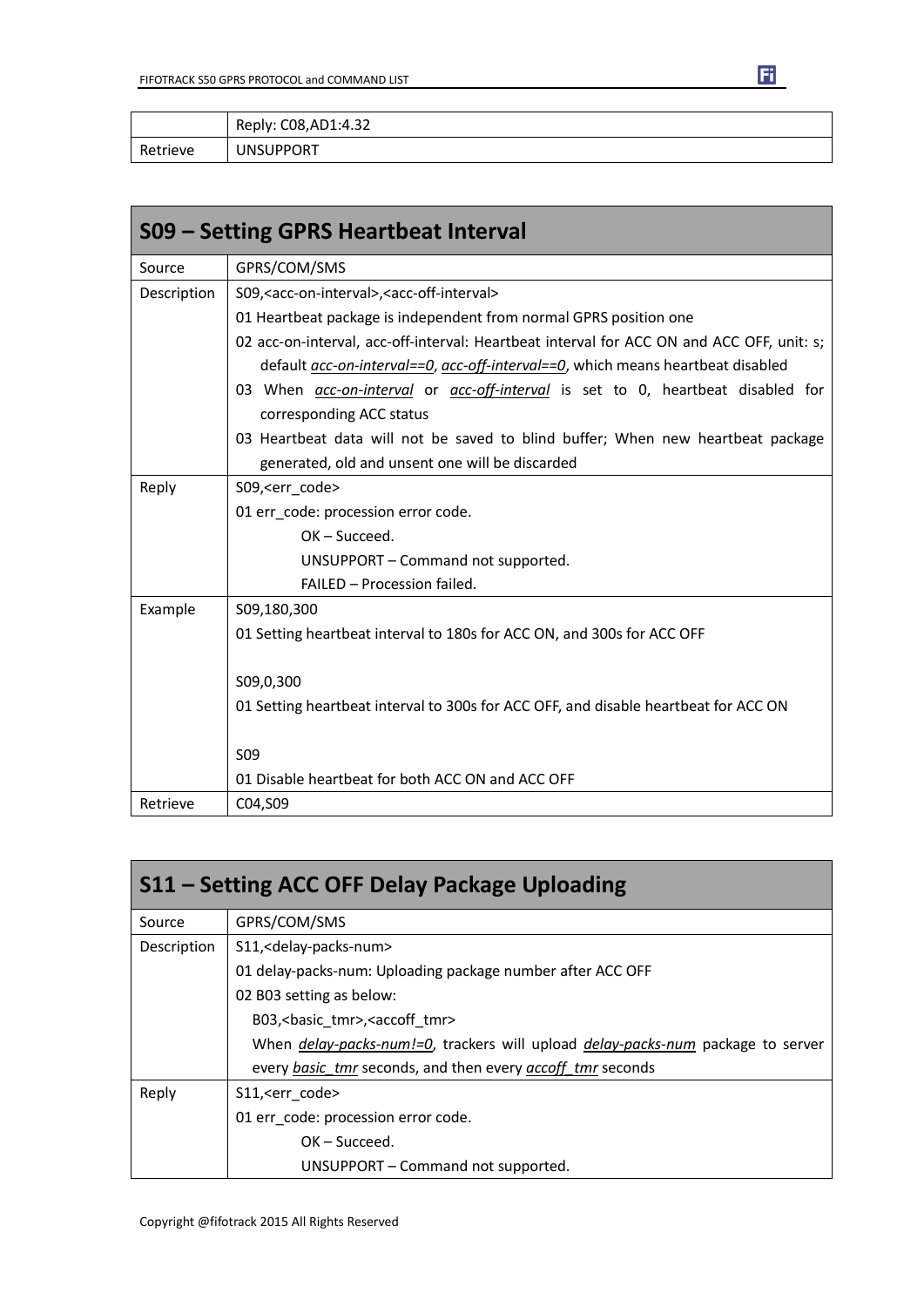|          | FAILED - Procession failed. |
|----------|-----------------------------|
| Example  |                             |
| Retrieve | C04, S11                    |

団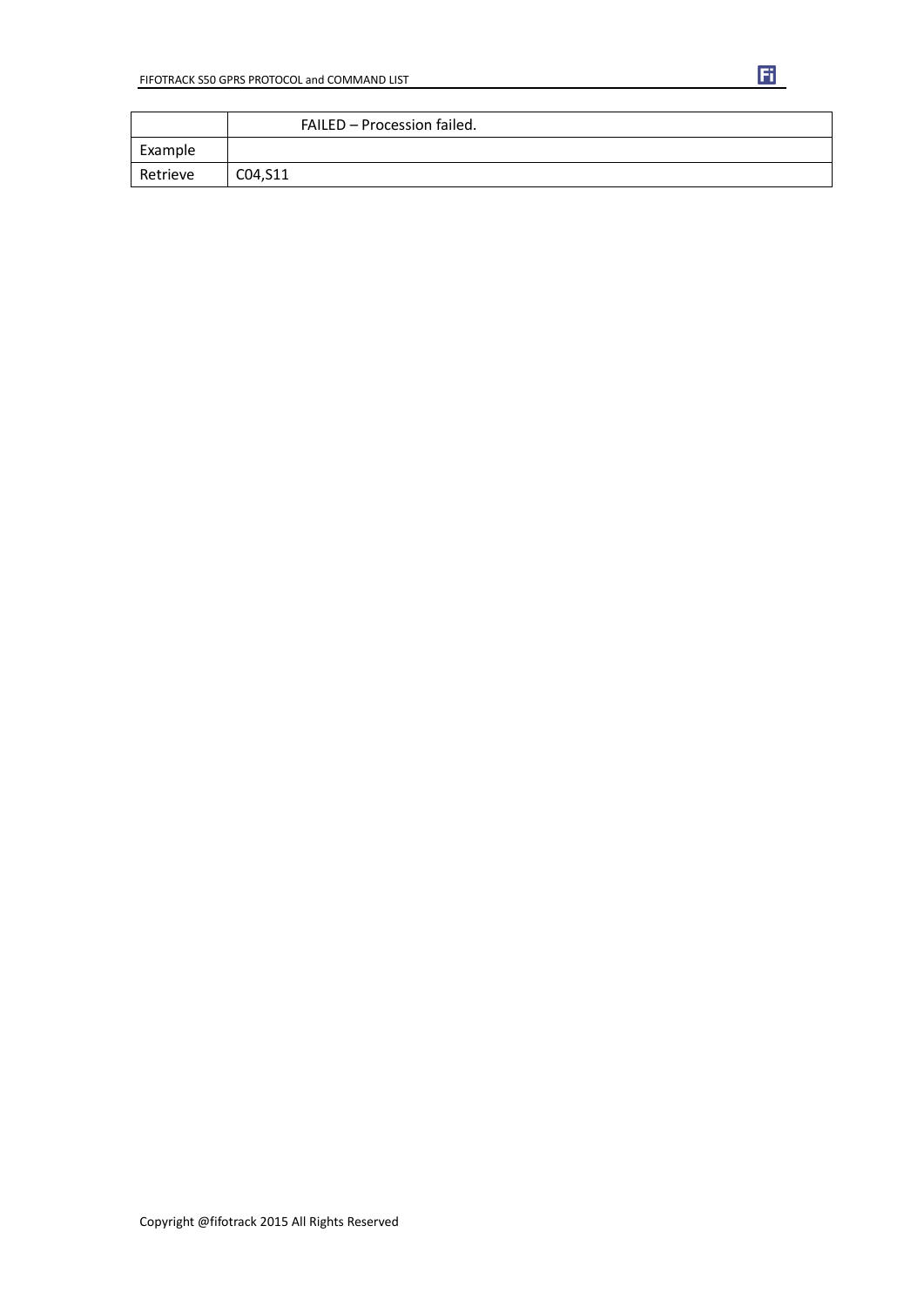### **Appendix A - Alarm Code and Alarm Parameter**

The following table describes the relationship of *alm-code* and *alm-para* in GPS Position/Alarm data:

| alm-code | alm-para                                       | Description             | <b>SMS Head String</b>  |
|----------|------------------------------------------------|-------------------------|-------------------------|
| 1        | <b>NULL</b>                                    | Distance tracking       | <b>Distance</b>         |
| 4        | <b>NULL</b>                                    | Input2 active           | IN <sub>2</sub>         |
| 5        | <b>NULL</b>                                    | Input2 inactive         | IN2 Inactive            |
| 14       | Ext-power voltage, unit V                      | Ext-power low           | Low Ext-Power           |
| 15       | <b>NULL</b>                                    | Ext-power lost          | <b>Ext-Power Cut</b>    |
| 16       | <b>NULL</b>                                    | Ext-power               | Ext-Power On            |
|          |                                                | re-connect              |                         |
| 17       | Battery voltage, unit V                        | Internal battery low    | Low Battery             |
| 18       | spd-src                                        | Speeding alarm          | Speeding                |
|          | 01 spd-src==0: global over speed, which        |                         |                         |
|          | can be set by <b>BO8</b> command               |                         |                         |
|          | 02 spd-src!=0: geo-fence index, which          |                         |                         |
|          | can be set by <b>B20</b> command               |                         |                         |
| 23       | <b>NULL</b>                                    | Harsh accelerate        | Harsh Accelerate        |
| 24       | <b>NULL</b>                                    | Harsh braking           | <b>Harsh Braking</b>    |
| 27       | <b>NULL</b>                                    | Fatigue driving         | <b>Fatigue Driving</b>  |
| 28       | <b>NULL</b>                                    | Fatigue relieve         | <b>Fatigue Relieve</b>  |
| 29       | <b>NULL</b>                                    | Parking overtime        | Parking Overtime        |
| 33       | index                                          | Exit geo-fence          | <b>Exit Fence</b>       |
|          | 01 Fence index, it is the same as <i>index</i> |                         |                         |
|          | field in B20 command                           |                         |                         |
| 34       | index                                          | Enter geo-fence         | <b>Enter Fence</b>      |
|          | 01 Fence index, it is the same as index        |                         |                         |
|          | field in B20 command                           |                         |                         |
| 35       | <b>NULL</b>                                    | <b>Idling Alarm</b>     | <b>Idling Alarm</b>     |
| 37       | <b>NULL</b>                                    | Login                   | Login                   |
| 38       | <b>NULL</b>                                    | Log Out                 | Log Out                 |
| 39       | <b>NULL</b>                                    | <b>Illegal Login</b>    | Illegal Login           |
| 42       | spd-src duration max-spd avg-spd               | <b>Speeding Relieve</b> | <b>Speeding Relieve</b> |
|          | 01 spd-src: over speeding source               |                         |                         |
|          | spd-src==0: global over speed                  |                         |                         |
|          | spd-src!=0: over speed inside fence            |                         |                         |
|          | 02 duration: Duration for over speed, s        |                         |                         |
|          | 03 max-spd: maximum speed during               |                         |                         |
|          | over speed period, km/h                        |                         |                         |
|          | 04 avg-spd: Average speed during over          |                         |                         |
|          | speed period, km/h                             |                         |                         |

 $\overline{\mathbf{H}}$